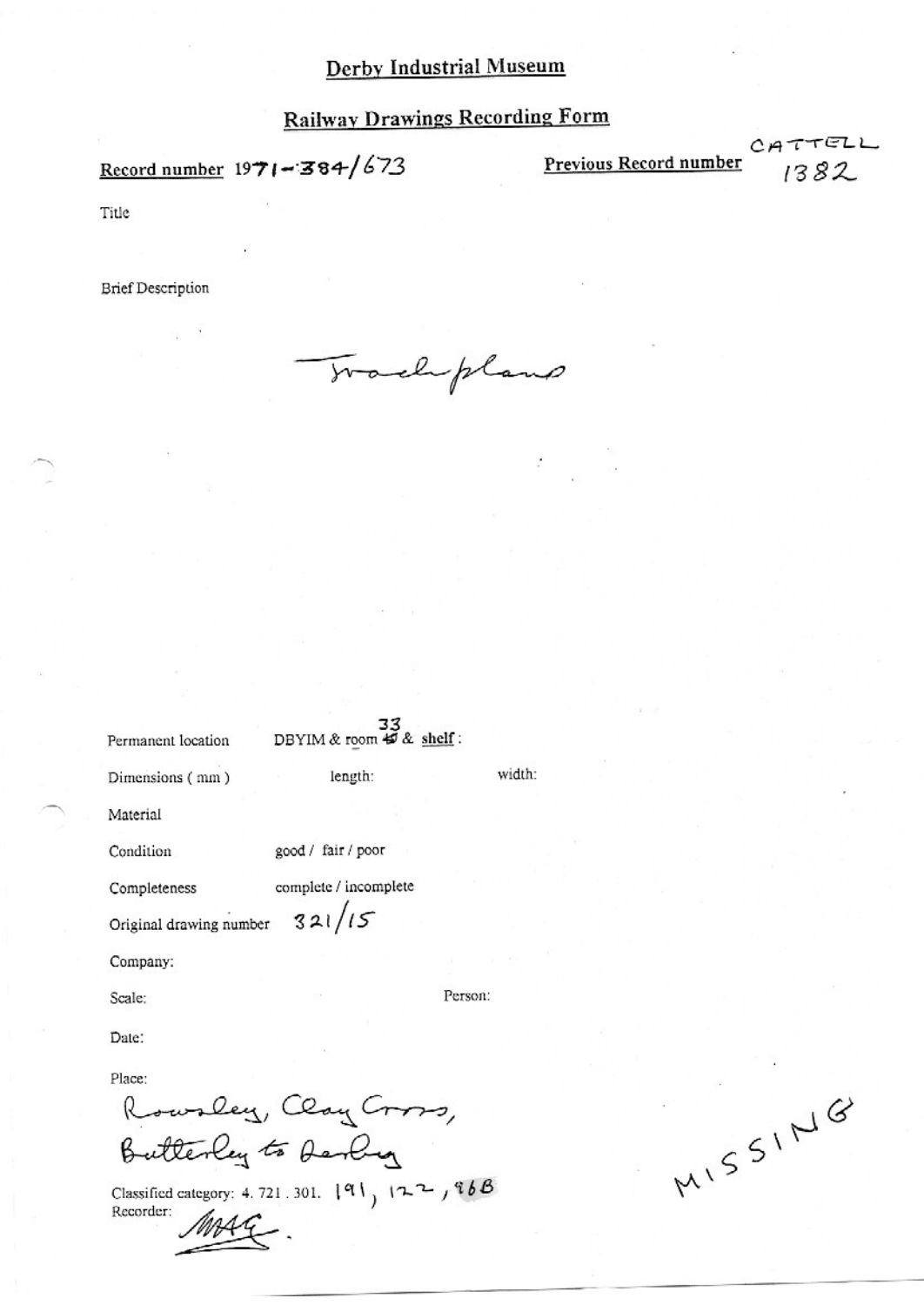Railway Drawings Recording Form CATTELL Previous Record number Record number  $1971 - 384/427.1$  $M, R$ . Title ambergate and Codnor Park Bal. Andergote Colliany Sidings **Brief Description** Plan of part of Ambargate-Codnor Park route adjocent to Anhangate Colliany Loading Bonk. Rospondes to install ground frame to replace DBYIM & room 49 & shelf: | | 7 Permanent location width:  $660$ length: [12.0] Dimensions (mm) Referant police Material good / Sant proof Condition complete / incomplete Completeness Original drawing number  $E^- 3849/83$ Company: MR Person: Eugeneurs Deft Scale:  $1'' = 40$  Feet Date: June 26, 1884 Place: Ambergate - Codra Rod

Classified category:  $4.721.301.$   $96B$ Recorder: *WHG* 20/12/2002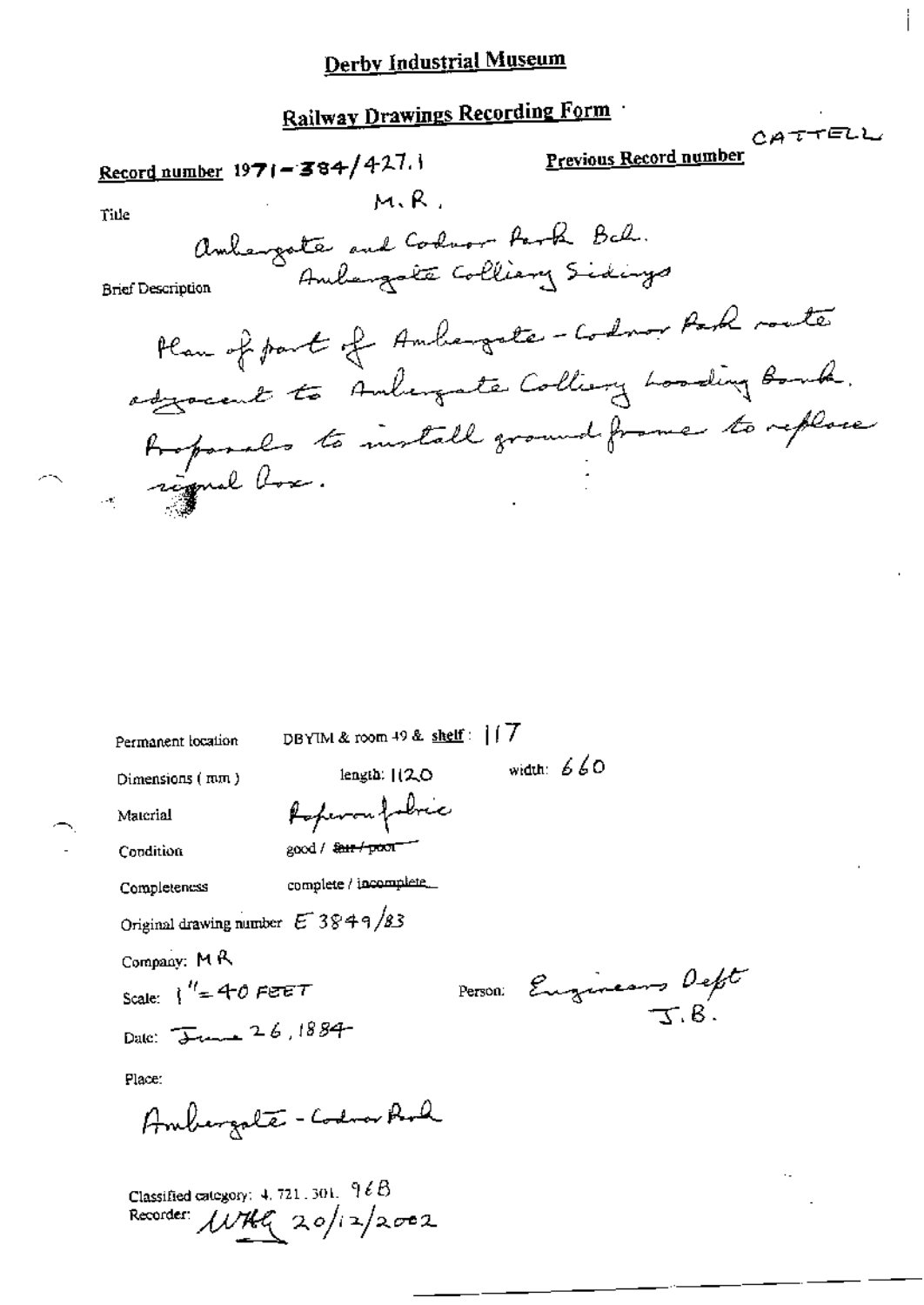CATTELL

Record number 1971-384/427.2-.3

Previous Record number

Title

**Brief Description** 

1971-384/427.2 Letter from MR to H Bolden Ey refering to Ball Bridge Brich Co Siding agreement to alterations. Signed Alf a Langley.

DBYIM & room 49 & shelf: ## 0291 Box SB310 Permanent location  $210$ length:  $\frac{260}{205}$ width:  $195$ Dimensions (mm) Paper Material good / fair / peer Condition complete / incomplete Completeness Original drawing number  $C = 38 + 1/83$ Company: MR Scale: ~ Person: Date: June 20, 1884 Place: amburgate - Codur Park

Classified category: 4, 721 , 301.  $\mathcal{H}\not\!\!\!\!/\,\mathcal{B}$ Recorder:  $1202 (20/2/2002)$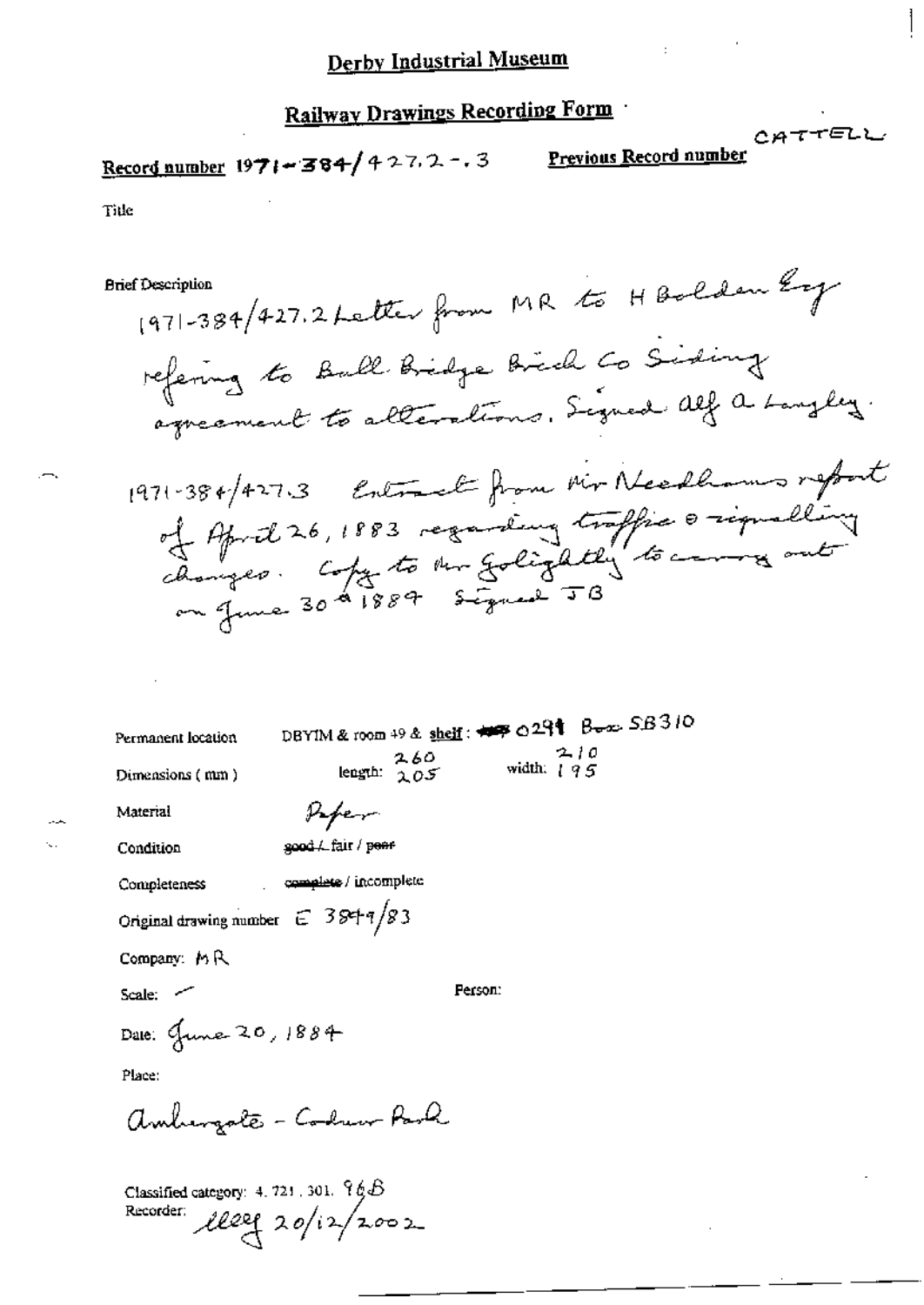## **Railway Drawings Recording Form**

| Record number 1997-5/ $\frac{1000}{2000}$ $(200$ | Previous Record number 1989-132/234       |
|--------------------------------------------------|-------------------------------------------|
| Title                                            | Ambergate & Codron Park Railway Nov 1864. |
| <b>Brief Description</b>                         |                                           |
|                                                  |                                           |
| Section showing existing land profile            |                                           |
| shown in red.                                    |                                           |
|                                                  |                                           |
|                                                  |                                           |
|                                                  |                                           |
|                                                  |                                           |
|                                                  |                                           |
|                                                  |                                           |
|                                                  |                                           |
|                                                  |                                           |
|                                                  |                                           |
|                                                  |                                           |

| DBYIM & room 49 & shelf: $\frac{1}{25}$   09<br>Permanent location                             |
|------------------------------------------------------------------------------------------------|
| width: $360$<br>length: 249 ${\mathcal{O}}$<br>Dimensions (mm)                                 |
| Paperonfolosic<br>Material                                                                     |
| good / <del>Jain / pour</del><br>Condition                                                     |
| complete / incomplete<br>Completeness                                                          |
| Original drawing number $\rho$ H $\rho$ $\rho$ $\rho$ $\sim$ $3$ .                             |
| Company: MR                                                                                    |
| Scale: $\int_{a}^{R}$ $\frac{dS}{dt}$ 6 CH, HORIZ<br>$\frac{dS}{dt}$ (4 FEET, VERT)<br>Person: |
| Date: $N \sim 18/4$                                                                            |
| Place.                                                                                         |
| Ambergate - Codun Park                                                                         |
| $\sim$ $\sim$ $\sim$ $\sim$ $\sim$ $\sim$ $\sim$ $966$                                         |

Classified category: 4, 721, 301,  $965$ Recorder:  $\mu$ the  $\frac{1}{3}/8/2001$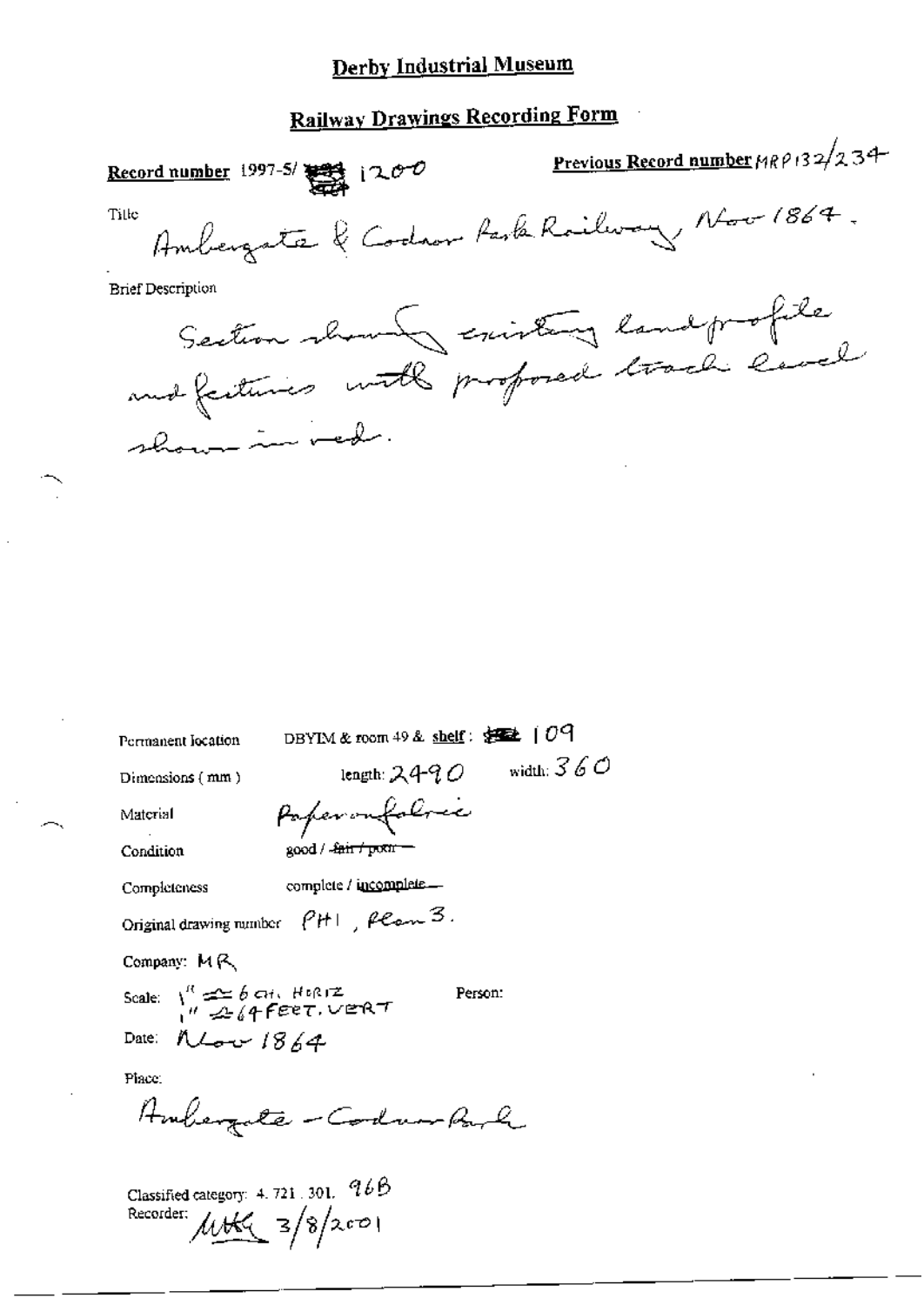## **Railway Drawings Recording Form**

Previous Record number MRP 132/887 Record number 1997-5/798.5  $0,$   $ff_{reld}$  & Selsdon Orewing (showing) Junction with Main Line Title

**Brief Description** 

Person:

Permanent location

DBYIM & room 49 & shelf:  $97$ 

Dimensions (mm)

length:  $60^\circ$ 

width:  $395$ 

Material

Paper good / fair / poor

Condition

complete / facomplète

**Completeness** 

Original drawing number

Company: MR Scale:  $\int_0^R = 1 \cosh A \, dV$ 

Date:

Place:

Content France

Classified category: 4, 721, 301,  $96B$  $\mu_{\ell}$ 2/1/1999 Recorder: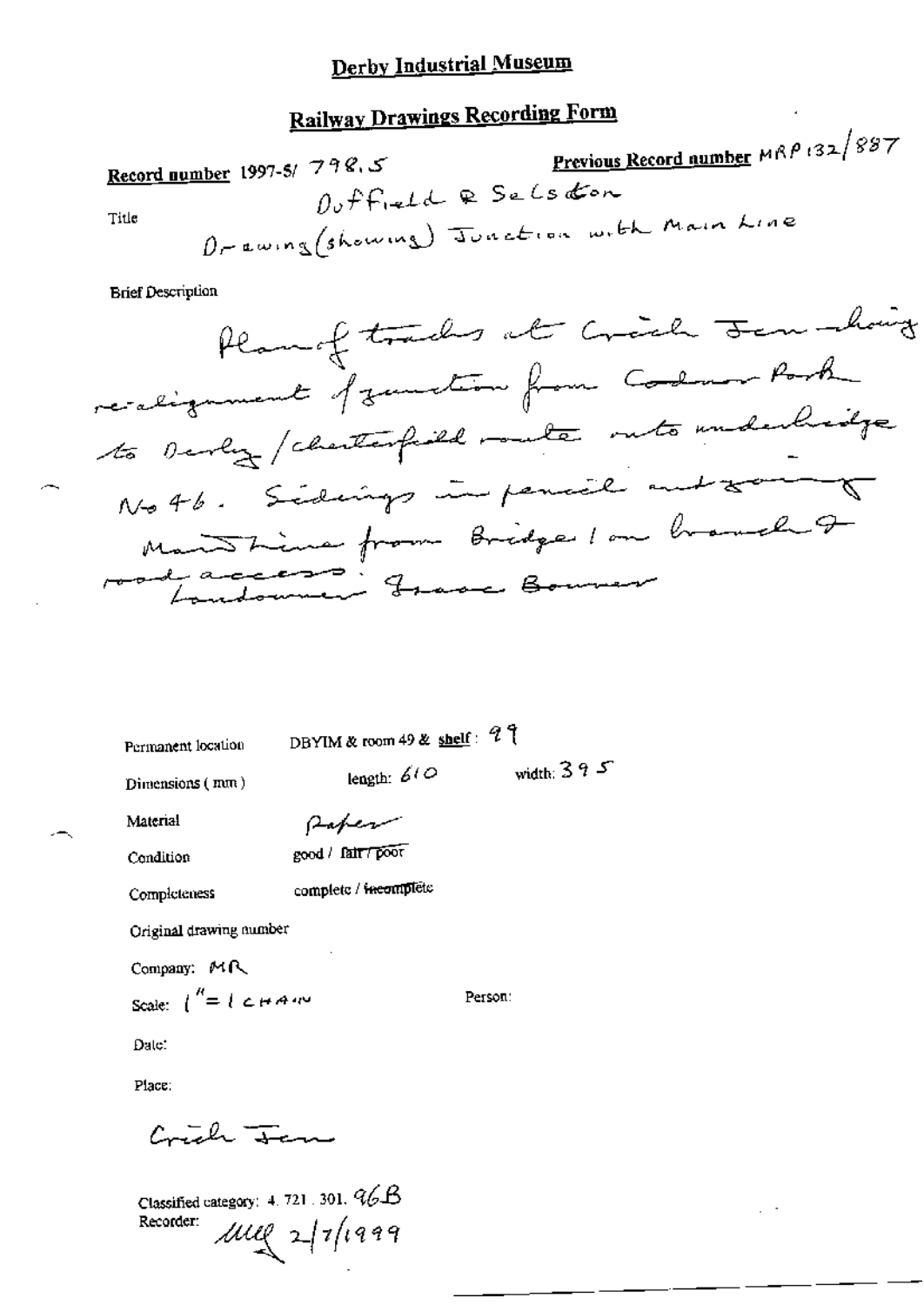## **Railway Drawings Recording Form**

Previous Record number  $MRP$ 132/887 Record number 1997-5/798.6 Plan of Proposed Diversion Title Heage Q Crick Public Road Parish of Outfield **Brief Description** flow showing land required (pink) to direct rection of crich to Heage houd to rove bridge constructions.

Landowners: France Bowmer. Albert FHurt. Section abour road gradiants.

Permanent location

DBYIM & room 49 & shelf: 9 9

Dimensions (mm)

width: 33  $\mathcal O$ 

Material

length:  $500$ Paper

good / fair / poor --

complete / incomplete

Condition

Completeness

Original drawing number

Company: MR

Scale:  $1^H = 3c$ HAINS, Plan Person: Section:  $H_{\text{out}}$   $\frac{1}{2}$   $\frac{1}{2}$   $\frac{1}{2}$   $\frac{1}{2}$   $\frac{1}{2}$   $\frac{1}{2}$   $\frac{1}{2}$   $\frac{1}{2}$   $\frac{1}{2}$   $\frac{1}{2}$   $\frac{1}{2}$   $\frac{1}{2}$   $\frac{1}{2}$   $\frac{1}{2}$   $\frac{1}{2}$   $\frac{1}{2}$   $\frac{1}{2}$   $\frac{1}{2}$   $\frac{1}{2}$   $\frac{1}{2}$   $\$ Date:

Place:

Carich Luma

Classified category: 4, 721, 301,  $9bB$  $\mu$ ull 2/7/1999 Recorder: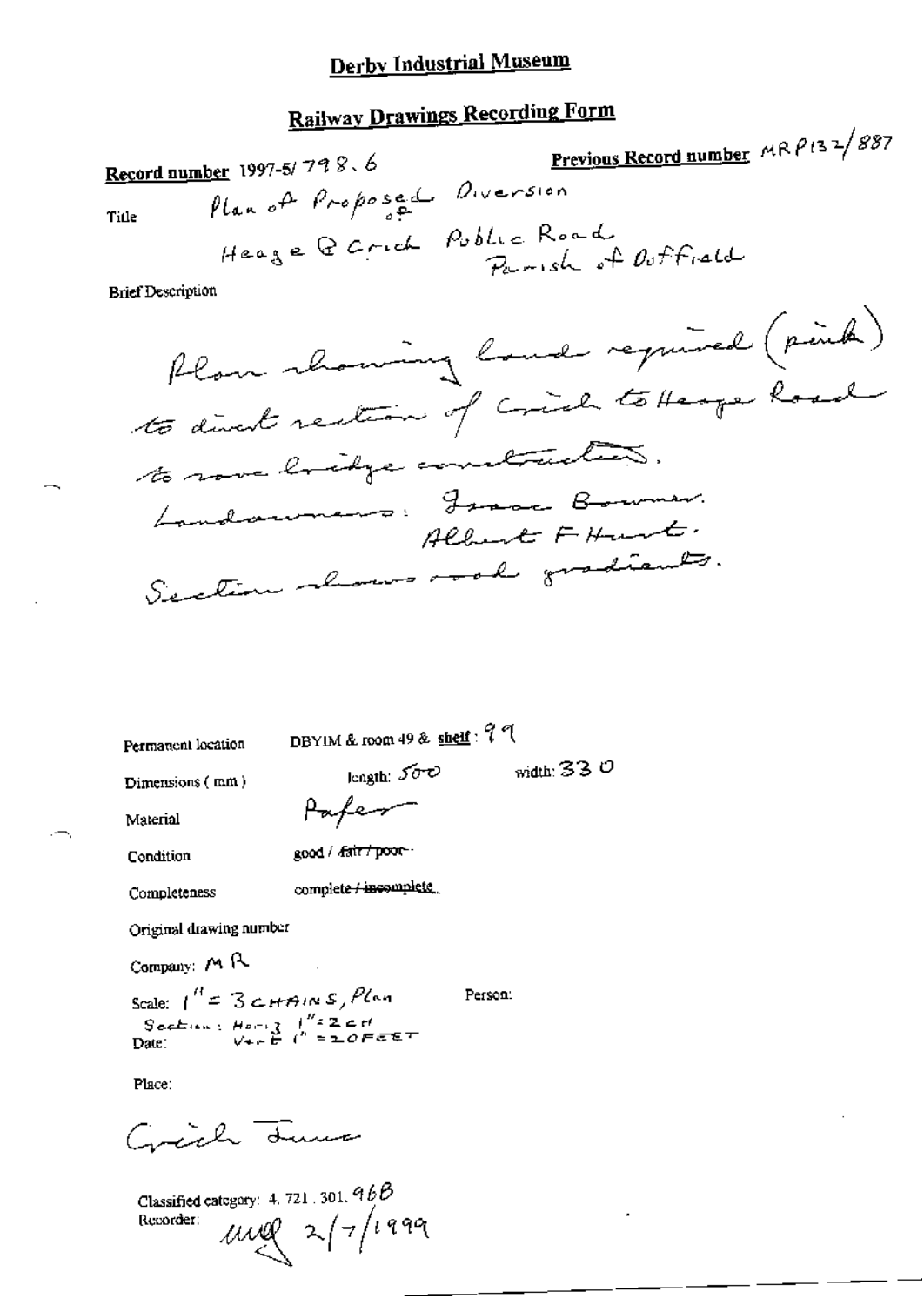## **Railway Drawings Recording Form**

Previous Record number MR 0132/887 Record number 1997-5/ 798.7  $0, f f_{rel}$  & Selston  $R<sup>3</sup>$ Retaining Wall at I Mile 2 Chs Title

**Brief Description** 

 $\cdot$   $\cdot$ <sup>\*</sup>

Elevation, plan & sections of

| Permanent location      | DBYIM & room 49 & shelf: $27$ |              |
|-------------------------|-------------------------------|--------------|
| Dimensions (mm)         | length: 635                   | width: $455$ |
| Material                |                               |              |
| Condition               | good / <b>fair</b> / poor     |              |
| Completeness            | complete / theomplete         |              |
| Original drawing number |                               |              |
| Company: M R-           |                               |              |
| Scale: $1'' = 10FET$    |                               | Person:      |
| Date:                   |                               |              |
| Place:                  |                               |              |
| سليسية                  |                               |              |

Classified category: 4, 721, 301,  $9bB$  $\mu$  /2/2/1999 Recorder: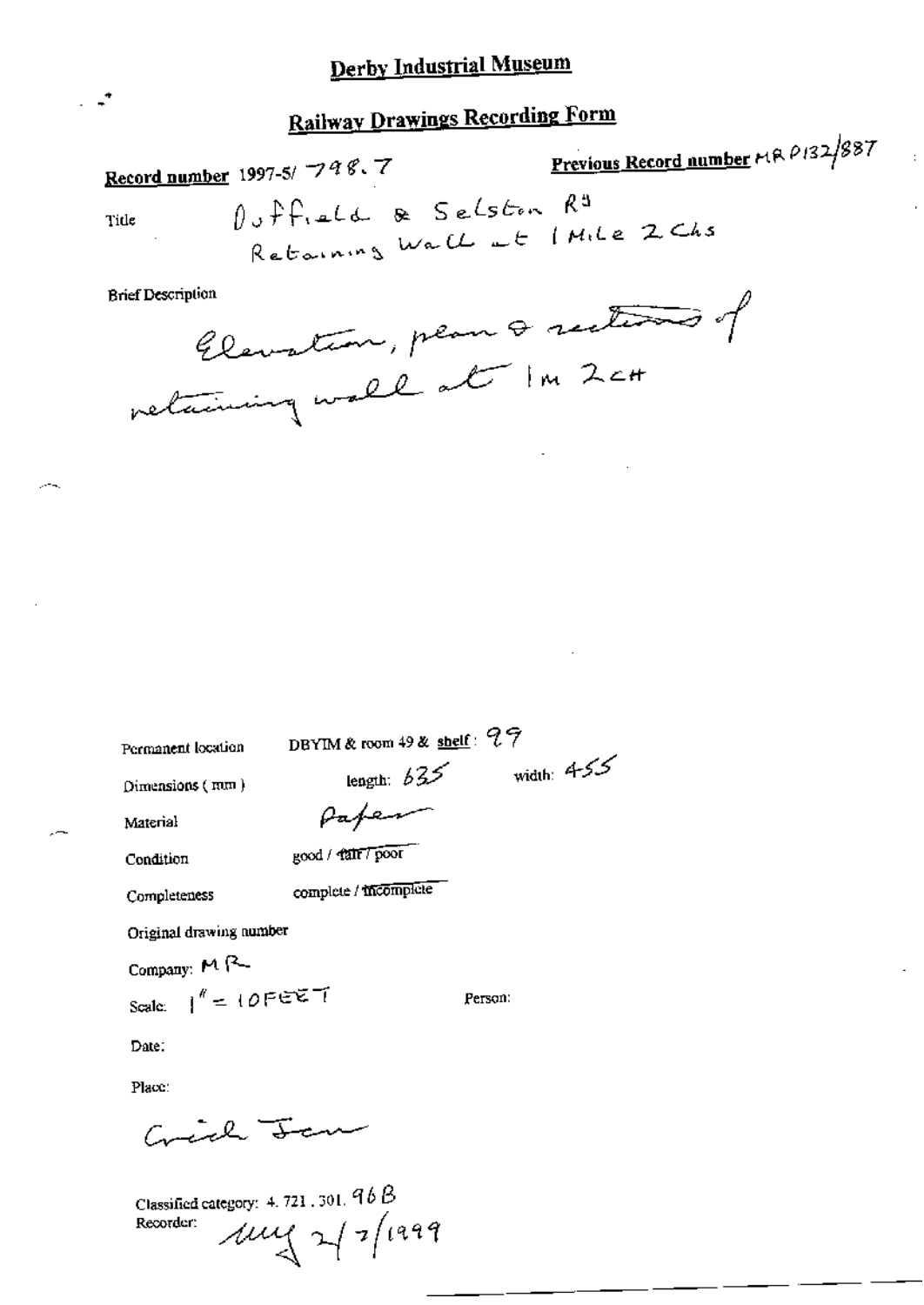## **Railway Drawings Recording Form**

Previous Record number  $MRP/32/887$ Record number 1997-5/798.8 Outfield & Selston Line Title

Culvert at 4 Miles 69 CHS

**Brief Description** 

Plan, cross rection, longitudinal rection of culvert with dimensions at Aniles 69 chains

Permanent location

DBYIM & room 49 & shelf:  $97$ 

width:  $420$ 

Dimensions (mm)

Poper

complete / incomplete

length:  $610$ 

Condition

Material

good / fair 7 poor

Completeness

Original drawing number

Scale:  $1'' = 4.7557$ 

Company: MR-

Person:

Date:

Place:

Crice Jan

Classified category: 4, 721, 301,  $9bB$  $\mu\mu$  2/1/1999 Recorder: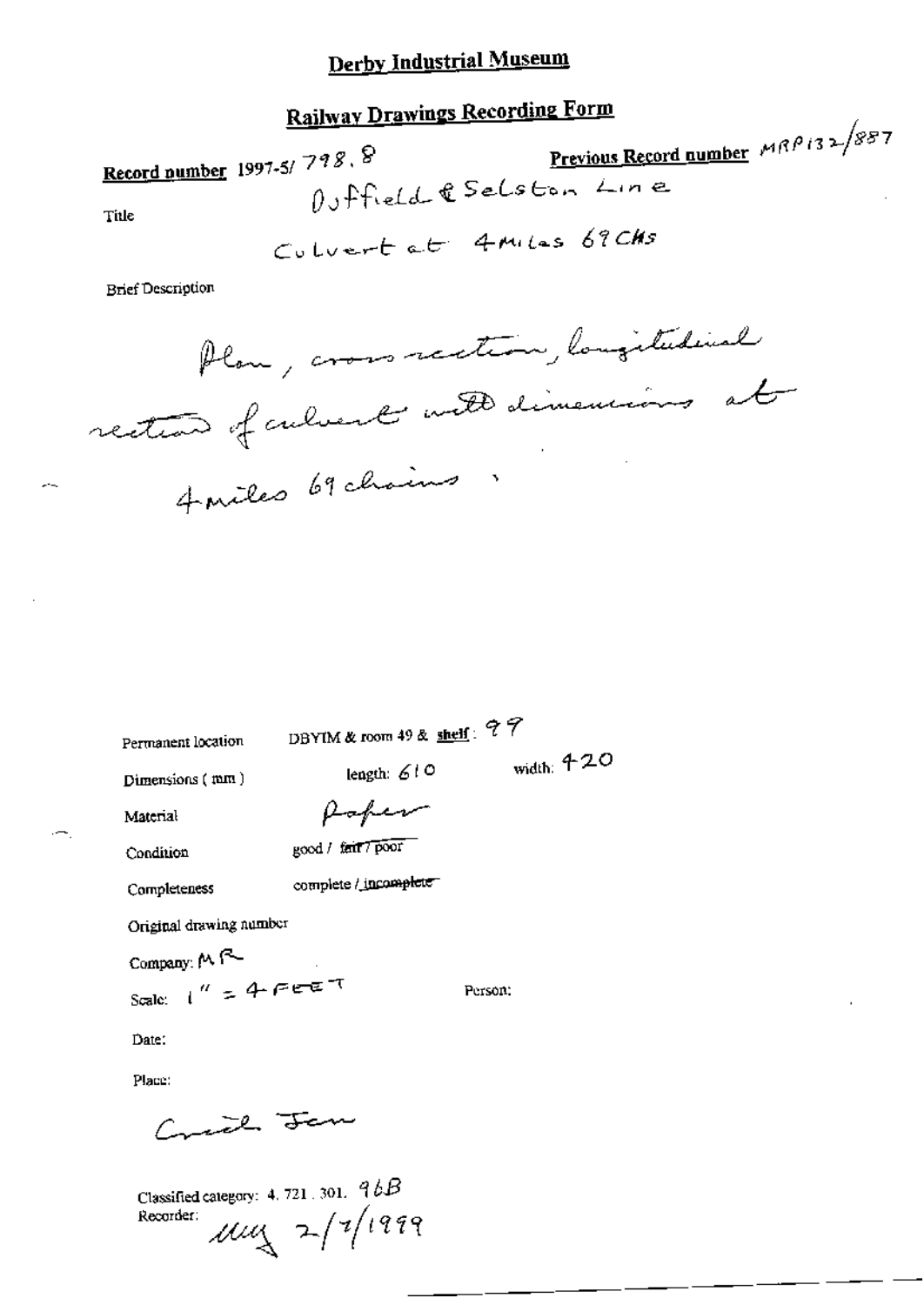## **Railway Drawings Recording Form**

Record number 1997-5/ $809$ 

Previous Record number  $\beta \beta / \beta \gamma \beta$ 

Title

(Profoned diversion of road(2 IM 31.80 cks)

**Brief Description** 

"Not required"

Cross rections @ 1 cointervals showed elterations to road.

width:  $+85$ 

Person:

Permanent location

DBYIM & room 49 & shelf:  $99$ 

length:  $610$ 

Dimensions (mm)

Paper

complete / incomplete-

Condition

Completeness

Material

good / fair / poor

Original drawing number

Company: MR

Scale:  $H^{\circ}R_1Z$  :  $I'' = 3$  CHAINS<br> $V \cong RT$  :  $I'' = 30$  FEET

Date:

Place: Andergate - Codnor.  $[M.31.8c]$ 

Classified category:  $4.721$ ,  $301$ ,  $96$   $8$ Recorder:

 $\mu$ uy 23/7/1999

Ł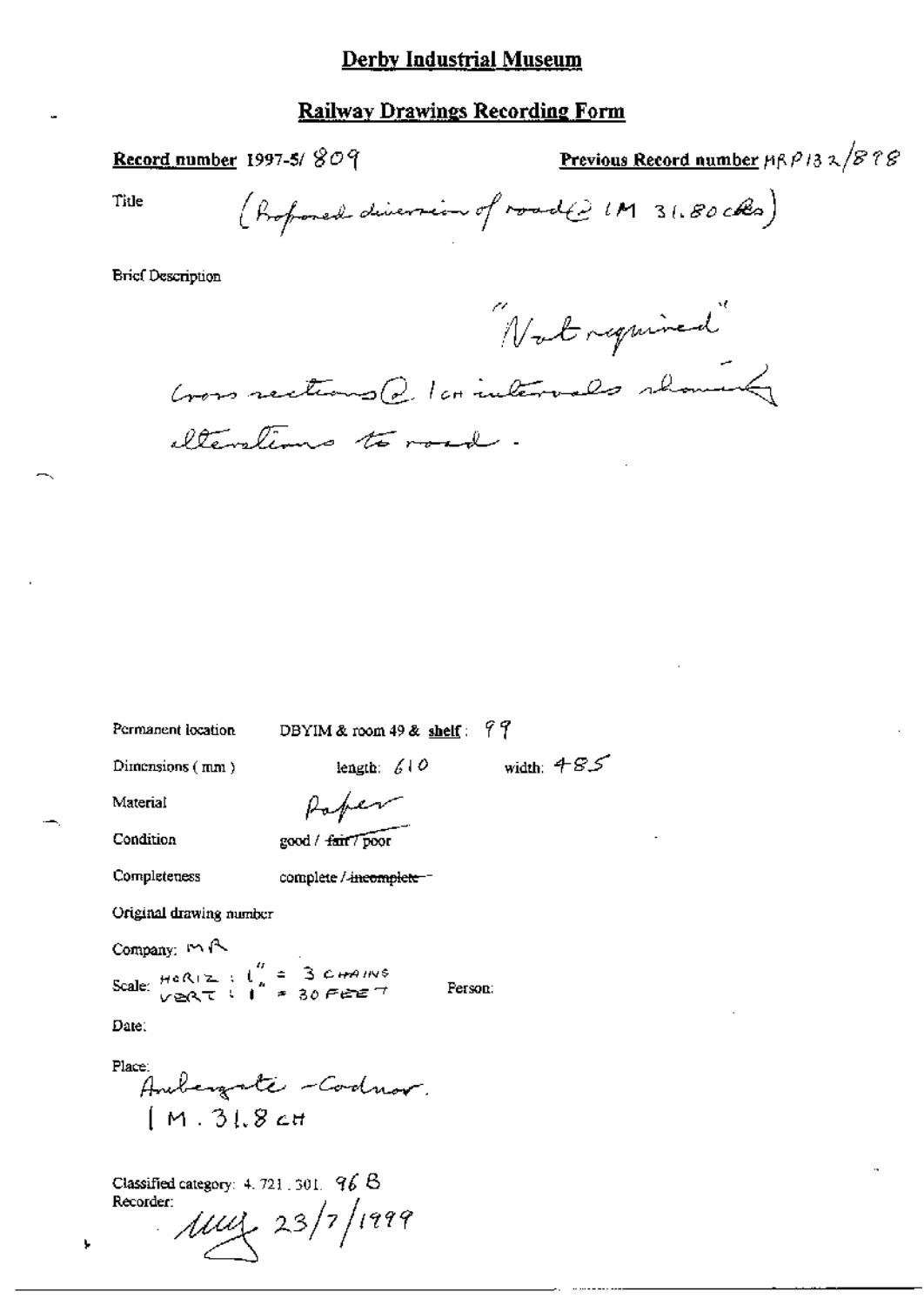Previous Record number MRP132/887 Record number 1997-5/798./ Outfield & Selston Title Measurement of No 8 cutting (West End) for Quantities of Earthwark **Brief Description** carted to Butterley Approaches Sections showing additional anounts of conthusished removed in cultury between 3MIZ CHO 3M22 CH at Ich ruterals.

| Permanent location | DBYIM & room 49 & $\frac{\text{shell}}{3}$ : 79 |              |
|--------------------|-------------------------------------------------|--------------|
| Dimensions $(mm)$  | length: 4 $\approx$                             | width: $505$ |
| Material           | The camppaper on poperor folice                 |              |
| Condition          | $\gcd / \sqrt{6\pi r + p\pi\sigma r}$           |              |
| Completeness       | complete / incomplete                           |              |

Original drawing number

Company:  $M \uparrow$ 

Scale:

Person:

Date: April 3, 1872

Place:

Buchland Hollow

Classified category: 4, 721, 301,  $\mathcal{P} \mathcal{B}$ Recorder:

 $\mu$ uy 2/7/1999

ះប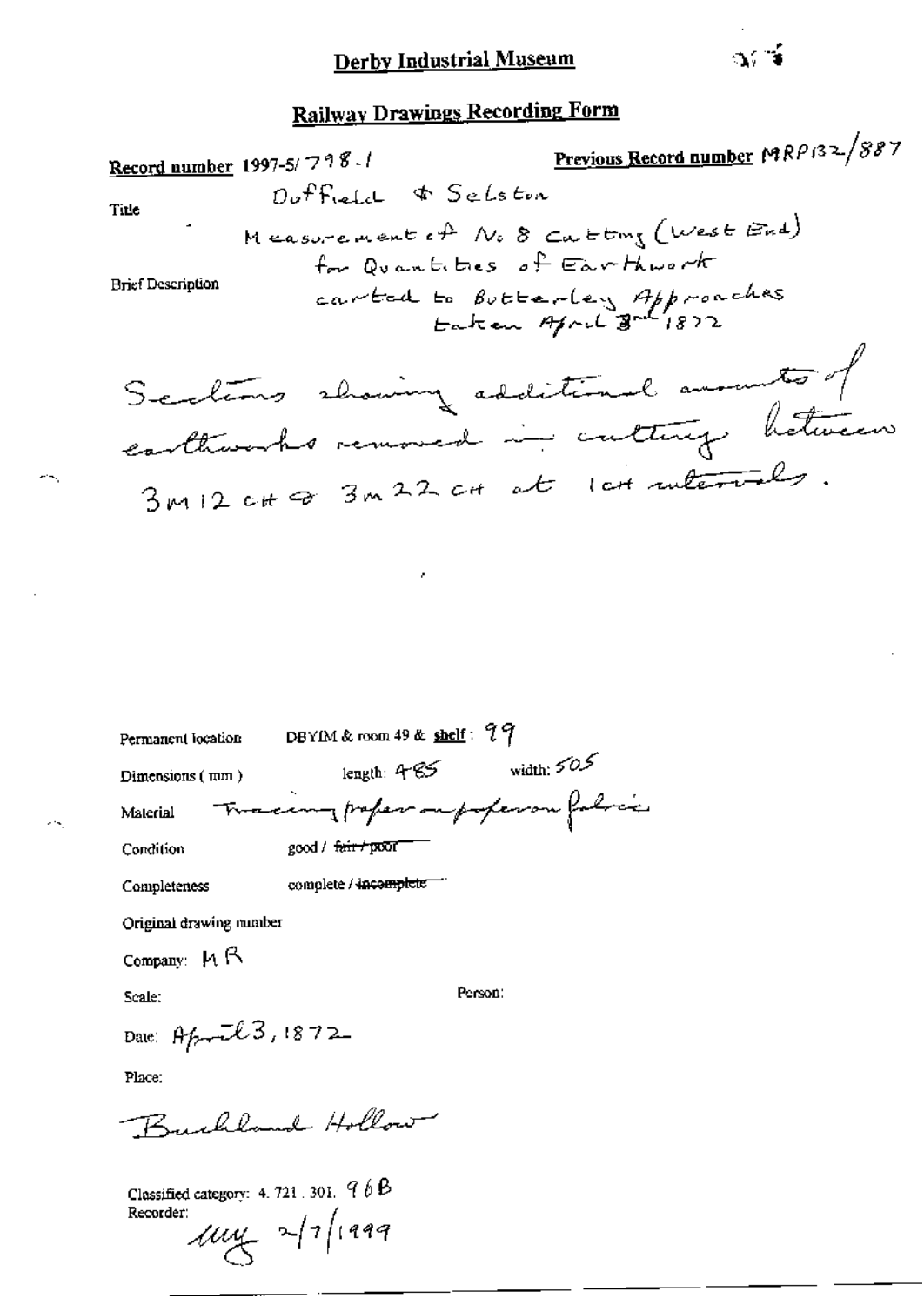## **Railway Drawings Recording Form**

Record number 1997-5/798.2-

 $\overline{2}$ 

Title

$$
J_{\text{u}} + J_{\text{u}} = J_{\text{u}}
$$
 
$$
R_{\text{u}} = J_{\text{u}}
$$
 
$$
C_{\text{u}} = J_{\text{u}}
$$
 
$$
C_{\text{u}}
$$
 
$$
S_{\text{u}}
$$
 
$$
S_{\text{u}}
$$
 
$$
S_{\text{u}}
$$
 
$$
S_{\text{u}}
$$
 
$$
S_{\text{u}}
$$
 
$$
S_{\text{u}}
$$
 
$$
S_{\text{u}}
$$
 
$$
S_{\text{u}}
$$
 
$$
S_{\text{u}}
$$
 
$$
S_{\text{u}}
$$
 
$$
S_{\text{u}}
$$
 
$$
S_{\text{u}}
$$
 
$$
S_{\text{u}}
$$
 
$$
S_{\text{u}}
$$
 
$$
S_{\text{u}}
$$
 
$$
S_{\text{u}}
$$
 
$$
S_{\text{u}}
$$
 
$$
S_{\text{u}}
$$
 
$$
S_{\text{u}}
$$
 
$$
S_{\text{u}}
$$
 
$$
S_{\text{u}}
$$
 
$$
S_{\text{u}}
$$
 
$$
S_{\text{u}}
$$
 
$$
S_{\text{u}}
$$
 
$$
S_{\text{u}}
$$
 
$$
S_{\text{u}}
$$
 
$$
S_{\text{u}}
$$
 
$$
S_{\text{u}}
$$
 
$$
S_{\text{u}}
$$
 
$$
S_{\text{u}}
$$
 
$$
S_{\text{u}}
$$
 
$$
S_{\text{u}}
$$
 
$$
S_{\text{u}}
$$
 
$$
S_{\text{u}}
$$
 
$$
S_{\text{u}}
$$
 
$$
S_{\text{u}}
$$
 
$$
S_{\text{u}}
$$
 
$$
S_{\text{u}}
$$
 
$$
S_{\text{u}}
$$
 
$$
S_{\text{u}}
$$
 
$$
S_{\text{u}}
$$
 
$$
S_{\text{u}}
$$
 
$$
S_{\text{u}}
$$
 
$$
S_{\text{u}}
$$
 
$$
S_{\text{u}}
$$

<u>Previous Record number</u>  $MRP_{13} \approx 887$ 

**Brief Description** 

Morhed - Not Required.

Permanent location

DBYIM & room 49 & shelf: 99

Dimensions (mm)

length:  $775$  width:  $565$ 

Material

Paper

Condition

good / fair / peer-

Completeness

complete / incomplete -

Original drawing number

Company: MR-

Scale:

Person:

Date: Aug 18, 1873

Place:

Buchland Hollow

Classified category: 4, 721, 301, 968

Recorder.<br>Mule 2/7/1999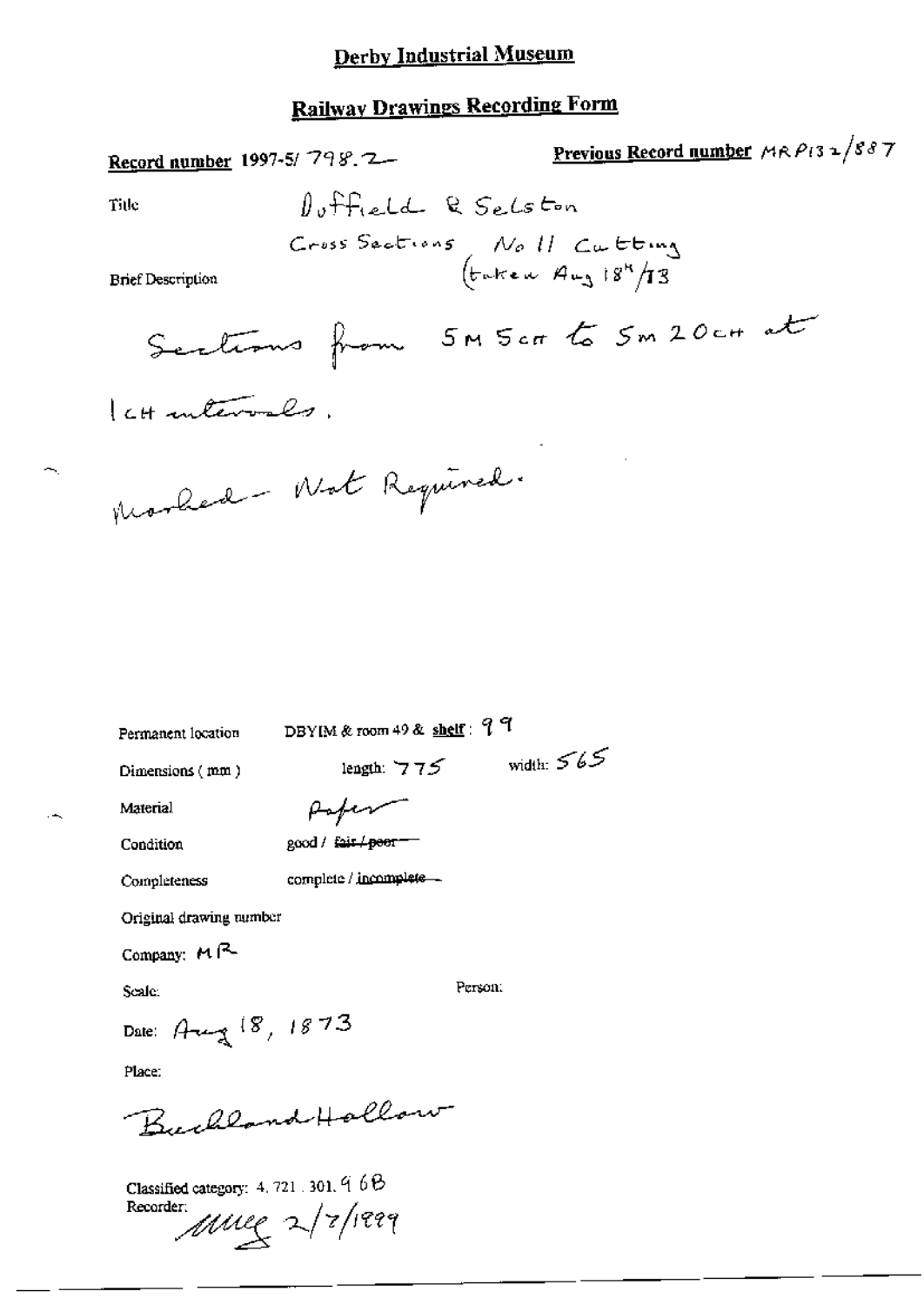## **Railway Drawings Recording Form**

**Previous Record number** MRP132/235 <u>Record number</u> 1997-5/  $\frac{1995 \pm 163}{1202}$ LM & SR-BUTTERLEY - ORAINAGE Title

**Brief Description** 

Plan showing lagout through Butterly Station with section shown trade land to land of draining epipes. Alteration to le made lamage states avec removal of dip.

| Permanent location                                                                                                                                 | DBYIM & room 49 & shell $\leftarrow$ $\leftarrow$ $\leftarrow$ $\leftarrow$ $\leftarrow$ $\leftarrow$ $\leftarrow$ $\leftarrow$ $\leftarrow$ $\leftarrow$ $\leftarrow$ $\leftarrow$ $\leftarrow$ $\leftarrow$ $\leftarrow$ $\leftarrow$ $\leftarrow$ $\leftarrow$ $\leftarrow$ $\leftarrow$ $\leftarrow$ $\leftarrow$ $\leftarrow$ $\leftarrow$ $\leftarrow$ $\leftarrow$ $\leftarrow$ $\leftarrow$ $\leftarrow$ $\leftarrow$ $\leftarrow$ $\leftarrow$ $\leftarrow$ |                     |              |  |
|----------------------------------------------------------------------------------------------------------------------------------------------------|----------------------------------------------------------------------------------------------------------------------------------------------------------------------------------------------------------------------------------------------------------------------------------------------------------------------------------------------------------------------------------------------------------------------------------------------------------------------|---------------------|--------------|--|
| Dimensions $(mn)$                                                                                                                                  |                                                                                                                                                                                                                                                                                                                                                                                                                                                                      | length: $[0, 2, 0]$ | width: $415$ |  |
| Material                                                                                                                                           | $p_{\sigma}/p_{\tau}$                                                                                                                                                                                                                                                                                                                                                                                                                                                |                     |              |  |
| Condition                                                                                                                                          | good / †@IT7 poor                                                                                                                                                                                                                                                                                                                                                                                                                                                    |                     |              |  |
| Completeness                                                                                                                                       | complete / incomplete-                                                                                                                                                                                                                                                                                                                                                                                                                                               |                     |              |  |
| Original drawing number $\left  9 \frac{\lambda}{30} \right $ , $\frac{\lambda}{9}$ , $\frac{\lambda}{3}$ , $\frac{\lambda}{3}$ , $\frac{203}{35}$ |                                                                                                                                                                                                                                                                                                                                                                                                                                                                      |                     |              |  |
| Company: $LMSR$                                                                                                                                    |                                                                                                                                                                                                                                                                                                                                                                                                                                                                      |                     |              |  |
| Scale: $1^n = 4$ -OPEET HORIZ<br>$1^n = 4$ -PEET VERT                                                                                              |                                                                                                                                                                                                                                                                                                                                                                                                                                                                      | Person.             |              |  |
|                                                                                                                                                    |                                                                                                                                                                                                                                                                                                                                                                                                                                                                      |                     |              |  |

Place.

Butterly

Classified category: 4, 721, 301,  $96B$ Recorder:  $l \ell \ell \zeta$  3/8/2001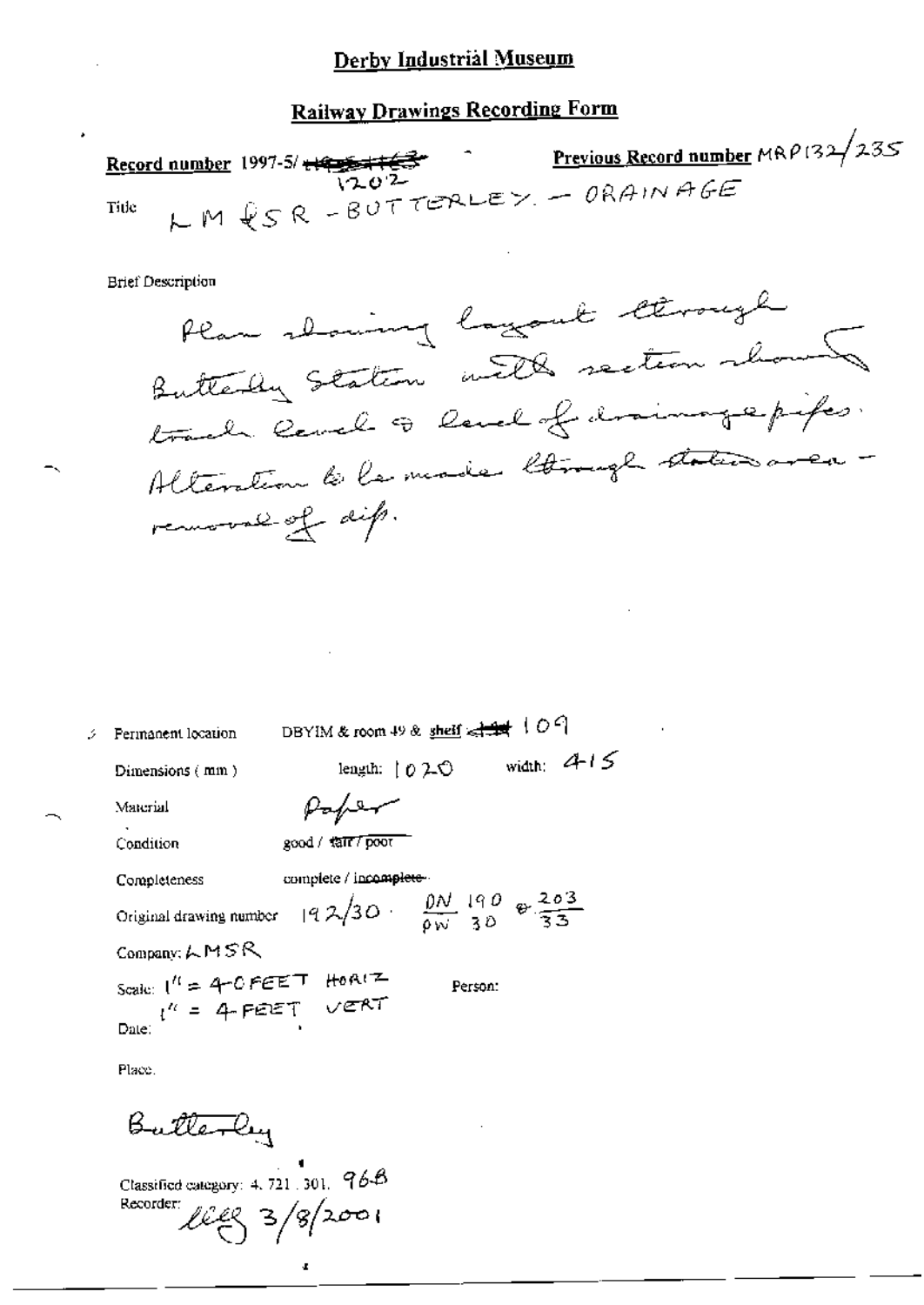Record number 1971-384/230.1<br>MIDLAND RAILWAY<br>Title  $0 \cup F \in (E1, 0 \text{ and } S \in \mathbb{R}^2)$ <br>BRANCH,

BUCKLAND HOLLOW AND SWANWICK COLLIERY BRANCHES,  $FAMO$   $PFAV$ Brief Description

Totte page with details of

| Permanent location      | 33<br>DBYIM & room $\widetilde{\bullet}$ & shelf: $560 - 1$ |                              |
|-------------------------|-------------------------------------------------------------|------------------------------|
| Dimensions $(mn)$       | length: $S(\theta)$                                         | width: $535$                 |
| Material                | Kope                                                        |                              |
| Condition               | good/fair/poor Cent                                         |                              |
| Completeness            | complete / incomplete                                       |                              |
| Original drawing number |                                                             |                              |
| Company: $M R$          |                                                             |                              |
| Scale:                  | Person;                                                     |                              |
| Date: $1903$            |                                                             | P J McCallum<br>Estate Azcul |
| Place:                  |                                                             | Devley.                      |
|                         |                                                             |                              |
|                         |                                                             |                              |

Classified category: 4.721, 301,  $96B$ ,  $96C$ ,  $97A$ ,  $97B$ . Recorder:  $100(16)/200$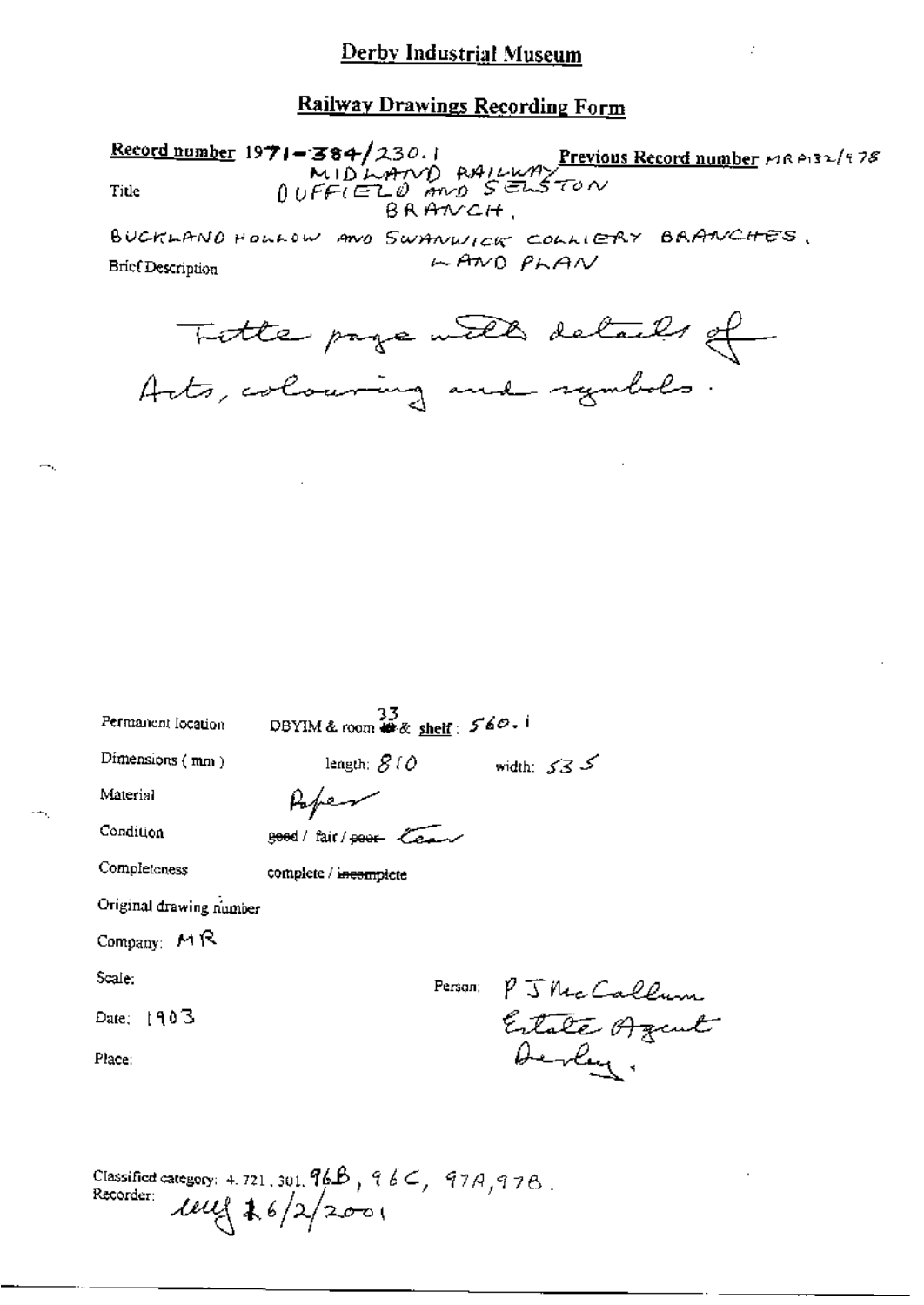Record number  $1971 - 384/230.2$  Previous Record number  $nRP_{132}/978$ COUNTY OF DERBY Title

ł.

**Brief Description** 

| Permanent location              | 33<br>DBYIM & room $\oplus$ & shelf: $560.1$ |         |               |  |
|---------------------------------|----------------------------------------------|---------|---------------|--|
| Dimensions $(mn)$               | $\text{length: } \mathcal{B}/\mathcal{D}$    |         | width: $53.5$ |  |
| Material                        |                                              |         |               |  |
| Condition                       | good / <del>fair/poor</del>                  |         |               |  |
| Completeness                    | complete / inecomplete-                      |         |               |  |
| Original drawing number Sheel   |                                              |         |               |  |
| Company: $M \rightarrow$        |                                              |         |               |  |
| Scale: $1'' = 2$ c-tra $m \leq$ |                                              | Person: |               |  |
| Date: $1903$                    |                                              |         |               |  |
| Place:                          |                                              |         |               |  |
| all bridge                      |                                              |         | $M =$         |  |

Classified category: 4, 721, 301,  $96B$ Recorder:

 $100$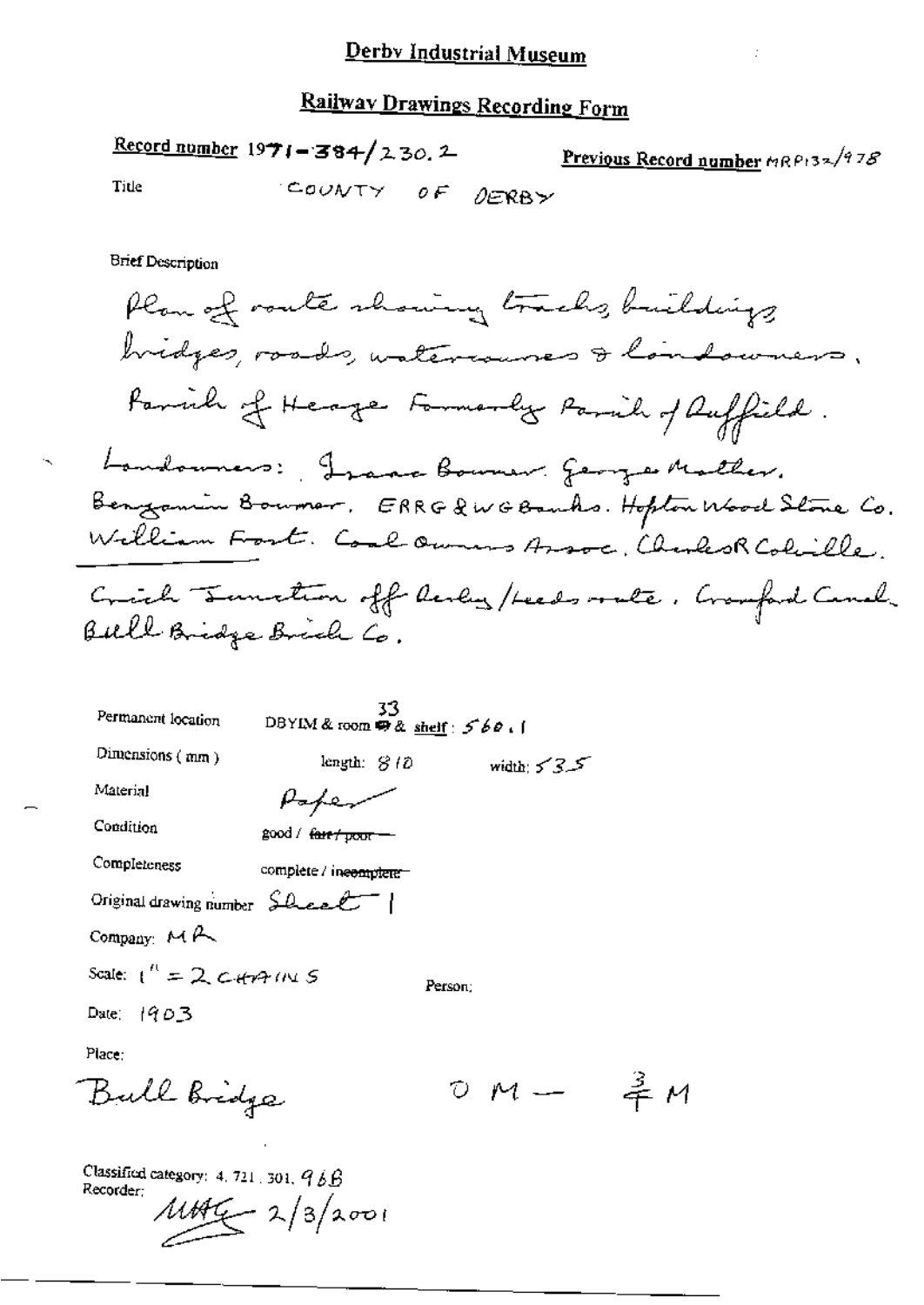Previous Record number MRP132/978 Record number  $1971 - 384/230.3$ COUNTY OF DERBY Title

**Brief Description** 

Plan of route showing tracks, buildings, hidges, roads, waterisares & landaumers. Parcial of Heage Formerly Parcial of Ruffield Landonnings: Ann Fletcher, Charles R Colorille. AWRealtought. Duhe of Devenshine. Temetin at Buckland Hollow SB for Buckland 15 lland Hollow Branch, Crowford Canal. Old brichyard DBYIM & room  $\frac{33}{48}$  shelf:  $560$ , i Permanent location

Material Paper Condition good / fair+poor-Completeness complete / incomplete Original drawing number Sheet 2 Company:  $M \rightarrow$ Scale:  $1^k = 2$  c+++  $1N S$ Person:

leagth:  $810$ 

Date: 1903

Dimensions (mm)

Place:

Buchland Hollow

Classified category:  $4.721$ ,  $301$ ,  $96B$ Recorder:

 $11496 - 2312000$ 

 $\frac{3}{4}M - \frac{1}{2}M$ 

width:  $5 - 3$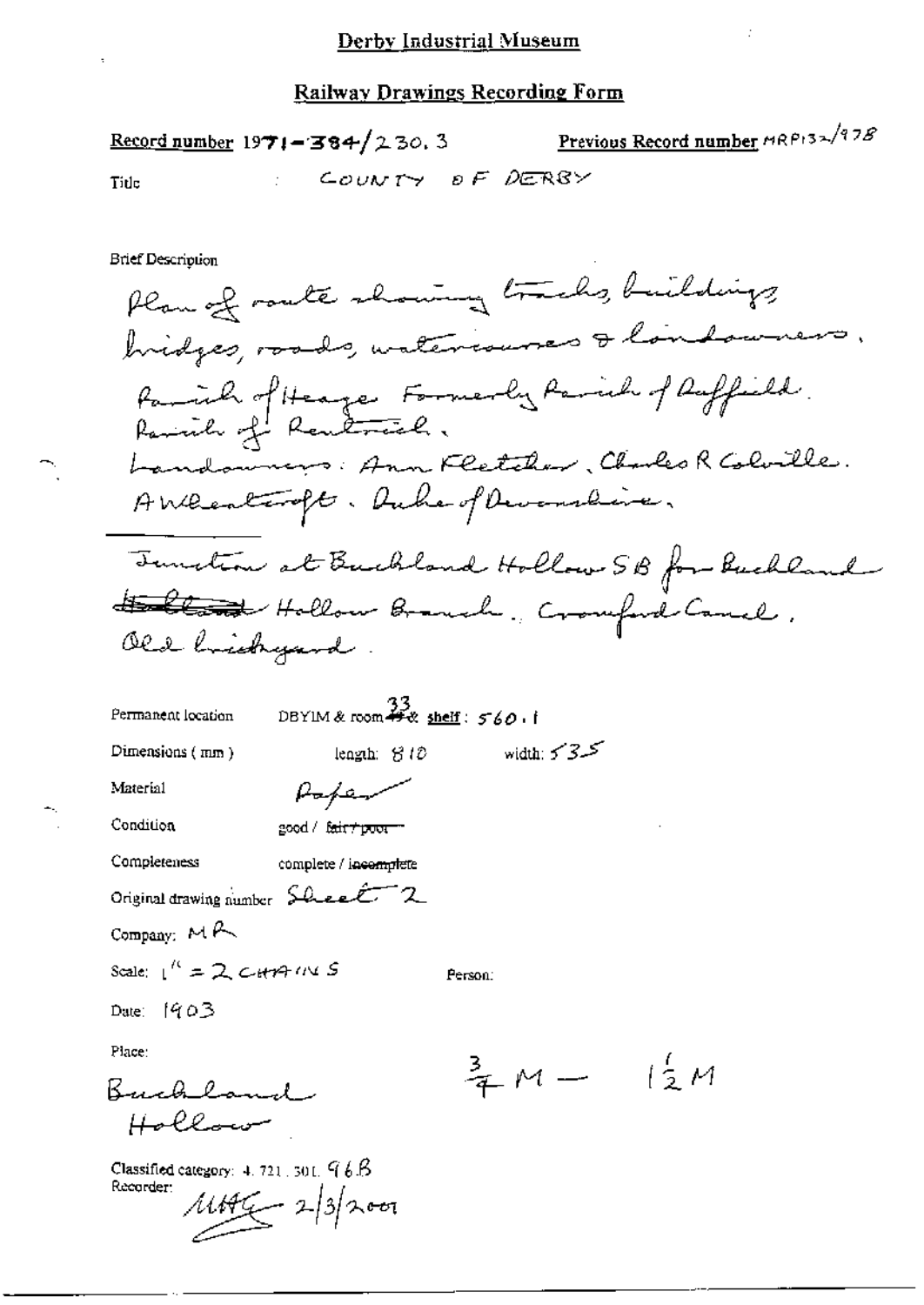Record number 1971 - 384/230. 5 Previous Record number  $nR$ PI3 -  $\sqrt{q78}$ Tide COUNTY OF DERBY

**Brief Description** 

 $\cdot$ 

 $24M$ 

| Permanent location                | 33<br>DBYIM & room ## \$ shelf : 560, 1 |                      |
|-----------------------------------|-----------------------------------------|----------------------|
| Dimensions (mm)                   | length: <del>8</del> 10                 | width: $5 - 3 - 5$   |
| Material                          |                                         |                      |
| Condition                         | good / fair / poor-                     |                      |
| Completeness                      | complete / incomplete =                 |                      |
| Original drawing number $SLeeE-3$ |                                         |                      |
| Company: $M \rightarrow$          |                                         |                      |
| Scale: $1'' = 2$ CHAMES           |                                         | Person:              |
| Date. $[903]$                     |                                         |                      |
| Place:                            |                                         |                      |
| Hartshay                          |                                         | $\frac{1}{2}$ $\sim$ |

Classified category: 4, 721, 301, 96B Recorder:  $11446 - 2/3$ 200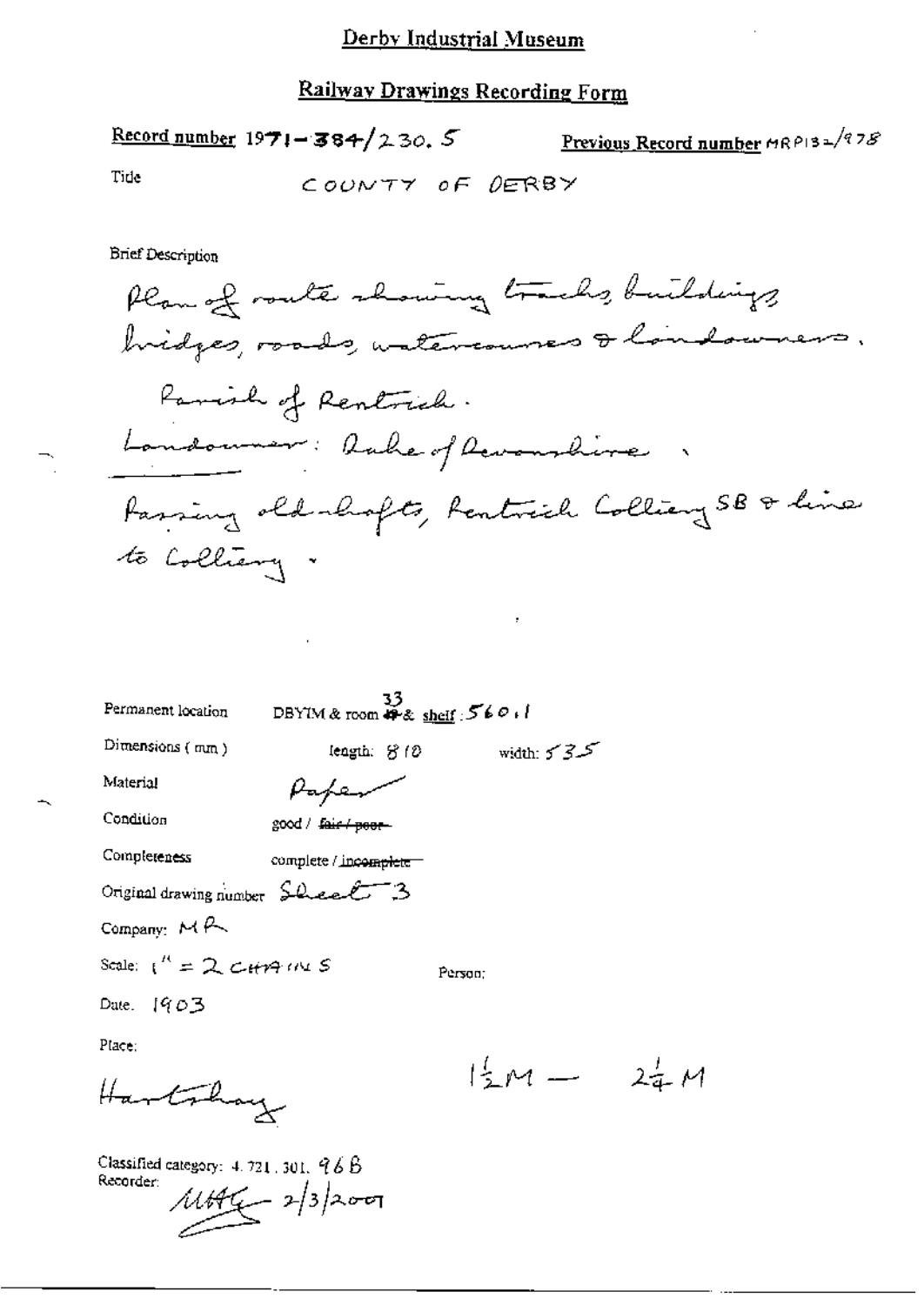## **Railway Drawings Recording Form Previous Record number**?

Record number  $1971 - 384/311.1$  $M.R.$ Title

BUTTERLEY Swanick & Brands Sidings

**Brief Description** 

 $-1$ 

| Permanent location                                              | DBYIM & room 49 & shelf: $l l +$ |                |
|-----------------------------------------------------------------|----------------------------------|----------------|
| Dimensions $(mn)$                                               | length: $2.01$ $0$               | width: $665$   |
| Material                                                        | Pofer on folice                  |                |
| Condition                                                       | good / fa <del>ir / poo</del> r  |                |
| Completeness                                                    | complete / incomplete            |                |
| Original drawing number $\Box$ (                                | 113                              |                |
| Company: $M R$                                                  |                                  |                |
| Scale: $1'' = 40$ FEET                                          |                                  | Person: C. J.M |
| Date: $12 - 3 - 1913$                                           |                                  |                |
| Place.                                                          |                                  |                |
| Butterlay                                                       |                                  |                |
| Classified category: $4.721,501,~\mathcal{C} \& B$<br>Recorder: | xee8/3/0002                      |                |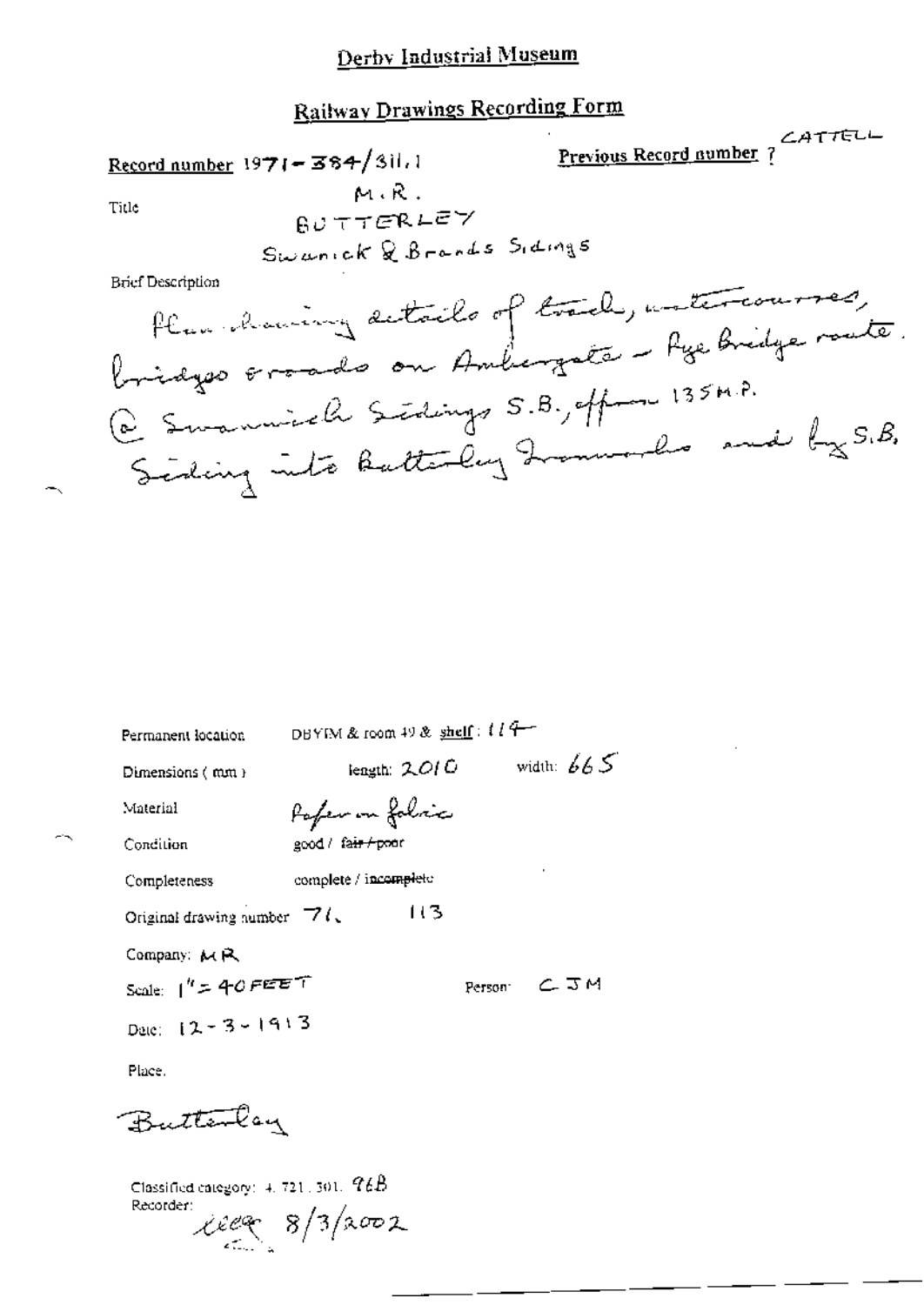## **Railway Drawings Recording Form**

Record number  $1971 - 384/311.2$ 

Previous Record number  $247751$ 

Title

**Brief Description** 



 $\sim$  and  $\sim$ 

| Permanent location              | DBYIM & room 49 & shelf: $4^{19}$ |
|---------------------------------|-----------------------------------|
| Dimensions (mm)                 | width: $585$<br>(eagth: $1770$    |
| Material                        | Frace of paper                    |
| Condition                       | good / fair+poer-                 |
| Completeness                    | complete / incomplete - t         |
| Original drawing number         |                                   |
| Company: $M \rightarrow \infty$ |                                   |
| Scale. $1^{h}$ = 40 PEE T       | Person:                           |
| Date:                           |                                   |

Place:

Butterly

Classified category:  $4, 721, 301, 9b$ Recorder:  $4u\alpha + 8/3$  acc  $\lambda$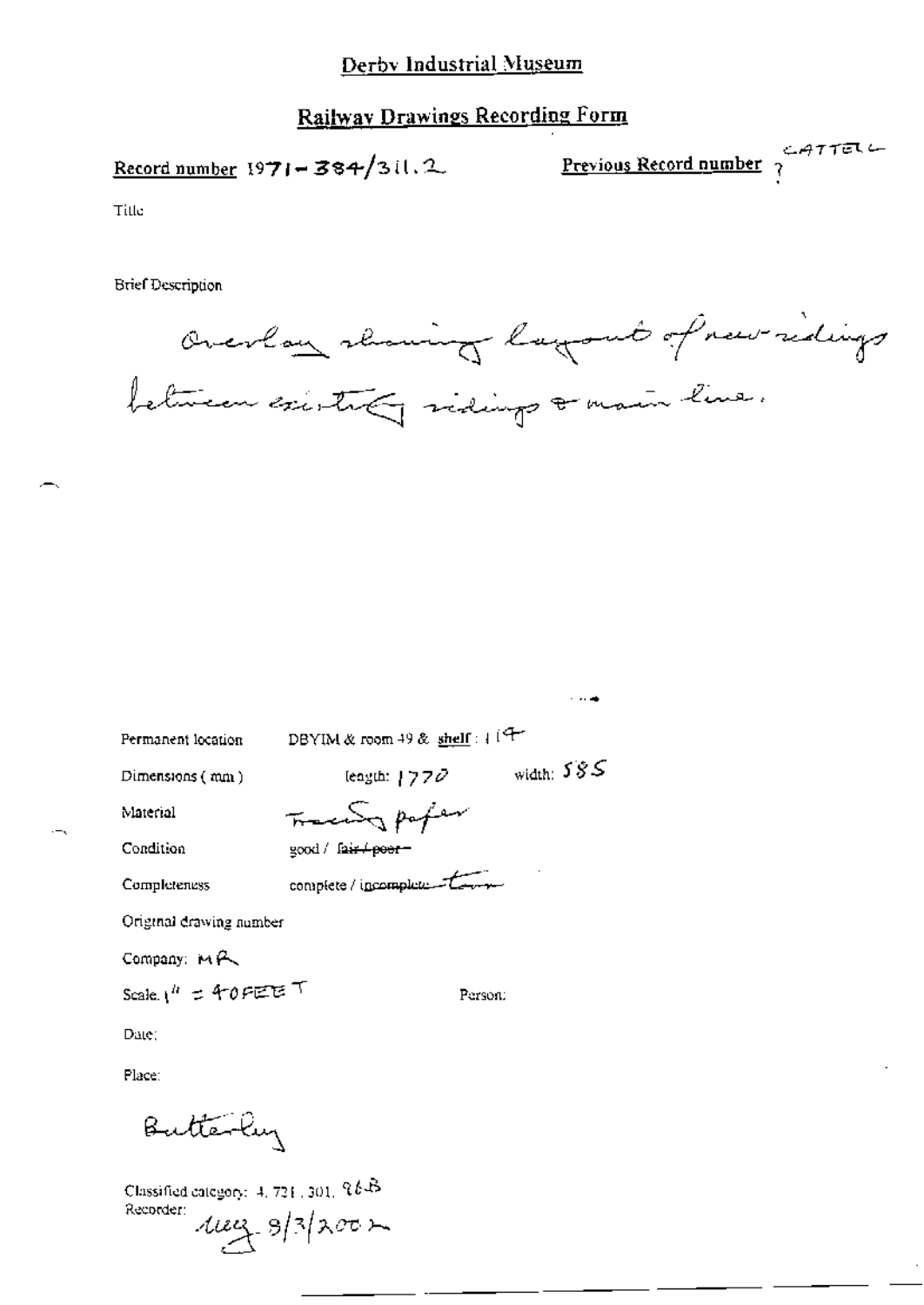## <u>Railway Drawings Recording Form</u>

Previous Record number MRP132/978 Record number 1971-384/230. 6

Title

**Brief Description** 

Plan of route showing tracks, buildings, hidges, roads, wateriauses & landowners. Parish of Rentrich. Parathe of Alfreton. Landouncir: Dake of Devanshire WCHarlow. Toln Martin, Ripley UDC. Passing Rentrich Colliany, Butterly Junction SB for hiply raute, passing over Butterly Reservoir Kinduct Noix. Station. DBYIM & room  $\frac{33}{28}$  shelf:  $560.1$ Permanent location width:  $5.35$ Dimensions  $(mn)$ length:  $3/2$ Material Paper Condition good / fair7 poor Completeness complete / incomplete-Original drawing number Sheet 4 Company:  $M \rightarrow$ Scale:  $1'' = 2$  C-HM-IN S Person: Date: 1903 Place:  $24M -$ 3 M Butterly Classified category:  $4.721.301.96B$ Recorder:

MHI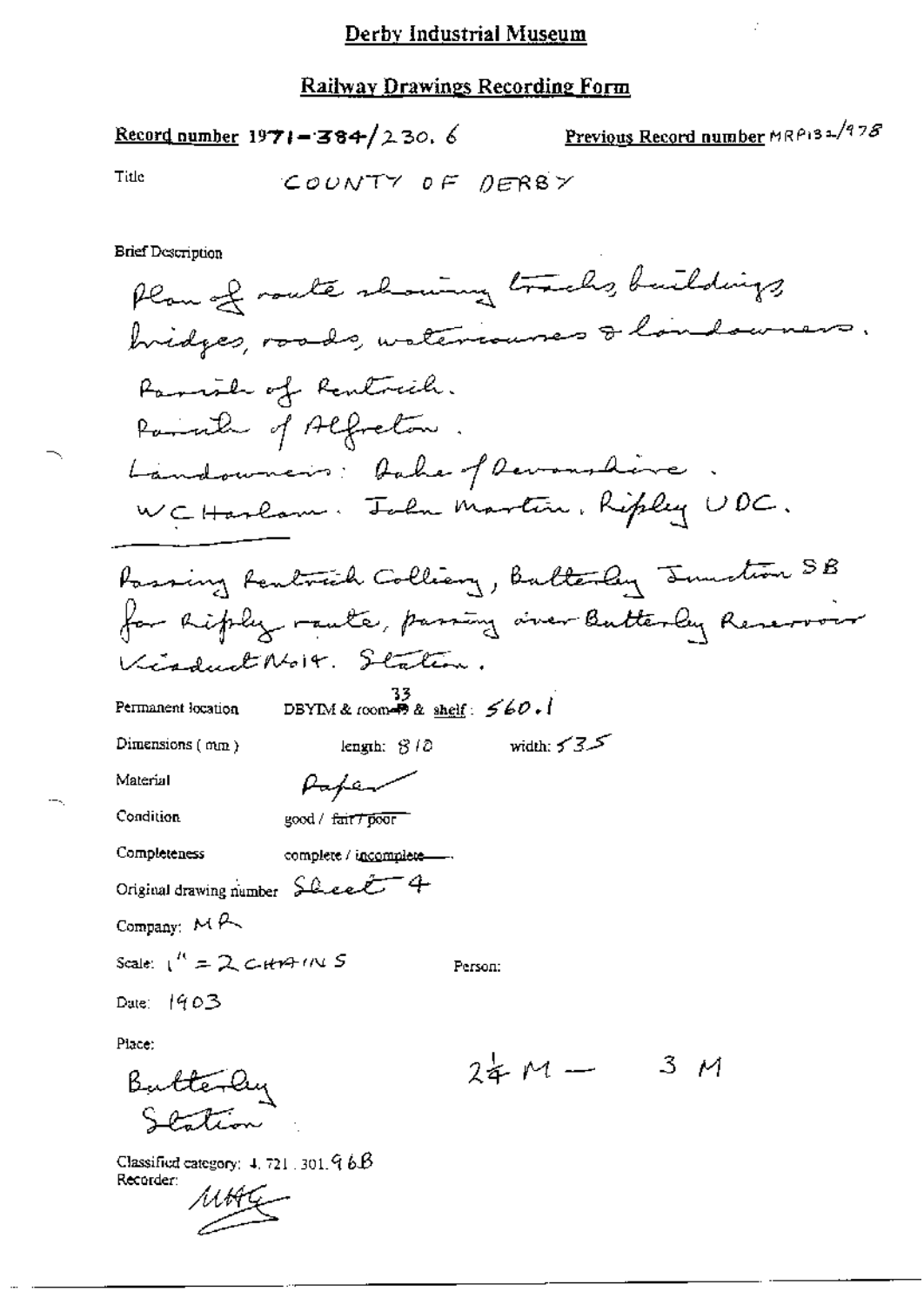|       | Record number 1971-384/230. 7 | Previous Record number HRP132/978 |
|-------|-------------------------------|-----------------------------------|
| Title |                               | COUNTY OF DERBY                   |

**Brief Description** 

Plan of route showing tracks, buildings, bridges, roads, watercourses & landswers. Parish of Rentred. Paril of Alfredom. Whole of Butterby Reservoir shown with viadual crossing to station. Road passing Butterly hon Works & line of Cromford Caual Trunnel.

- M

| Permanent location                            | DBYIM & room $\otimes$ & shelf: $560.1$ | 33      |               |  |
|-----------------------------------------------|-----------------------------------------|---------|---------------|--|
| Dimensions $(mn)$                             | length: 810                             |         | width: $53.5$ |  |
| Material                                      |                                         |         |               |  |
| Condition                                     | good / <del>fair / poor</del>           |         |               |  |
| Completeness                                  | complete / incomplete.                  |         |               |  |
| Original drawing number $\Omega$ even $f$ 4 A |                                         |         |               |  |
| Company: $M \rightarrow$                      |                                         |         |               |  |
| Scale: $1'' = 2$ C+ $(4)$ (N S                |                                         | Person: |               |  |
| Date: $1903$                                  |                                         |         |               |  |
| Place:                                        |                                         |         |               |  |
|                                               |                                         |         |               |  |
|                                               |                                         |         |               |  |
| Classified category: $1.721 \times 201.966$   |                                         |         |               |  |

Recorder:  $\mu$ the  $\sim$  2/3/2001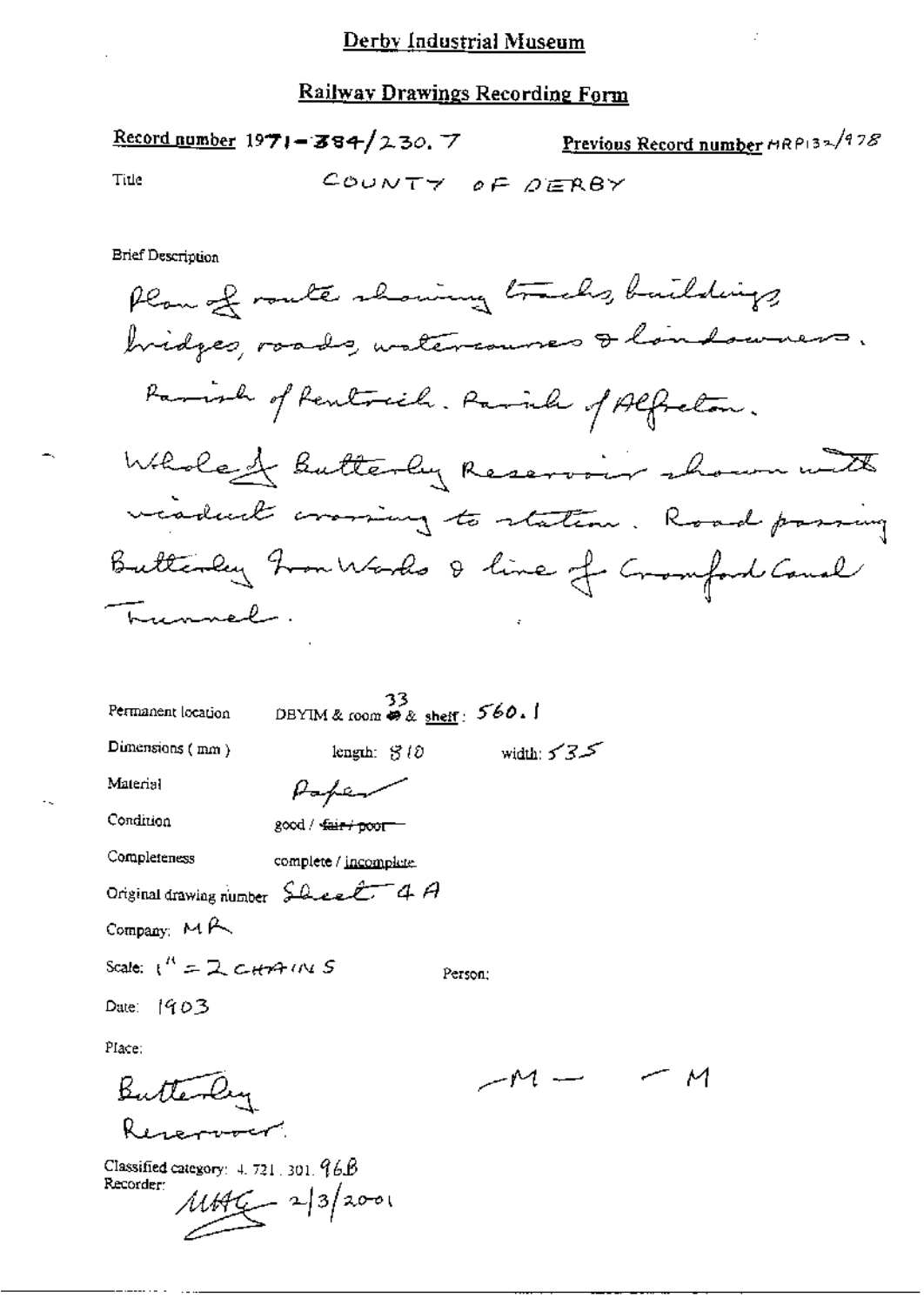Record number  $1971 - 384 / 230.8$ Previous Record number  $MRP$ 132/978 Title COUNTY OF DERBY

**Brief Description** 

Plan of route chaning tracks, buildings bridges, roads, watercourses & landowners. Parril of Alfreton. Parril of Rentreich. Landowners: E<del>t Hall</del>, John Martin. FBW-cylt. Geo Crecy Hall, CRPMorewood. From station good to Swamisch Sidings SB. advancent Butterly Co's Railway, Brands Colleany

| Permanent location                         | 33<br>DBYIM & room $\stackrel{\sim}{\bullet}$ & shelf: $560.1$ |                    |
|--------------------------------------------|----------------------------------------------------------------|--------------------|
| Dimensions (mm)                            | length: $3/8$                                                  | width: $5 - 3 - 5$ |
| Material                                   |                                                                |                    |
| Condition                                  | good / Jain poor                                               |                    |
| Completeness                               | complete / inc <del>omplete</del>                              |                    |
| Original drawing number Sheet 5            |                                                                |                    |
| Company: $M \rightarrow$                   |                                                                |                    |
| Scale: $1'' = 2$ city $4 \cdot 10 \cdot 5$ |                                                                | Person:            |
| Date: $1903$                               |                                                                |                    |
| Place:                                     |                                                                |                    |
|                                            |                                                                |                    |
| witenlus<br>= ser =                        |                                                                |                    |

Classified category:  $4.721$ , 301,  $76B$ Recorder:

 $3\frac{3}{4}$ 1

 $\frac{1144}{1}$  2/3/2001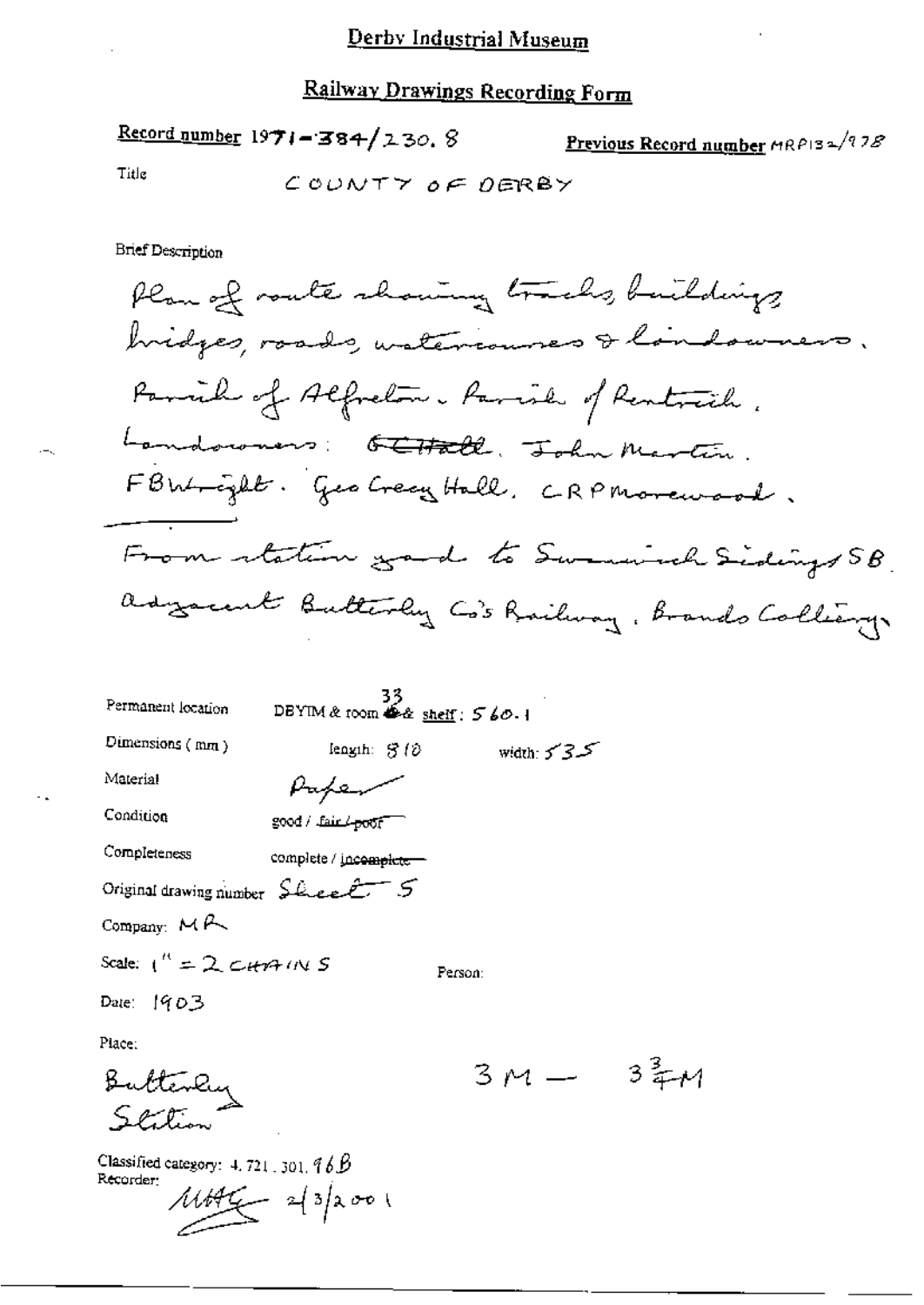Previous Record number MRP132/978 Record number 1971-384/230. 9 Title COUNTY OF DERBY

**Enef Description** 

Plan of route showing tracks, buildings bridges, roads, untercourses & landswers. Parish of Alfreton. Parish of Rentreach. Landowners: CAP Monewood, Fhos Haden Oakes, Forha Martin. Tunction for Swamwich Colling Branch. Rassing Butterly Park Reservoir. 0BYIM & room  $\mathcal{B}$  & shelf:  $560.1$ Permanent location Dimensions (mm) length:  $3/2$ width:  $555$ Material Paper

Person:

Condition good / fair+poor

| Completeness | complete / incomplete |
|--------------|-----------------------|
|--------------|-----------------------|

Original drawing number  $\frac{C}{2\pi\epsilon_0}\epsilon$  6

Company:  $M \wedge$ 

Scale:  $1^{n} = 2$  current S

Date: 1903

Place:

 $3\frac{2}{3}M - 4\frac{1}{2}M$ 

Classified category: 4, 721, 301,  $q_{\ell} \& B$ Recorder:  $1446 - 2/3$ 2001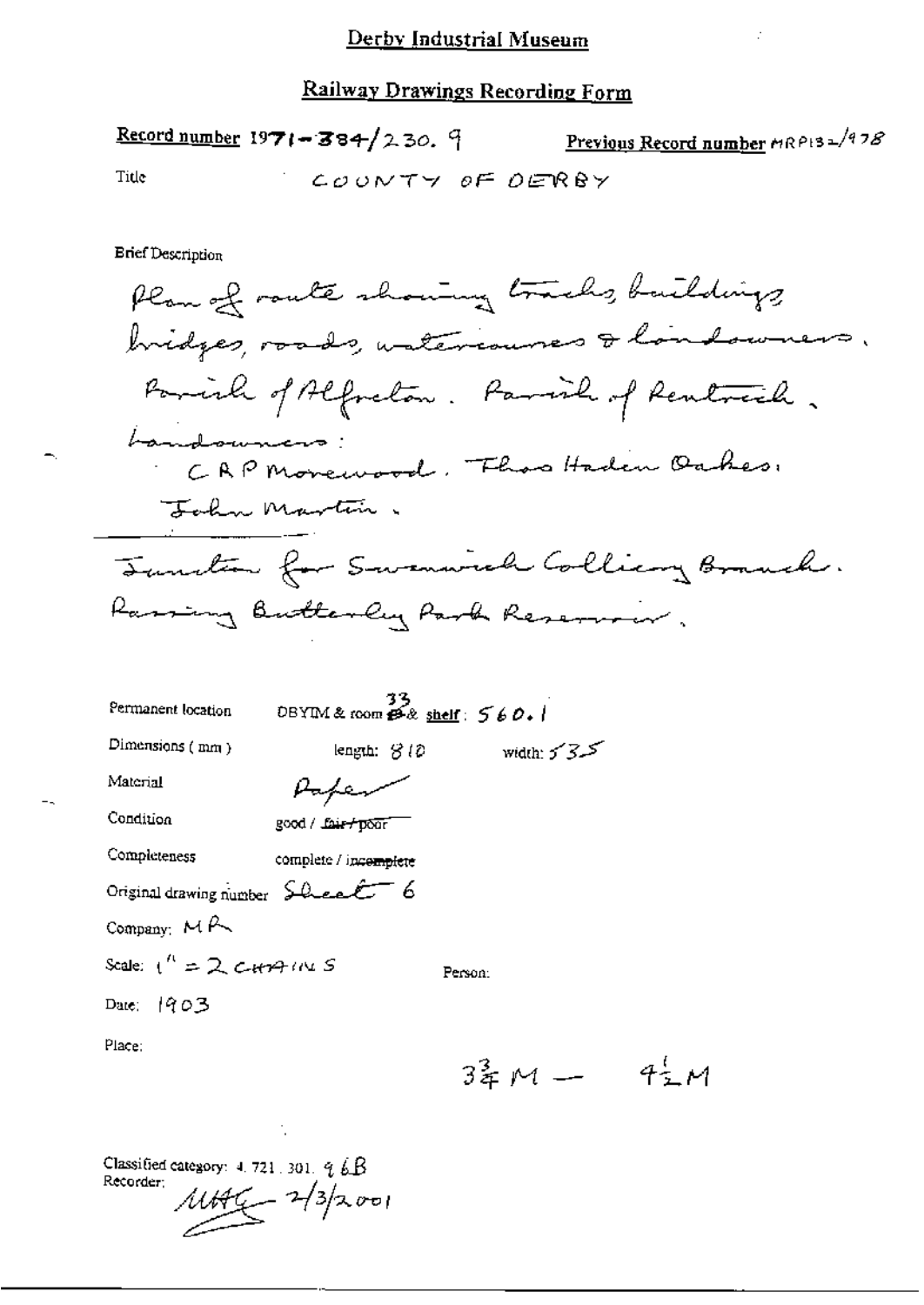Record number 1971-384/230.11 Previous Record number  $MRRP$ 13 $\approx$ /97 $\delta$ Title COUNTY OF DERBY **Brief Description** Plan of route showing tracks, buildings bridges, roads, watercourses & landowners. Parrish of Alfredom, Ramish of Codron Park. Landoaners: Thomas Haden Oshes. John Martin & Fle Butterly Co. Fassing Codnor Rank Reservoir. 33 Permanent location DBYIM & room @ & shelf: 560.1 Dimensions (mm) length:  $3/2$ width:  $5 - 3 - 5$ Material Paper Condition good / fair / poor-Completeness complete / incomplete Original drawing number  $\frac{\partial \mathcal{L}}{\partial \mathbf{r}^T}$  7 Company:  $M \rightarrow$ Scale:  $1^R = 2c\theta$  and  $M = 5$ Person: Date: 1903 Place;  $4\frac{1}{2}m = 5\frac{1}{4}m$ 

Classified category:  $4.721$ ,  $301$ ,  $96B$ Recorder:  $1146 - 2/3/2001$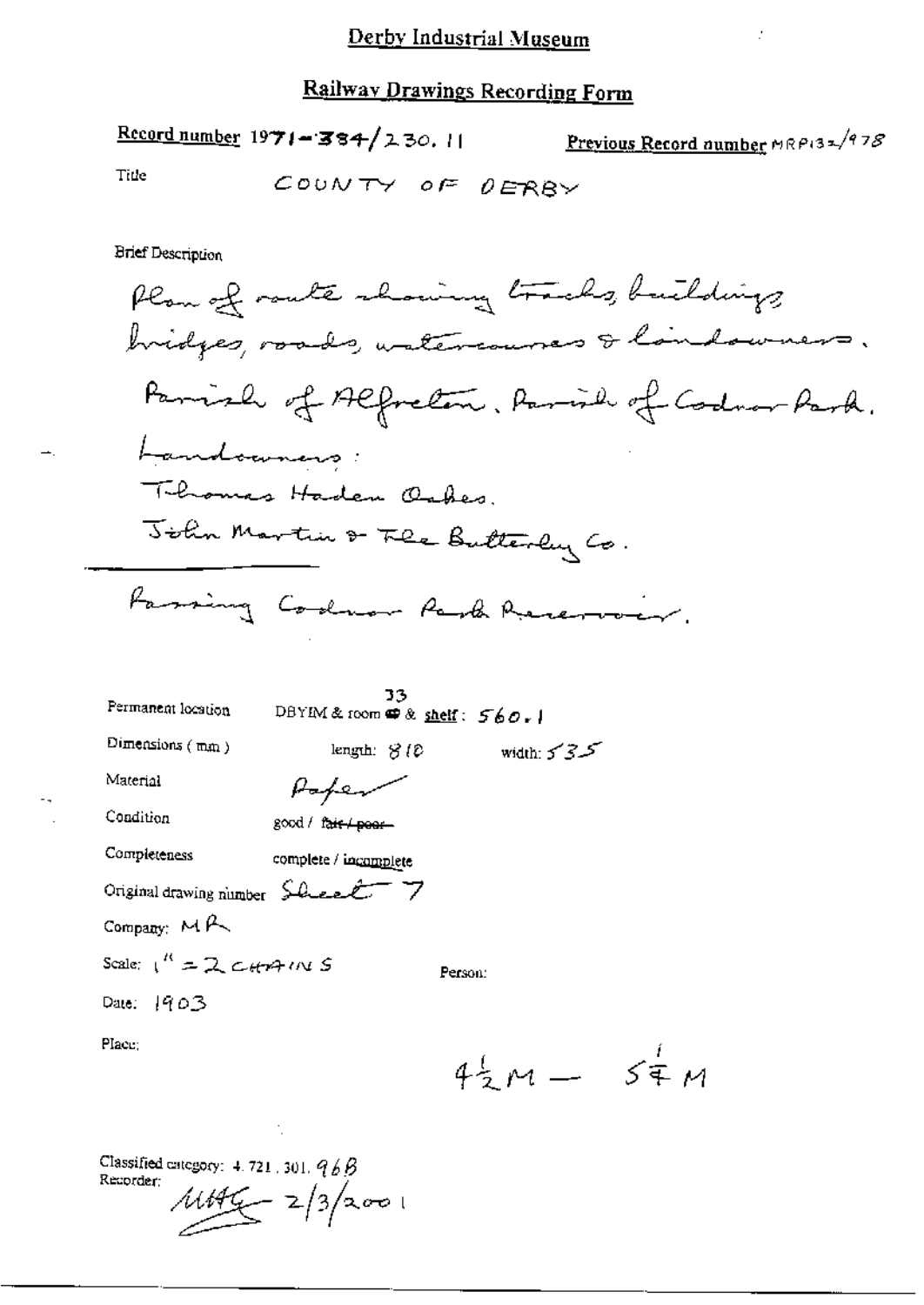## **Railway Drawings Recording Form**

<u>Record number</u> 2005 - 496/36.1 - 2. Previous Record number Title SWANWICK CENTRAL AMENITY AREA MIDLAND RAILWAY PROTECT  $(Apprex \text{ 15} \text{A}cres)$ **Brief Description** 

36.1 Plan of proposed layout of tracks, buildings & imenities. Original drawing ~ 36.2 monter for printing

**37**<br>DBYIM & room ## & shelf:  $(2, 3)$ Permanent location length: 550 width: 420<br>Tracing falsic, Brinting falsic, Dimensions (mm) Material Condition good / fair / poor Completeness complete / incomplete-Original drawing number Company: Midland Railway Boyert Group Scale:  $\int'' z / \sigma z \, F \epsilon E T$ Person: JB Radford Date  $M_{\rm acc}$  1970 Place:  $S$ -wager-ol

Classified entegory: 4, 721, 301,  $968$ Recorder:

 $1042 + 3 - 3 - 2006$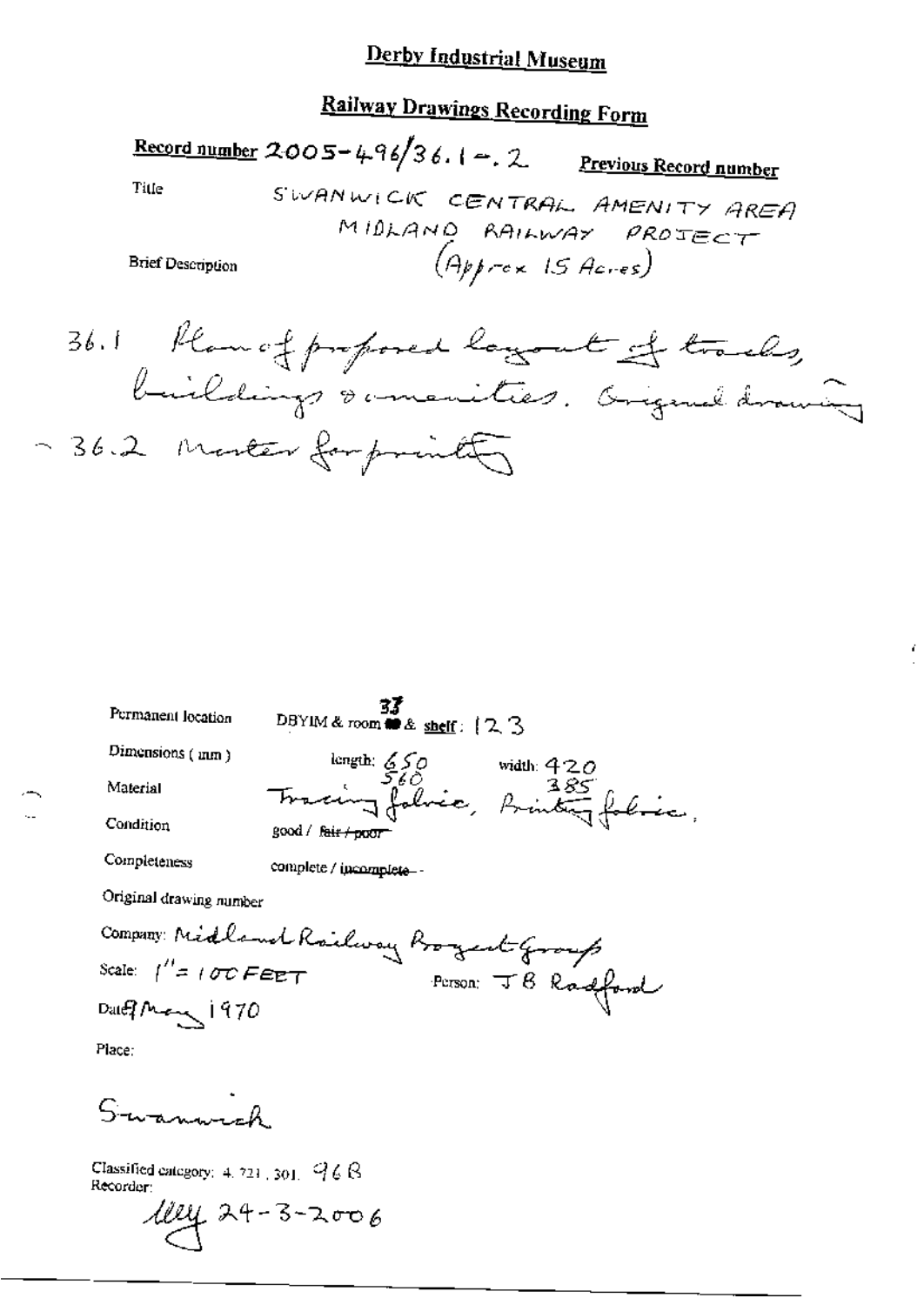## **Railway Drawings Recording Form**

Record number 2005-496/36.3 Previous Record number MIDLAND RAILWAY PROTECT Title

**Brief Description** 



Marked Superseded

| Permanent location             | DBYIM & room $\equiv$ & shelf: $\mid 2 \right.$ |
|--------------------------------|-------------------------------------------------|
| Dimensions $(mn)$              | length: 840<br>width $595$                      |
| Material                       | Paper                                           |
| Condition                      | $good /$ fair $\rightarrow$                     |
| Completeness                   | complete / incomplete -                         |
| Original drawing number        |                                                 |
|                                | Company: Develop Commenty Borough Avaluate Deft |
| Scale: $\vert \cdot \vert 250$ | Person:                                         |
| Date: $10.4.1972$              |                                                 |
| Place:                         |                                                 |
|                                |                                                 |

Classified category: 4, 721, 301,  $96B$ Recorder:

Surenwich

 $104222006$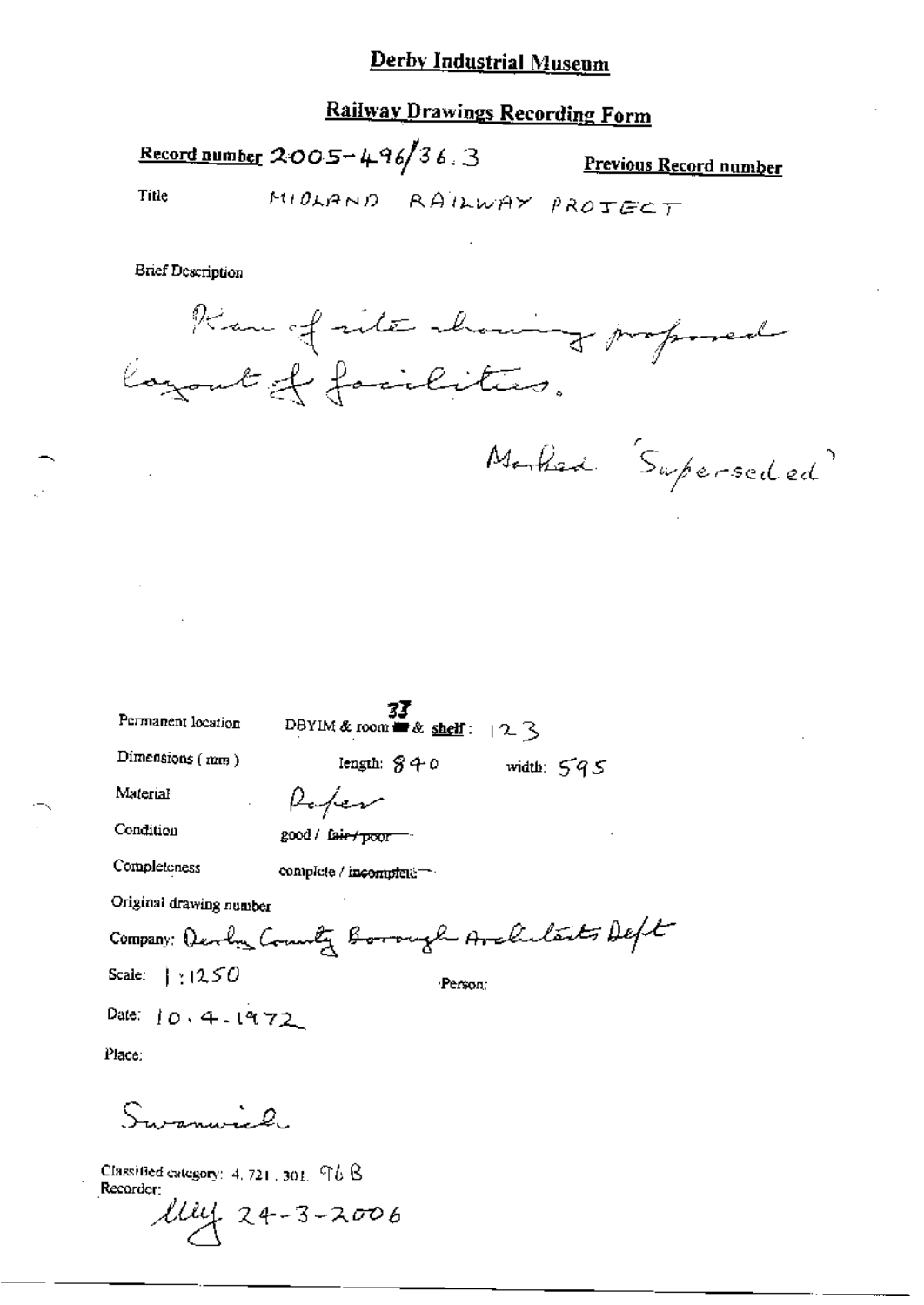## **Railway Drawings Recording Form**

Record number 2005-496/36.4-

Previous Record number

Title

MIDLAND RAILWAY PROJECT, SWANWICK

**Brief Description** 



| Permanent location            | DBYIM & room $\triangle$ & shell: $(2.5)$              |                                               |  |
|-------------------------------|--------------------------------------------------------|-----------------------------------------------|--|
| Dimensions $(mn)$             | length: $935$                                          | width: $610$                                  |  |
| Material                      | Rafer                                                  |                                               |  |
| Condition                     | good / fair + poor                                     |                                               |  |
| Completeness                  | complete / incomplete                                  |                                               |  |
|                               | Original drawing number $G$ , $1794/1A$ , REV IStorV 1 |                                               |  |
|                               |                                                        | Company: Devey County Borough Avalitects Deft |  |
| Scale: $\{ \cdot, \cdot\}$ 50 |                                                        | Person John Richard                           |  |
| Date: $(9, 4, 1, 172)$        |                                                        |                                               |  |

Place:

Simmel

Classified category: 4, 721, 301,  $968$ Recorder: Maty 24-3-2006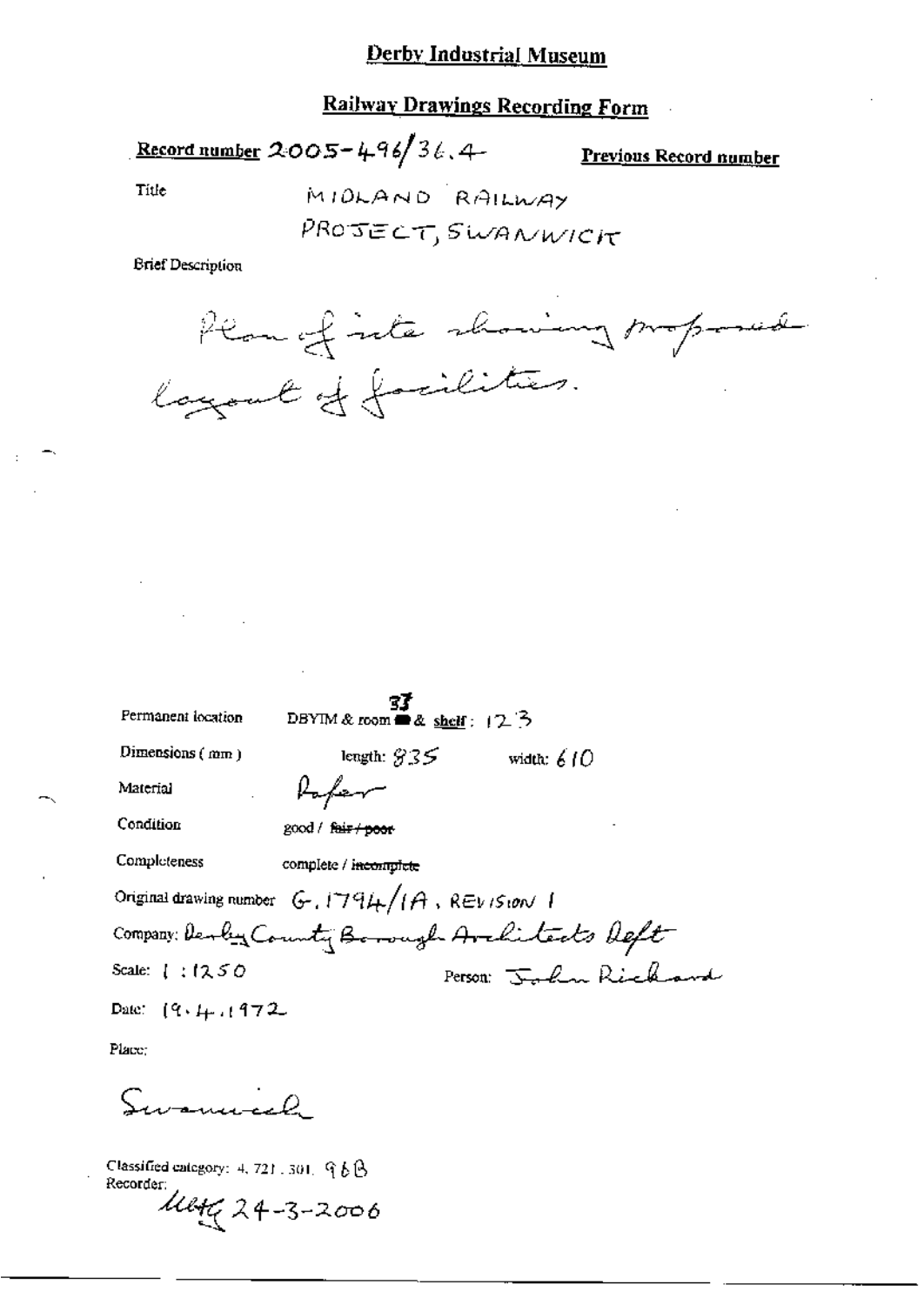## **Railway Drawings Recording Form**

Record number 2005-496/36.5

Previous Record number

Title

**Brief Description** 

Mapof avec letween Butterley Station and Brands Sidenigs. Cromford Couch Tunnel rate shown Row of houses with remes on Newlands Road.

Permanent location

DBYIM & room  $\bullet$  & shelf:  $12.3$ 

Person:

Dimensions  $(mn)$ 

length: 1000 width: 570 Suspended.

Material

Ren good / fair / poor

Condition

Completeness

complete / incomplete

Original drawing number  $33/7$ 

Company:

Scale:  $\left\{\right. : 2500$ 

Date:

Place:

 $S_{\text{train}}$ ,  $\theta$ 

Classified category: 4, 721, 301, 9 6 B Recorder:  $11466$  24-3-2006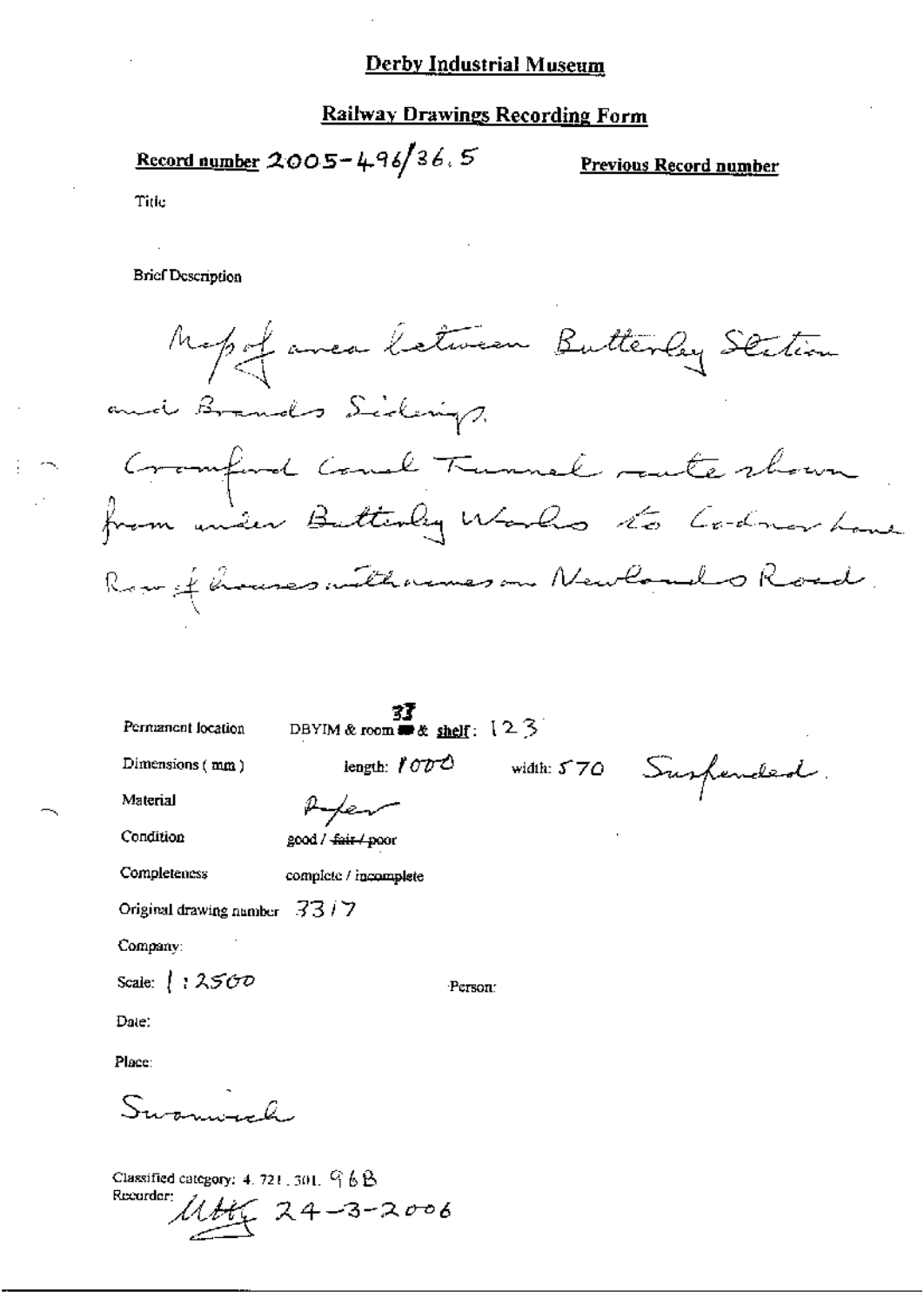## Railway Drawings Recording Form

 $\frac{1}{\text{Record number}}$  2005 – 496/36.6 Previ

Previous Record number

Title

 $\overline{\phantom{0}}$ 

 $\overline{\phantom{1}}$ 

Brief Description

Rent of layout of rite at Swamwech showing slatin, turntable wards

Permanent location DBYIM & room  $\mathbf{B}$ & shelf : 1 2 3

 $D$ imensions (mm) length:  $94-5$ 

Peper

good / fair / poor

**Condition** 

Material

Completeness complete / ineomplete

Original drawing number

Company:

Scale:

Date:

Place:

 $\overline{\phantom{a}}$ 

Classified category:  $4.721.301.$  q  $6P$ Recorder:  $11442222006$ 

width: 620 Surpended

-Person: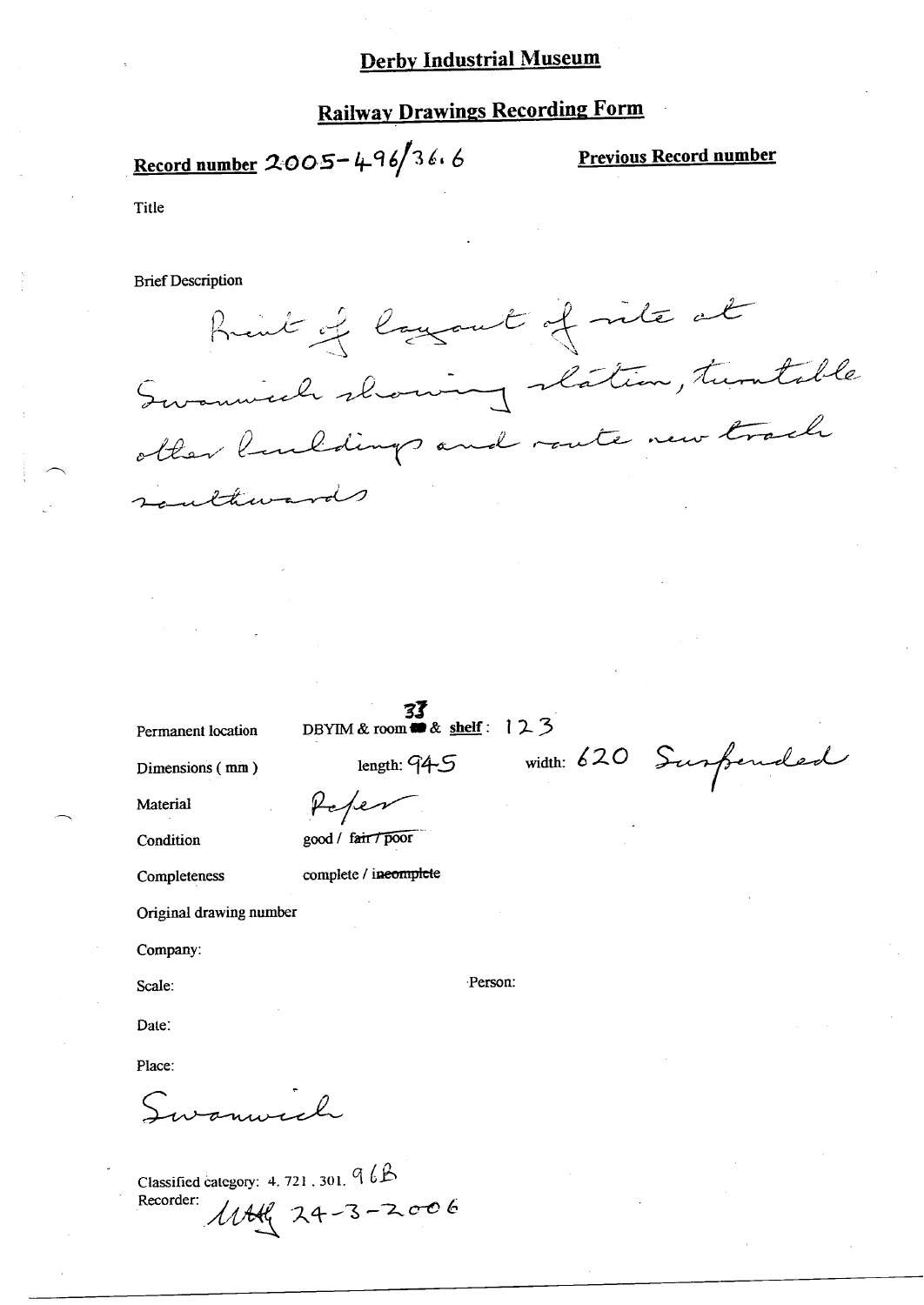Record number 2005-496  $\overbrace{+46}^{36.7A}$   $\overbrace{+42}^{B}$  Previous Record number

Title

**Brief Description** 

7.A Cranave Map of area from Ambergate North Jen across to Rye Hill Jens.

**Derby Industrial Museum** 

(Two maps on one hanger)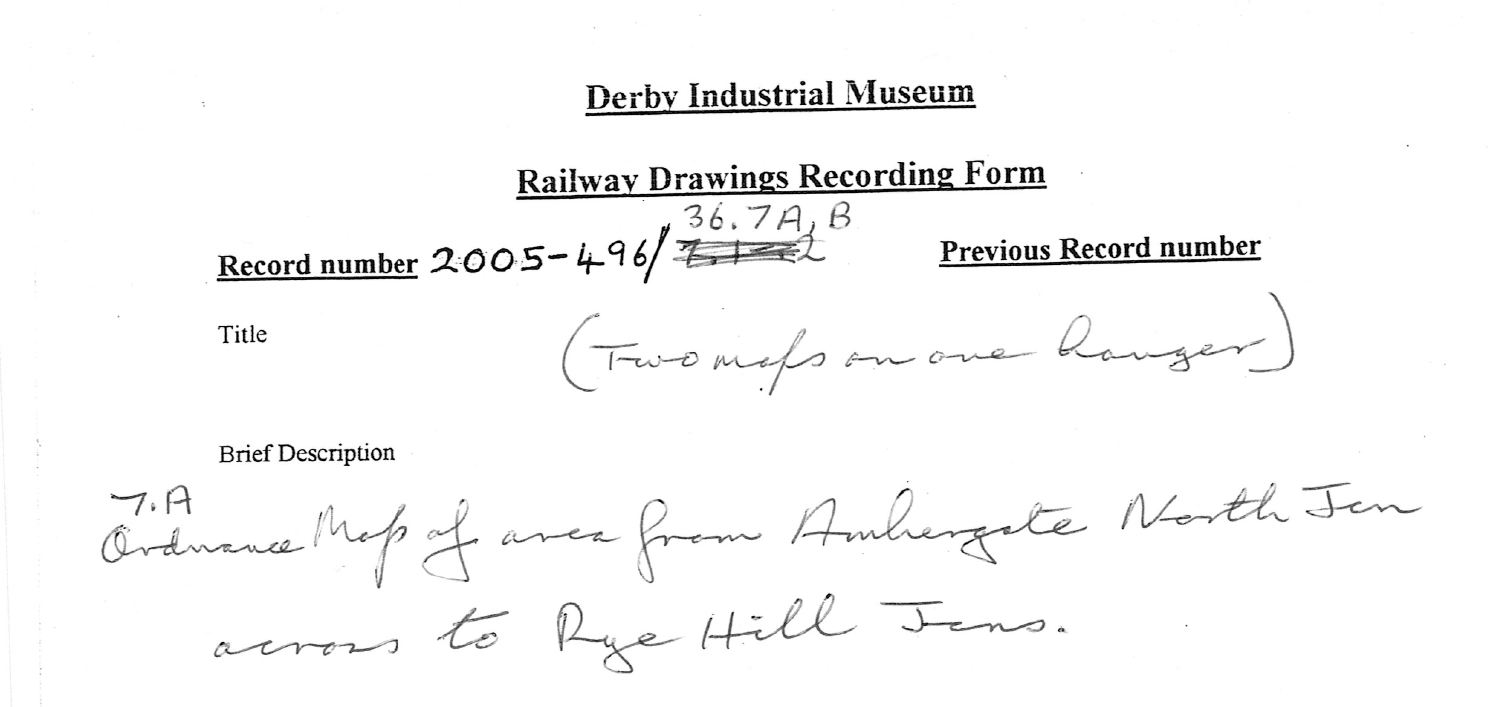# Railway Drawings Recording Form

# Record number  $2005 - 496$  \$ 36.8

Title

**Brief Description** 

## Previous Record number

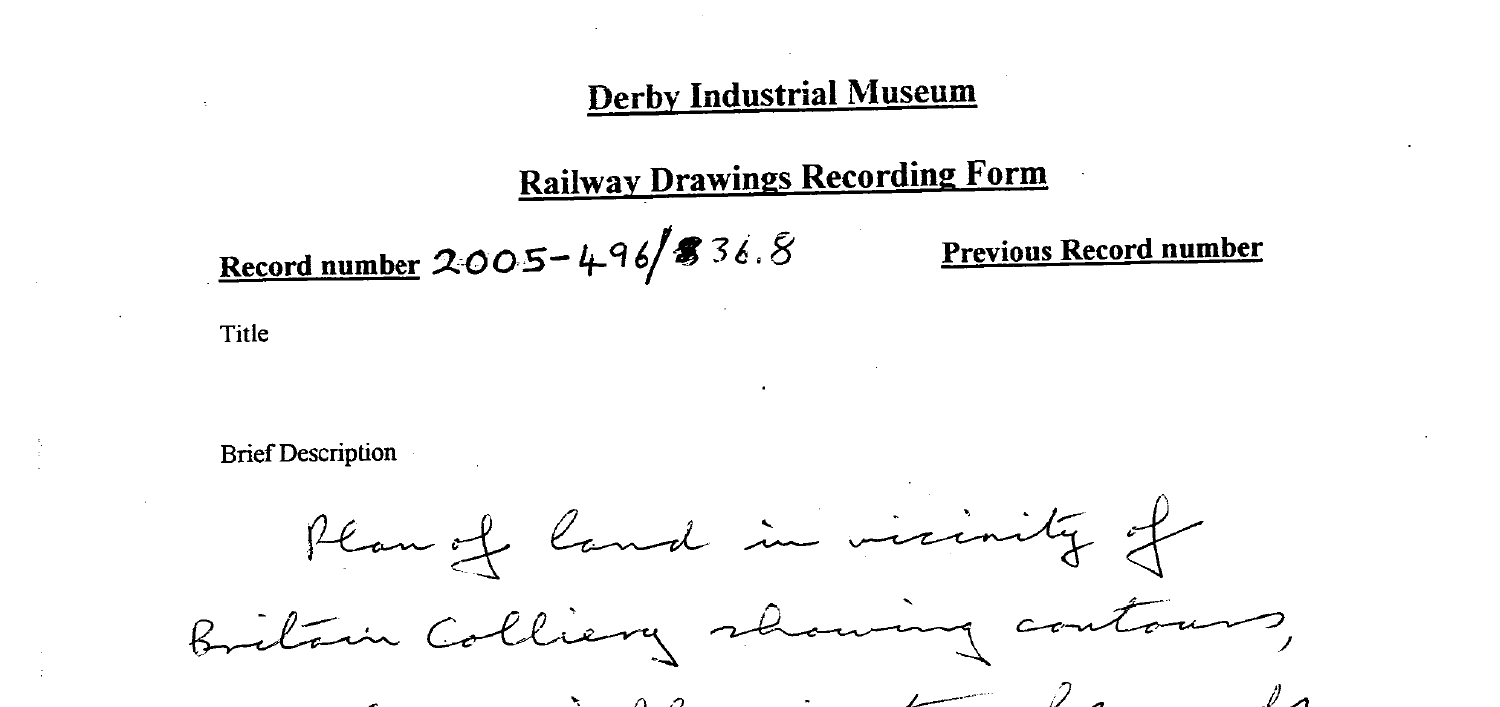## **Railway Drawings Recording Form**

<u>Record number</u> 2005-496/36.6

Previous Record number

Title

**Brief Description** 

hint of long out of rite at Swamich choicing clation, tratable other landdings and route new track raultiments

Permanent location

**33**<br>DBYIM & room a & shelf:  $123$ 

Dimensions (mm)

Refer

Condition

Material

good / farit 7 poor

Completeness

complete / incomplete

Original drawing number

Company.

Scale:

Date:

Place:

Surannol

Classified category: 4, 721, 301,  $966$  $1044$  24-3-2006 Recorder:

length: 945 width: 620 Surfended

Person: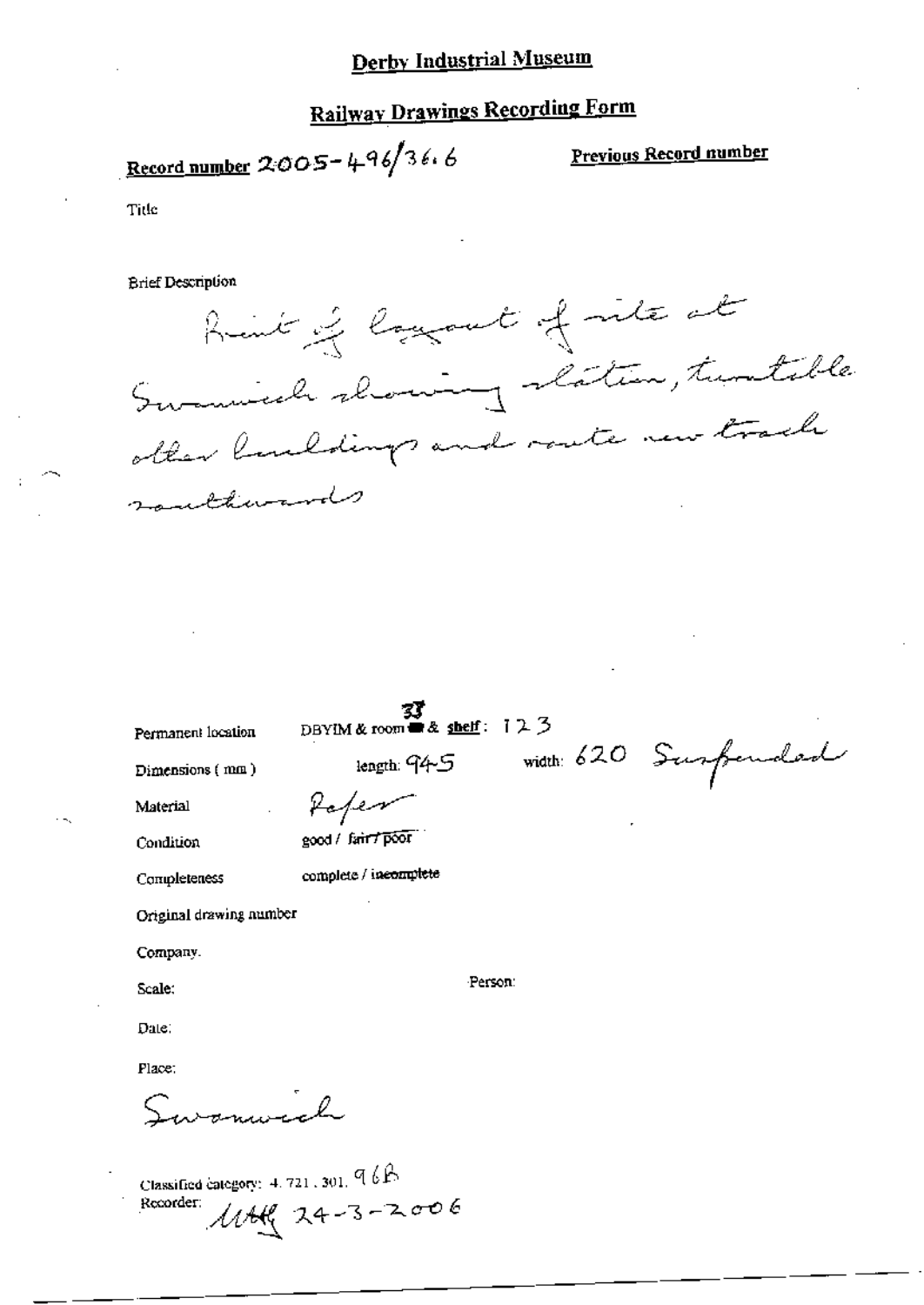**Railway Drawings Recording Form** Record number 2005-496/<del>7.14</del>2 **Previous Record number** (Two maps on one hanger Title **Brief Description** Ordnance Map of avec from Ambiengate North Jen across to Rye Hill Jens. 7. B Plan chaning "Modification to Route of Codnor Route to run Am edge of police land. 33 DBYIM & room & shelf: 123 Permanent location Suspended width:  $410$ <br> $425$ length: / 000 Dimensions (mm) 59 S Paper Material good / fair / poor Condition complete / incomplete Completeness  $S - A2 - 2003$ Original drawing number Company: Scale:  $e^{it} = 1$  Mille Person:  $1:1250$ Date: Place: Summil

Classified category: 4, 721, 301,  $96B$ 1655-24-3-2006 Recorder: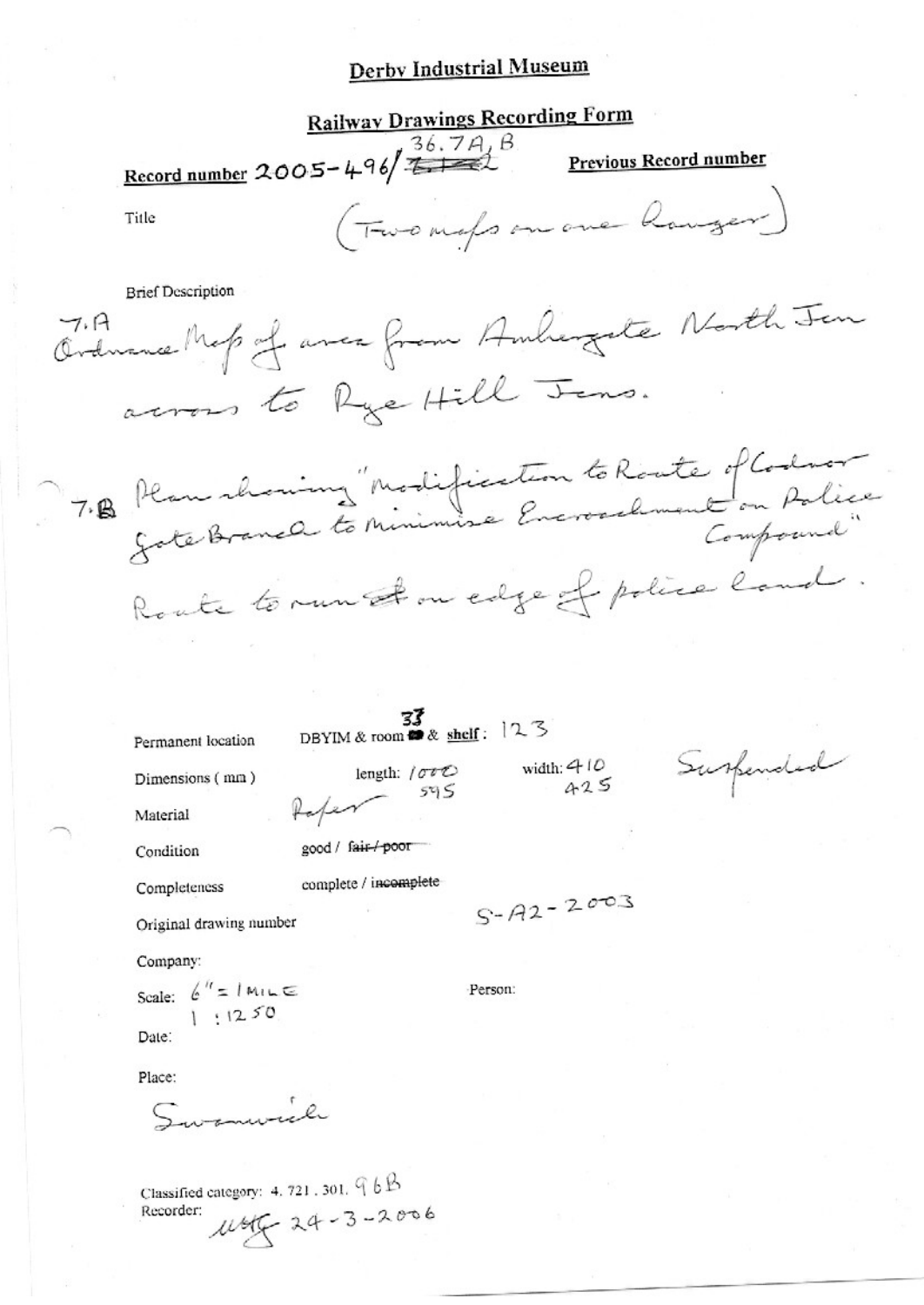## **Railway Drawings Recording Form**

Record number 2005-496 56.8

Previous Record number

Title

**Brief Description** 

Plan of land in vicinity of Britain Colliery showing contours, 5 shafts, neighbouring tracks, roads, buildings.

| Permanent location                                  | DBYIM & room $\triangle$ & shelf: $12.3$ |          |               |  |           |
|-----------------------------------------------------|------------------------------------------|----------|---------------|--|-----------|
| Dimensions (mm)                                     | length: $\int$ e 3 O                     |          | width: $7c$ C |  |           |
| Material                                            | Vaper                                    |          |               |  | Susfended |
| Condition                                           | good / dain/poor                         |          |               |  |           |
| Completeness                                        | complete / incomplete                    |          |               |  |           |
| Original drawing number $90/E$                      |                                          |          |               |  |           |
| Company: Developpline County Council, Planne Joseph |                                          |          |               |  |           |
| Scale: $ 1250$                                      |                                          | -Person: |               |  |           |
| Date:                                               |                                          |          |               |  |           |
| Place:                                              |                                          |          |               |  |           |
|                                                     |                                          |          |               |  |           |

Savanwich

Classified category:  $4.721$ ,  $301$ ,  $96B$ Recorder:  $lliq$  24-3-2006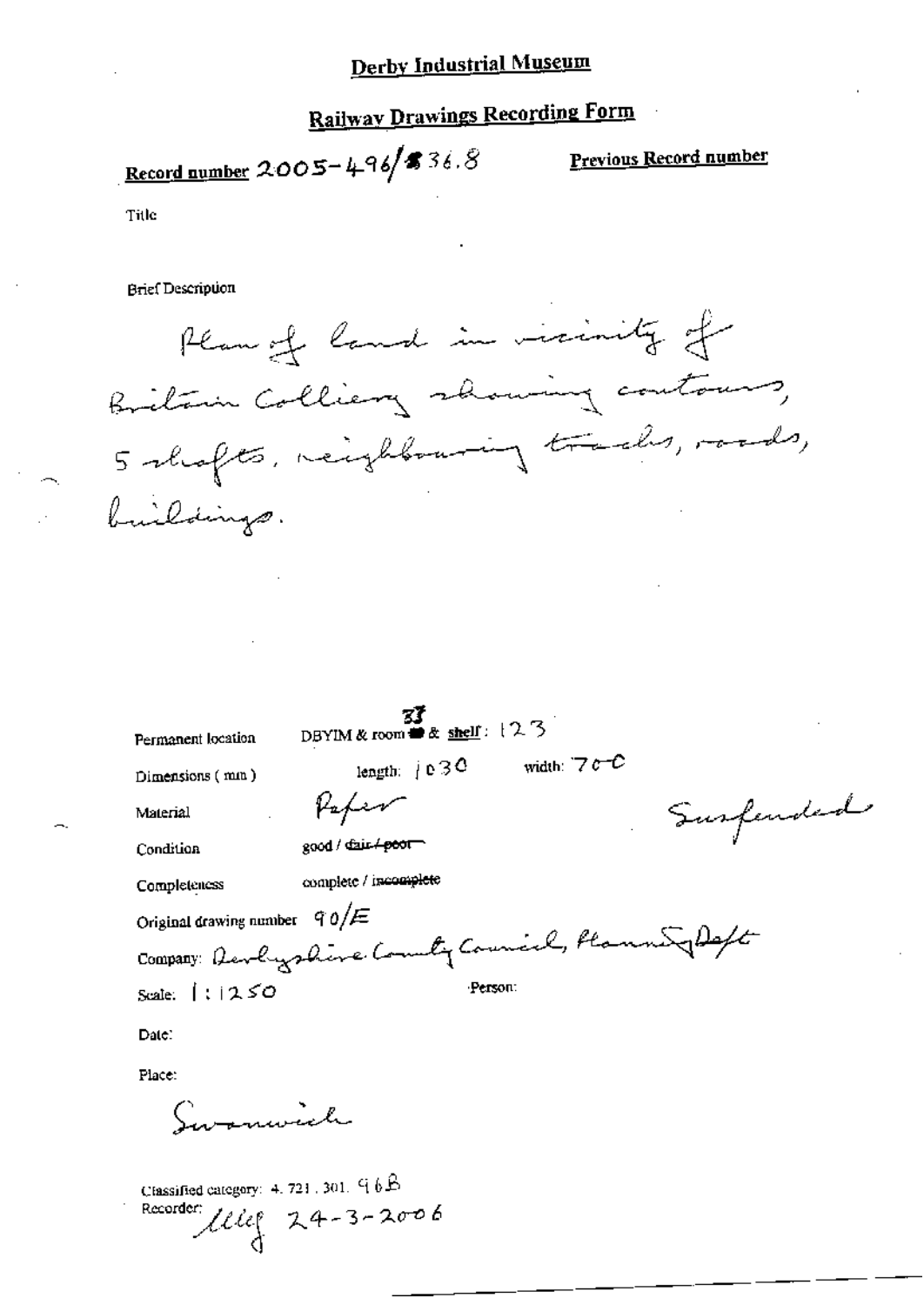## **Railway Drawings Recording Form**

Record number 2005-496/36,9 **Previous Record number** BRITAIN COLLIERY Title LANOSCAPE SCHEME

**Brief Description** 

Shetch plan of its inth proposed

 $\Theta$  reads.

 $\frac{33}{23}$ <br>DBYIM & room = & shelf: | 2-3

Permanent location Dimensions (mm)

width:  $\neg \sigma \mathcal{O}$ length:  $\uparrow$  6  $\uparrow$   $\circ$ 

Material

Refer cood / fair/poor

Condition

complete / incomplete Completeness

Original drawing number

Company:

 $1.1250$ Scale:

Date:

Place:

sommick

Classified category: 4, 721, 301,  $C_1 \& B$ Recorder  $\mu$ <br> $\mu$  24-3-2006

Surfended

Person: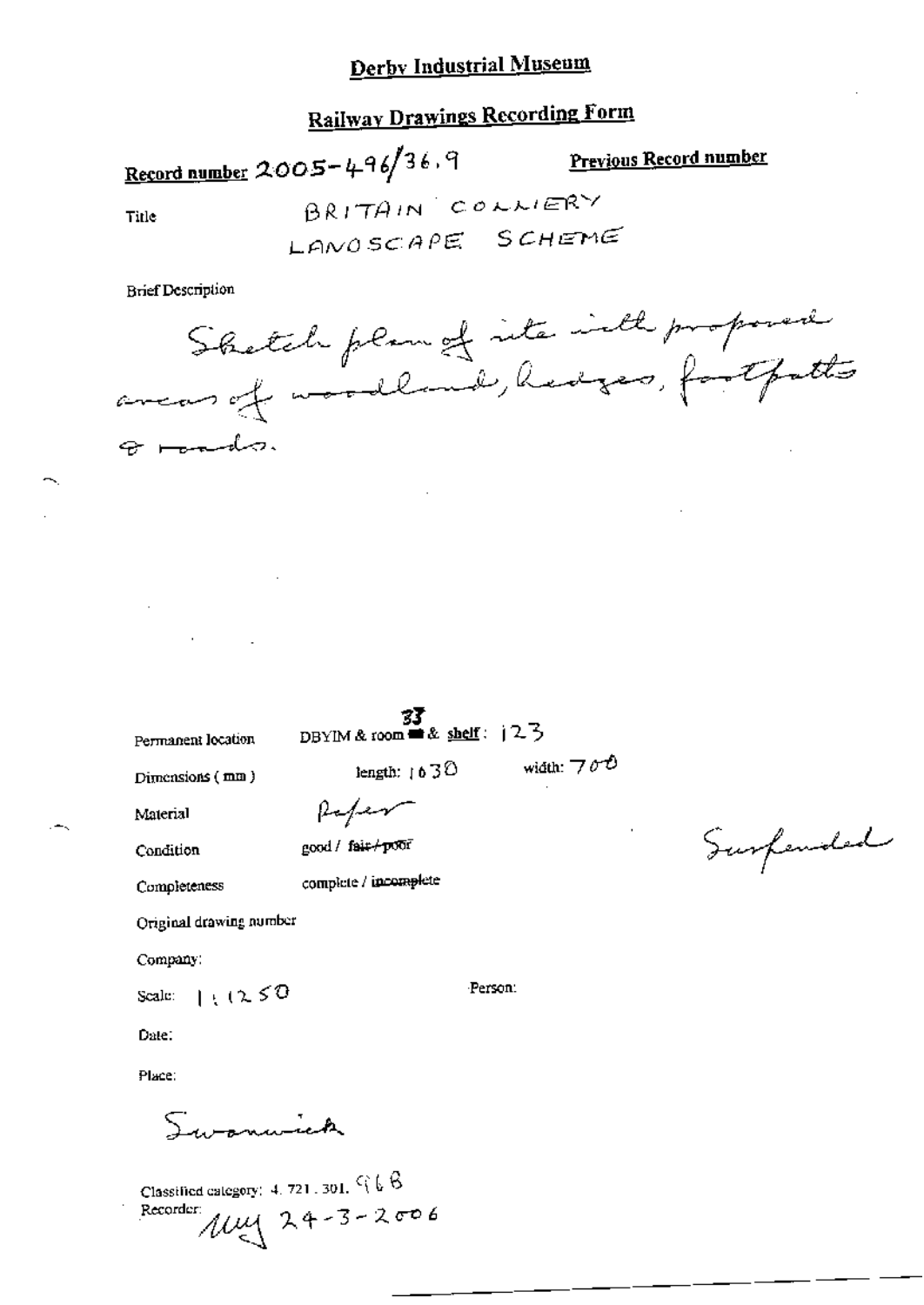## **Railway Drawings Recording Form**

Record number 2005-496/36.10 Previous Record number CARRIAGE SHED-PHASE 1 Title

Planoelementares of 3 track corrige

| Permanent location                                           | DBYIM & room $\bullet$ & shelf: 12 3          |  |
|--------------------------------------------------------------|-----------------------------------------------|--|
| Dimensions (mm)                                              | width: $600$<br>length: 9,4ら                  |  |
| Material                                                     | Kefer                                         |  |
| Condition                                                    | good / fair / poor                            |  |
| Completeness                                                 | complete / incomplete-                        |  |
| Original drawing number                                      | G.1794/3                                      |  |
|                                                              | Company: Danby County Borough Architects Deft |  |
| Scale: $\begin{array}{c} 1, 2, 0.0 \\ 1, 1, 0.0 \end{array}$ | Person: JP Rickard                            |  |
| Date: $13 - 12 - 1973$                                       |                                               |  |
|                                                              |                                               |  |

Place:

Classified category:  $4.721.301.916$  $11449$  24-3-2006 Recorder: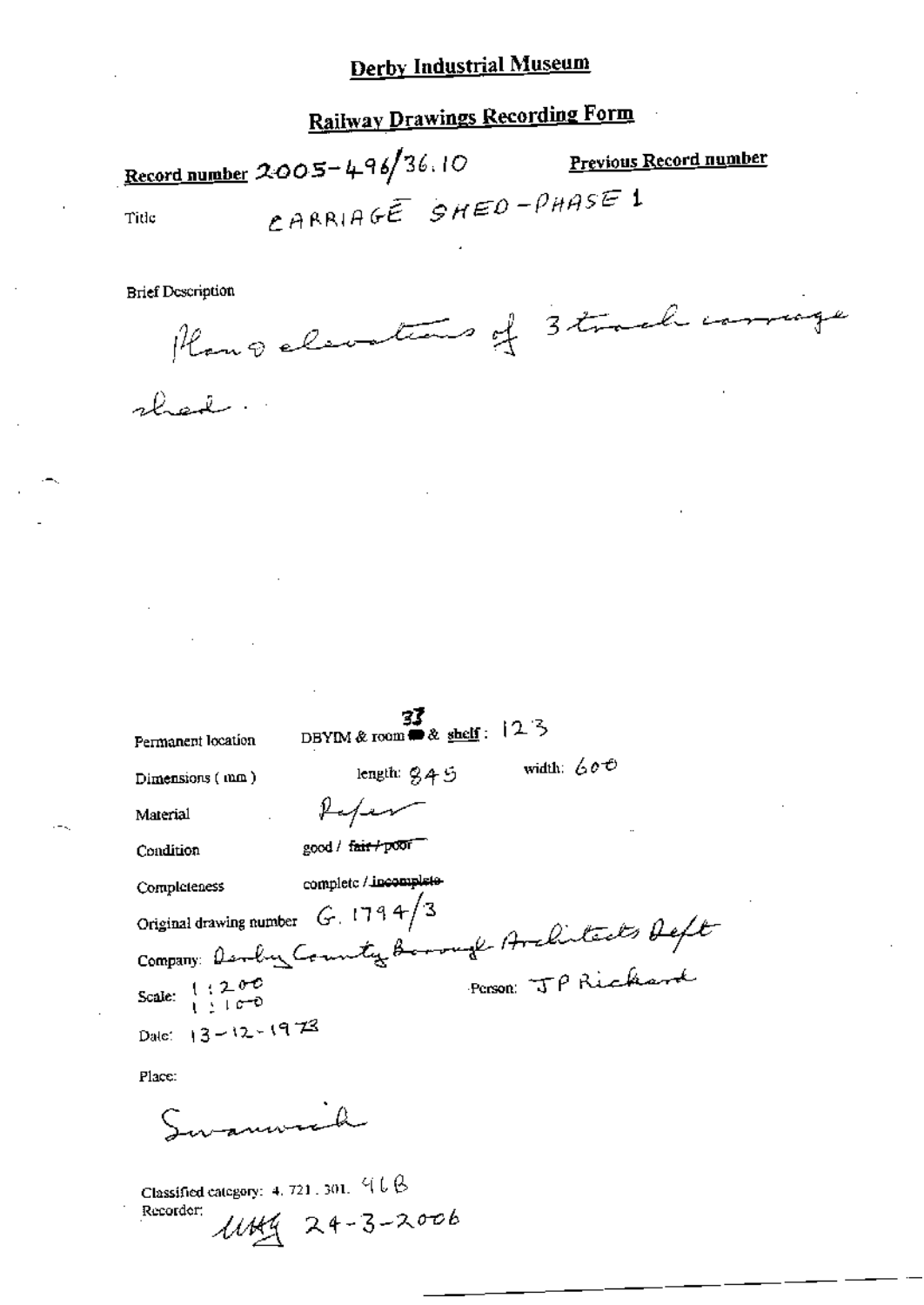## **Railway Drawings Recording Form**

Record number 2005-496/36.11 Previous Record number  $0E$ SIGN PRELIMINARY SKETCH Title FOR MUSEUM BUILDING

**Brief Description** 

Plan, elevation 8 isometricabetale of new lailding.

**33**<br>DBYIM & room  $\triangleq$  shelf:  $12.3$ Permanent location width:  $600$ length:  $845$ Dimensions (mm) anter Material Suspended good / fair7poor Condition complete / incomplete-Completeness Original drawing number  $G + 794$ Company: Develoy Country Borough Architects Deft Scale:  $1:200$ <br> $1:100$ Person: Date: Place: Invernment

Classified category: 4, 721, 301,  $\%$   $6$   $8$  $104$  24-3-2006 Recorder: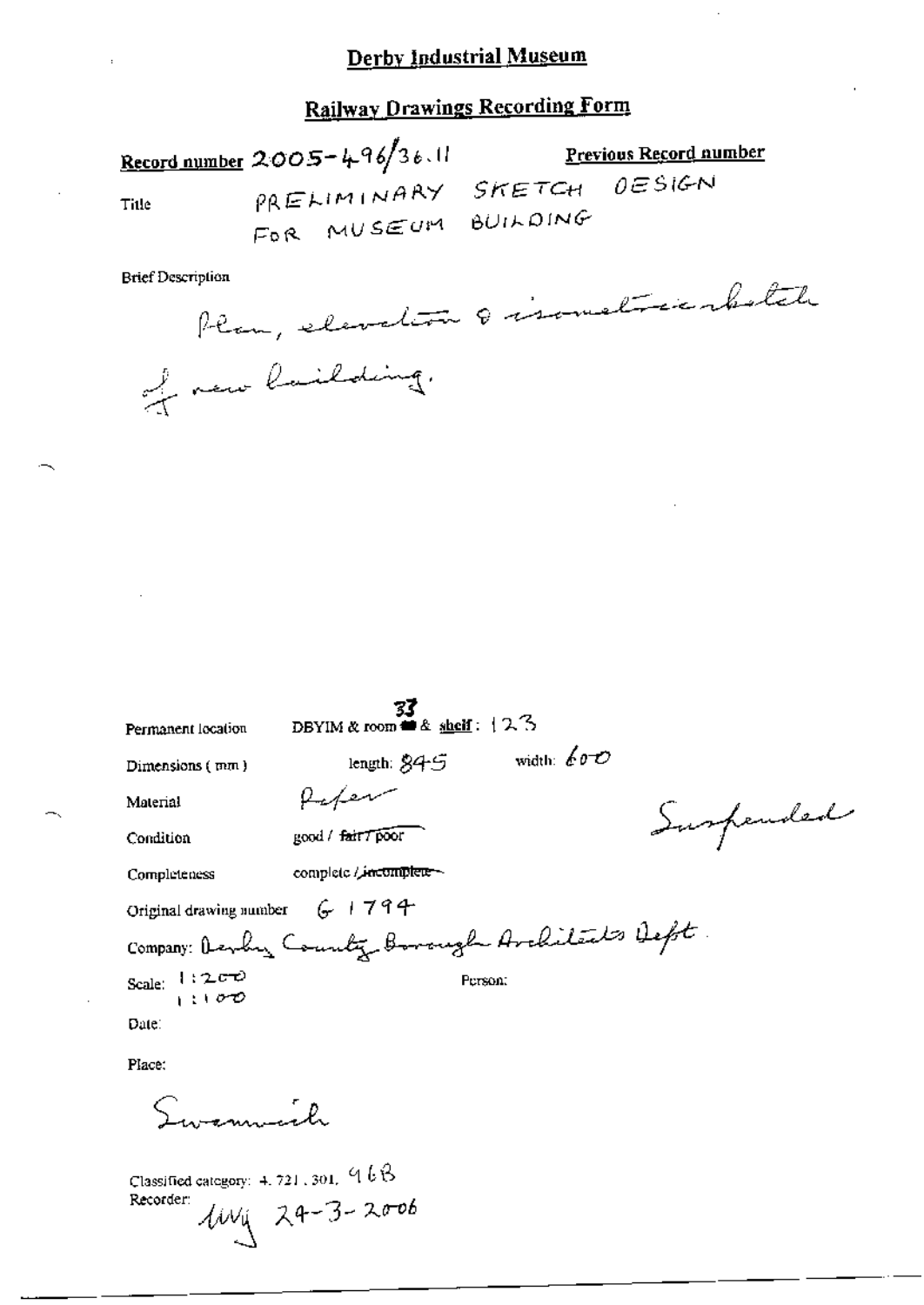## **Railway Drawings Recording Form**

Record number 2005-496/36.12

Previous Record number

Surpended

Title

**Brief Description** 

Plan showing logout of corporles, roads, new buildings & tracks.

|                                       | 33                                                                                                       |
|---------------------------------------|----------------------------------------------------------------------------------------------------------|
| Permanent location                    | DBYIM & room $\triangle$ shelf: $123$                                                                    |
| Dimensions (mm)                       | width: $460$<br>$\begin{array}{l} \text{length: } \text{69.5}\\ \text{length: } \text{69.5} \end{array}$ |
| Material                              |                                                                                                          |
| Condition                             | good / fair+poor                                                                                         |
| Completeness                          | complete / incomplete                                                                                    |
| Original drawing number               |                                                                                                          |
| Company:                              |                                                                                                          |
| Scale:                                | Person:                                                                                                  |
| Date:                                 |                                                                                                          |
| Place:                                |                                                                                                          |
|                                       |                                                                                                          |
| Classified category: 4, 721, 301, 96B |                                                                                                          |

Recorder  $\mu$   $24/3$  2006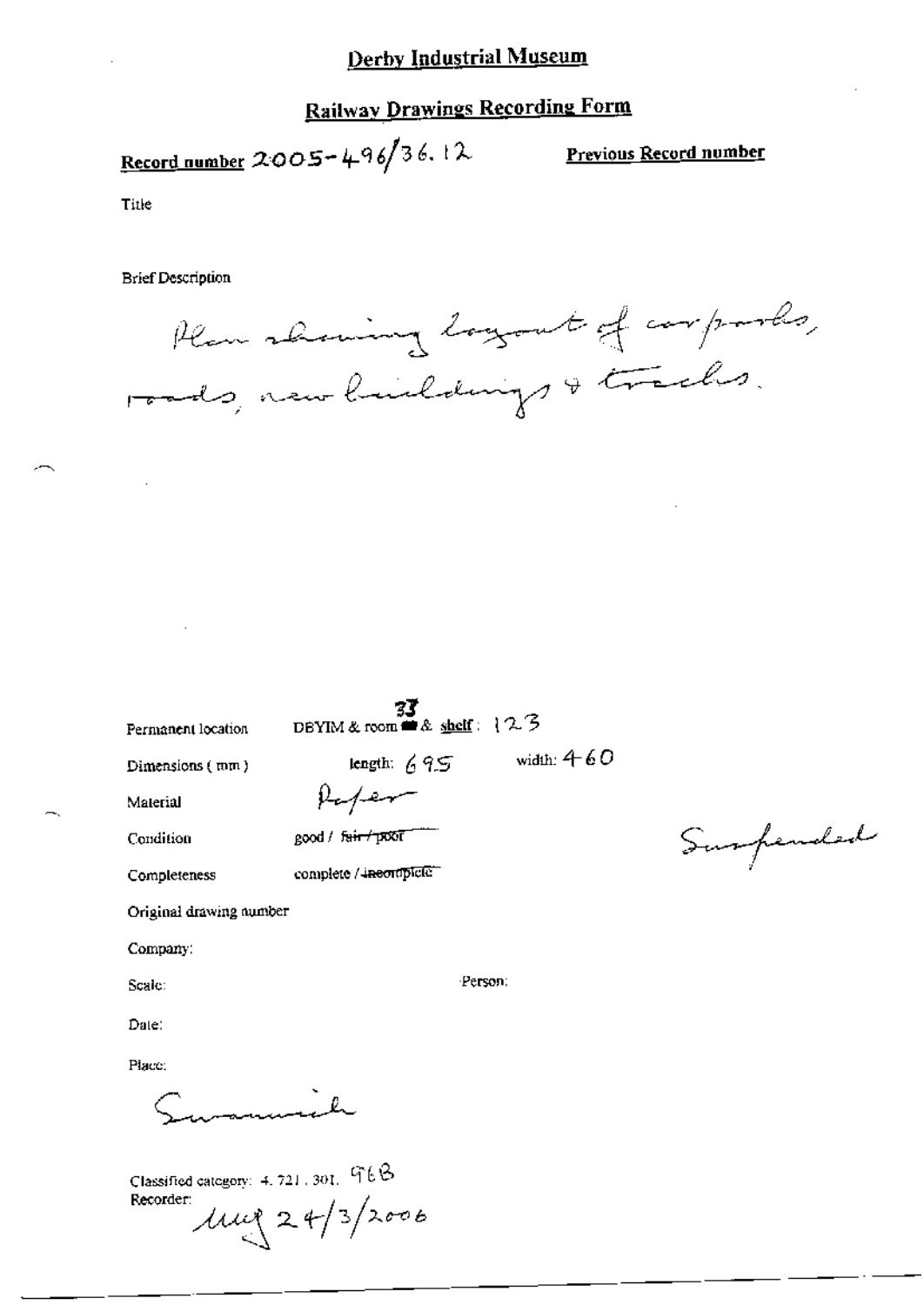## **Railway Drawings Recording Form**

Record number 2005-496/36.13 $\beta$ BCD Previous Record number Title

**Brief Description** 

A Suggested loggent of rete, May 1970, whoming trades, buildings, roads 6 smenities. BPeau of recurity compound - Summired Comings C Museum Railding artists impression D Sketch scheme of museum building.<br>6. 1794/5 29-7-1974 1:200 Ran & elevation. **33**<br>DBYIM & room **a** & shelf: 12.3 Permanent location length:  $600$ width:  $4\,2\,O$ Dimensions  $(mn)$ Paper Material Saspended<br>Stapled: Condition good / fair / poor == Completeness complete / incomplete Original drawing number Company: Scale: Person: Date: Place:

Classified category:  $4.721.301.96B$ Recorder:  $1111$  24-3-2006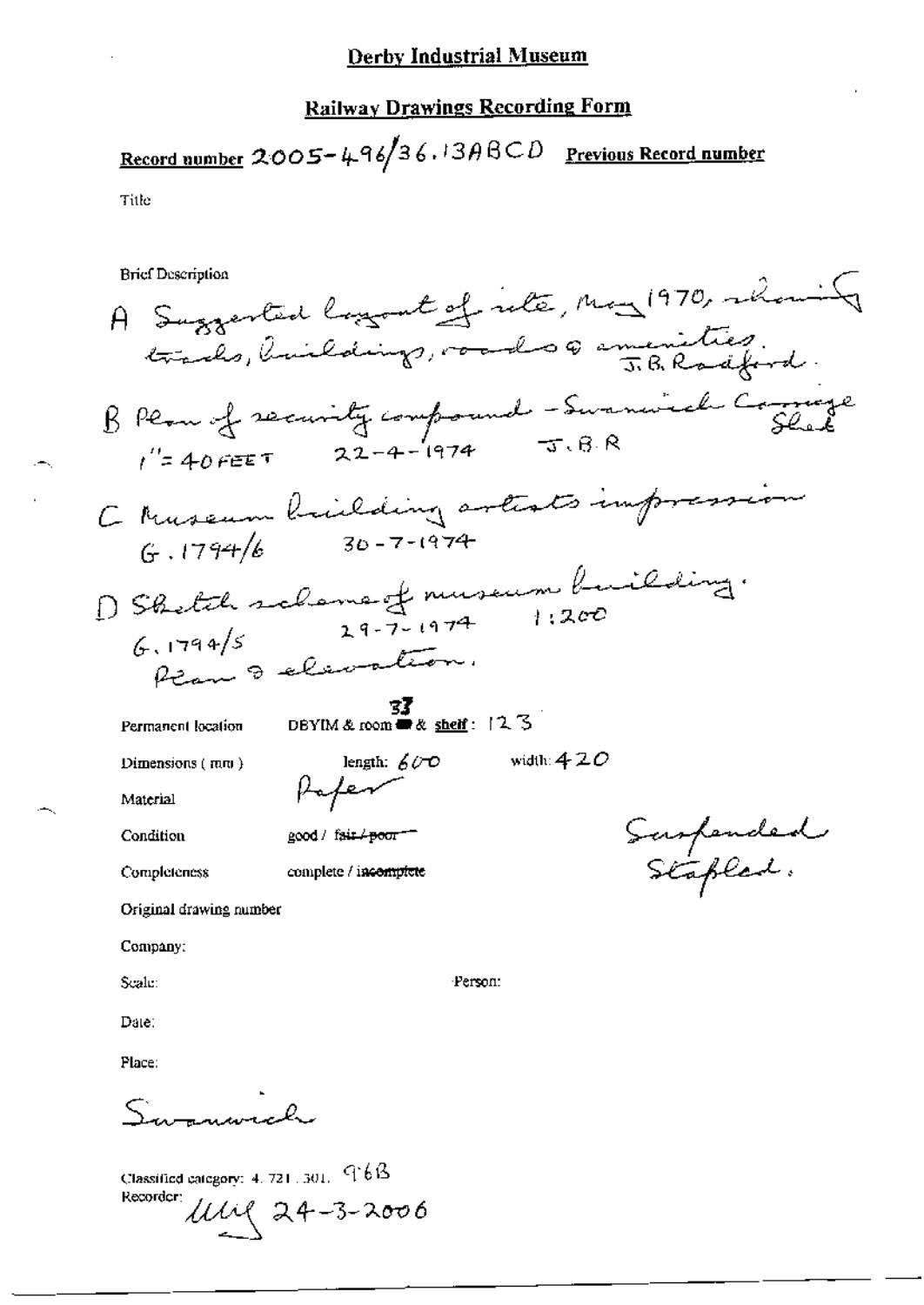## **Railway Drawings Recording Form**

Record number 2005-496/36.14

Previous Record number

Title

**Brief Description** 

Map of anca Ambergate Jen to Rye Hill. Route marked in gellow. East area offered by British Rail not get known. brown areas where developments might take place

Permanent location

DBVIM & room  $\blacksquare$  & shelf:  $12.3$ 

length: S70

Paper

good / fair + poor-

complete / incomplete

Dimensions  $(mm)$ 

width:  $385$ 

Material

Condition

Completeness

Original drawing number

Company;

Scale  $k'' = |minE$ 

Date:

Place:

 $S_{\rm{source}}$ 

Classified category:  $4, 721, 301, 966$ Recorder:  $11166224 - 3 - 2006$ 

Surfended

Person: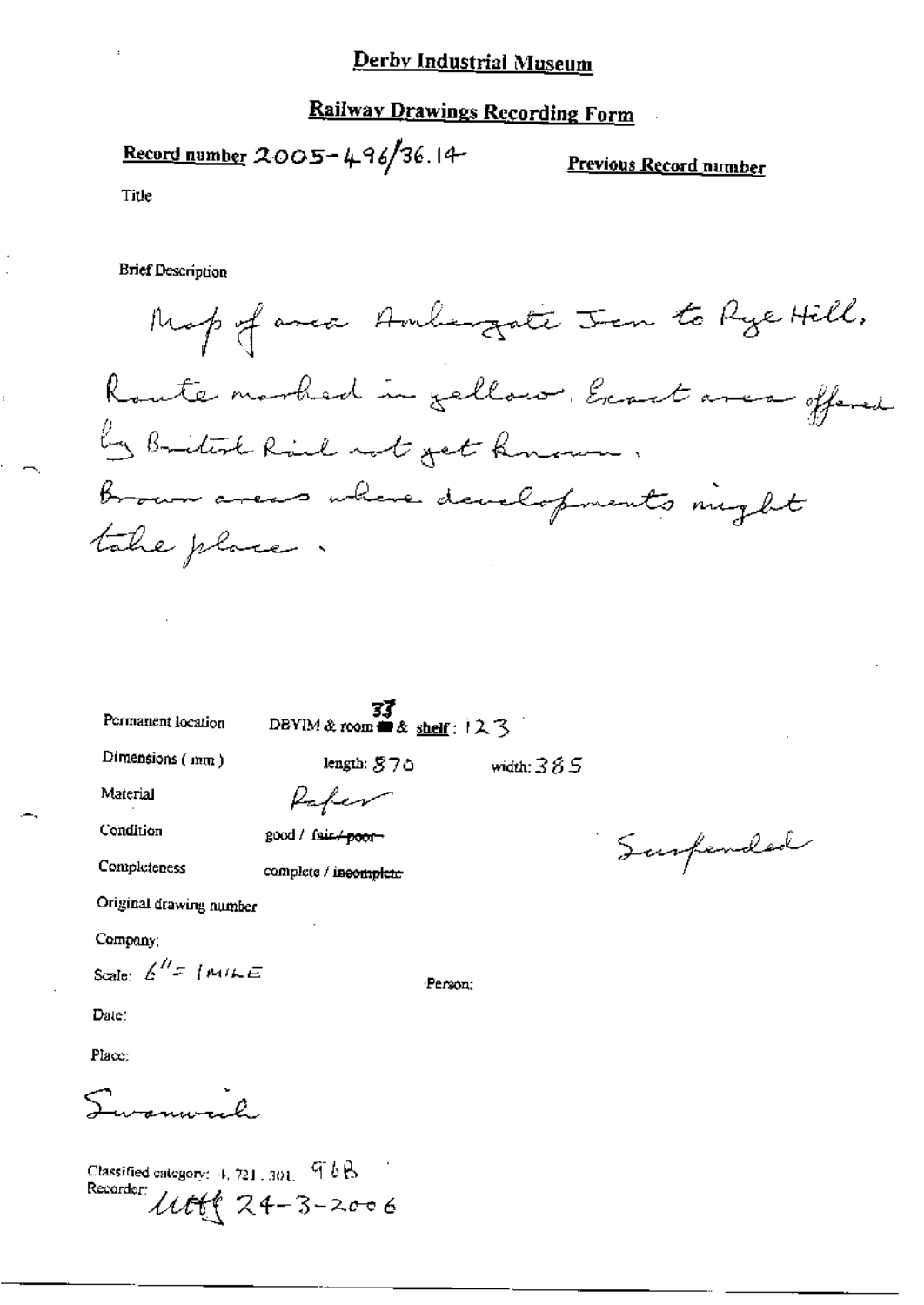## Railway Drawings Recording Form

Record number 2005-496/36.15

**Previous Record number** 

Title

TO ROUTE MODIFICATION GATE BRANCH OF COONER TO AVOID POLICE WORKSHOPS COMPOUND.

**Brief Description** 

Plan showing alignment of hound crossing comer of police land.

| Permanent location | 33<br>DBYIM & room $\triangle$ & shelf: 123 |                            |           |
|--------------------|---------------------------------------------|----------------------------|-----------|
| Dimensions (mm)    |                                             | length: $595$ width: $420$ |           |
| Material           | Haper                                       |                            |           |
| Condition          | good / fair / poer-"                        |                            | Surfended |
| Completeness       | complete / incomplete                       |                            |           |
|                    | Original drawing number $S - A2 = 2002$     |                            |           |
| Company:           |                                             |                            |           |
| Scale: $1:1250$    |                                             | Person: $T6R$              |           |
| Date:              |                                             |                            |           |
| Place:             |                                             |                            |           |
|                    |                                             |                            |           |

Classified category: 4, 721, 301,  $\nabla 6B$ Recorder:  $1444$  24-3-2006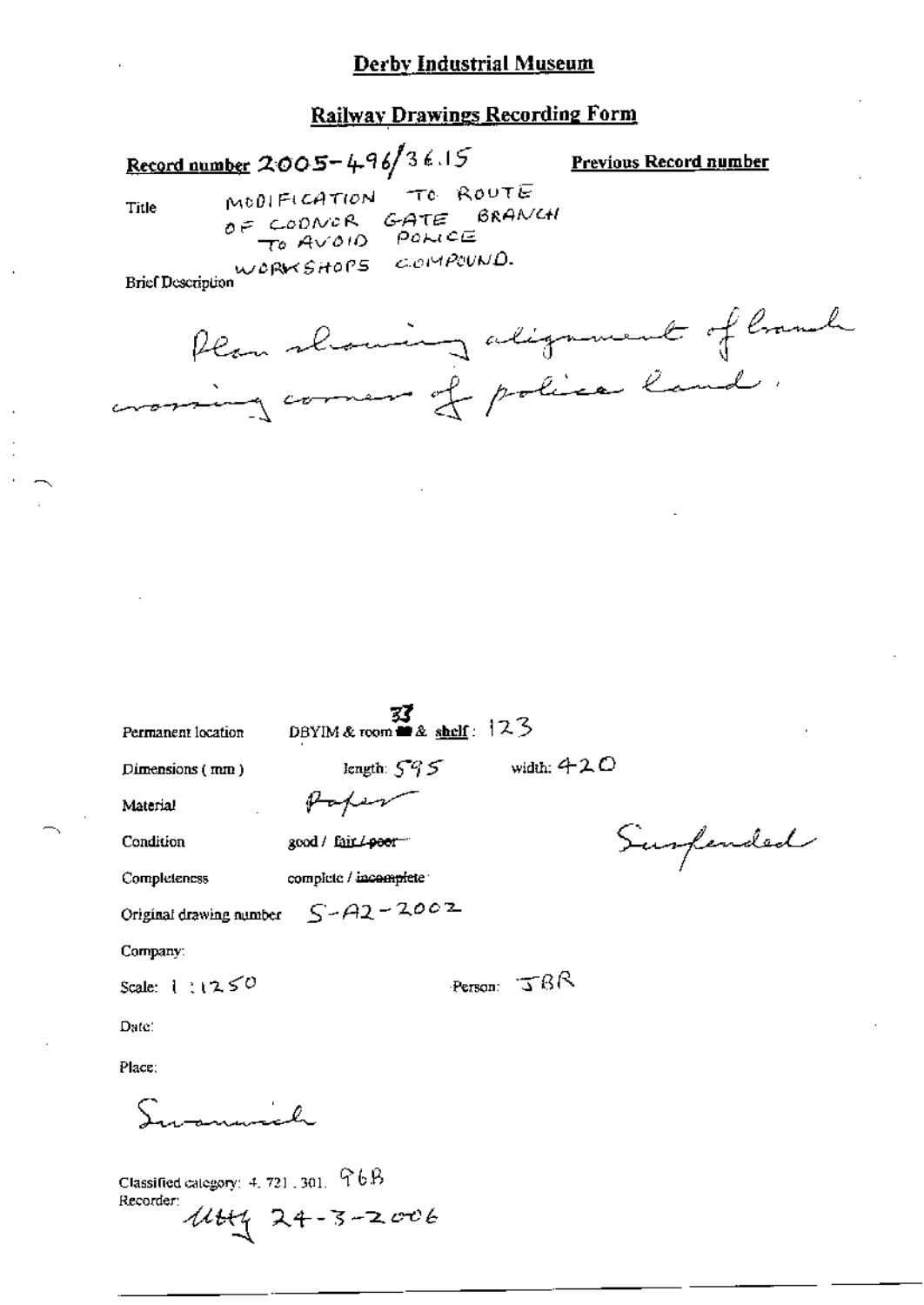## **Railway Drawings Recording Form**

Record number 2005-496/36.16 Previous Record number SITE LAYOUT PLAN (REVISED) Title

**Brief Description** 

|           | Plan of rite showing lagent of     |  |  |
|-----------|------------------------------------|--|--|
|           | station, buildings, carpork, roads |  |  |
| O tracks. |                                    |  |  |

| Permanent location                 | DBYIM & room $\bullet x$ shelf: $12.3$ |                   |           |
|------------------------------------|----------------------------------------|-------------------|-----------|
| Dimensions (mm)                    | length: $845$                          | width: $595$      |           |
| Material                           | سيدعهم فهلهم                           |                   | Surferded |
| Condition                          | good / fair / <del>poor –</del>        |                   |           |
| <b>Completeness</b>                | complete / incomplete -                |                   |           |
| Original drawing number $G$ (794/2 |                                        |                   |           |
|                                    | Company: Develop County Avalutedo Deft |                   |           |
| Scale: $1 \tcdot 1250$             |                                        | Person J. Rickard |           |
| Date: $16.2.1973$                  |                                        |                   |           |
| Place:                             |                                        |                   |           |

ه که باباده با

Classified category: 4, 721, 301,  $\mathcal{Q} \uplus \mathcal{B}$ <br>Recorder:  $1144224 - 3 - 2006$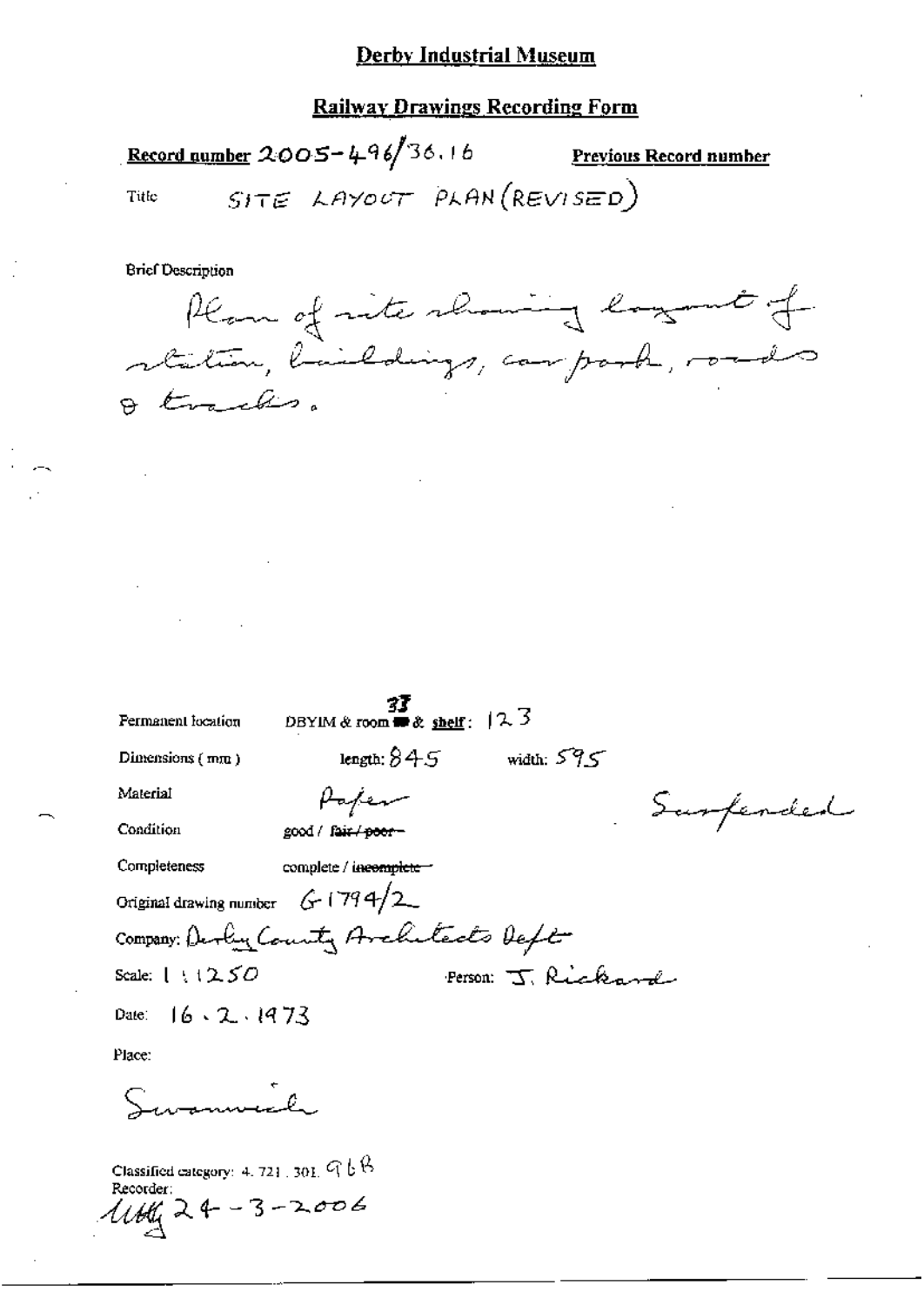Record number 2005-496/36.17

## **Previous Record number**

Title

SITE LAYOUT AT HAMMERSMITH, BUTTERLEY

AND SWANWICK JUNCTION FOR THE MIDLAND

RAILWAY PROJECT.

**Brief Description** 

Plan showing logout of tracks from Hammers filled - Butterley - Sevenwich with knildings roads.

| Permanent location                        | 33<br>DBYIM & room $\blacksquare$ & shelf: $12.7$ |                     |              |           |
|-------------------------------------------|---------------------------------------------------|---------------------|--------------|-----------|
| Dinensions $(mn)$                         | length: $1195$                                    |                     | width: $680$ |           |
| Material                                  | $P$ afer                                          |                     |              |           |
| Condition                                 | good / fair / poor                                |                     |              | Surfendad |
| Completeness                              | complete / incomplete.                            |                     |              |           |
| Original drawing number                   |                                                   |                     |              |           |
| Company: The Michland Railway Company Ltd |                                                   |                     |              |           |
| Scale: $[31250$                           |                                                   | Person: $C$ $\beta$ |              |           |
| Date: 1 . 10 . 1975                       |                                                   |                     |              |           |
| Place:                                    |                                                   |                     |              |           |
|                                           |                                                   |                     |              |           |

Swaminich

Classified category:  $4.721,301,96$ Recorder:  $UM 24-3-2006$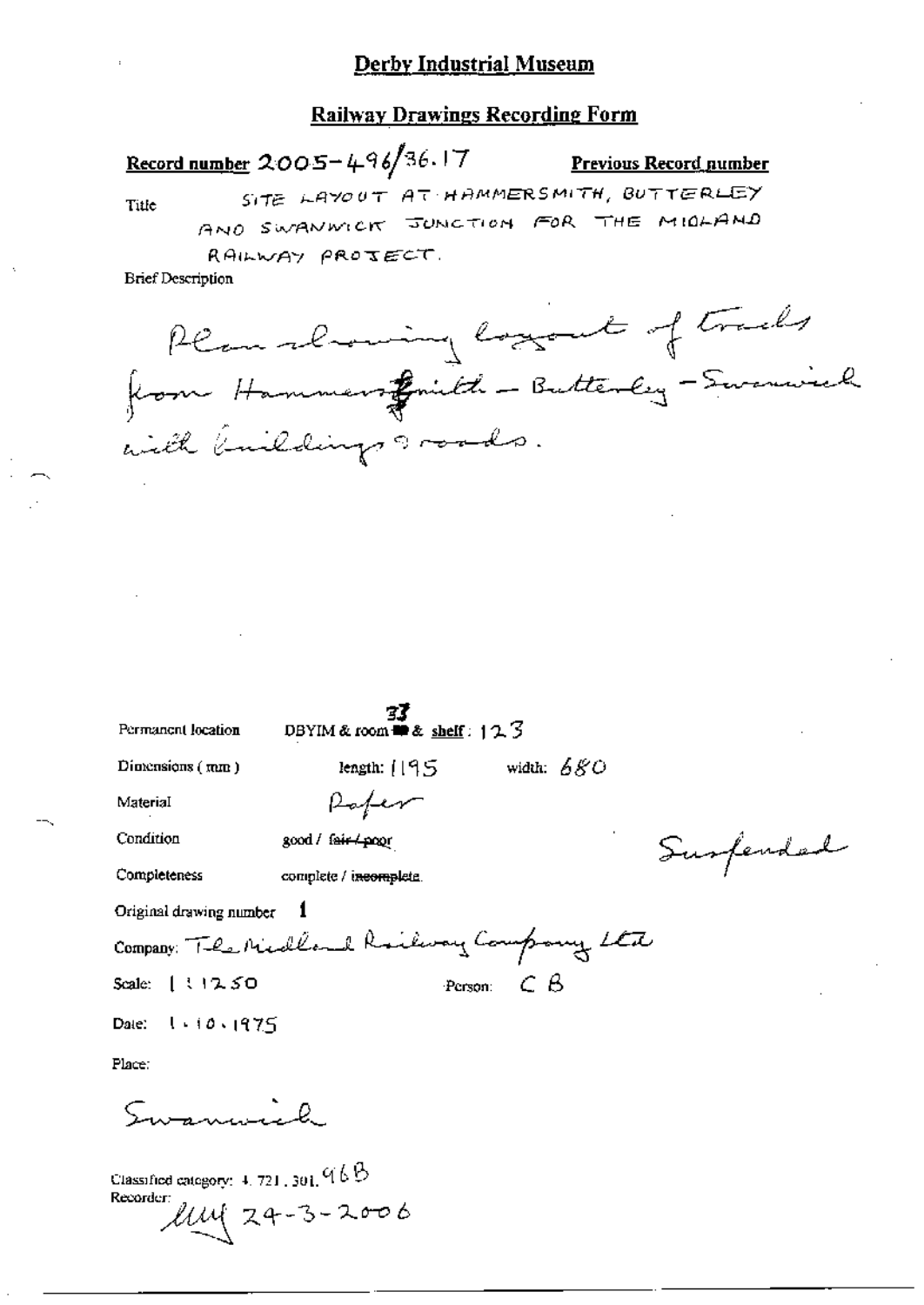## **Railway Drawings Recording Form**

@<del>a==</del>⊊— **Record number**  $\frac{19712884}{1970-225/4}$ Previous Record number <del>- 1970</del>  $225$ ك<del>92/ 12</del>9 كەمم Title A, & CP PLAN Nº2 **Brief Description** County of Devly. County of Nottingham.<br>inh of Alfreton. Pareile of Selston. Raminh of Alfredon. Plan showing proposed rante of railway passing through month end of Francille to zoion Codnor Park - Age Bridgeroates. Cronford Caual, reservoir o Rinxton Caual chour.<br>Site fCodur Park Inn Works, Elvor. Francis Wright & William Jessop. Lady Rolmerston. DBYIM & room 49 & shelf:  $\mathbf{g}$ ,  $(4-2)$ Permanent location length:  $\{\langle \hat{\mathbf{q}} | \hat{\mathbf{p}} \rangle\}$ width:  $675$ Dimensions (mm) Poper on Johnic Material Condition good / fair / peercomplete / incomplete Completeness Original drawing number  $\overline{\leftarrow}$   $\overline{\leftarrow}$   $\overline{\leftarrow}$   $\overline{\leftarrow}$   $\overline{\leftarrow}$   $\overline{\leftarrow}$   $\overline{\leftarrow}$   $\overline{\leftarrow}$   $\overline{\leftarrow}$   $\overline{\leftarrow}$   $\overline{\leftarrow}$   $\overline{\leftarrow}$   $\overline{\leftarrow}$   $\overline{\leftarrow}$   $\overline{\leftarrow}$   $\overline{\leftarrow}$   $\overline{\leftarrow}$   $\overline{\leftarrow}$   $\overline{\leftarrow}$   $\overline{\leftarrow$ Company: Person: Henney ? Robins [?]<br>Engineering Surveyor Scale:  $1'' = 3c$  in A<sub>1N</sub> S Date: Place: Codum Park

Classified category: 4, 721, 301,  $968, 978$ Recorder:

 $111116 - 13/72004$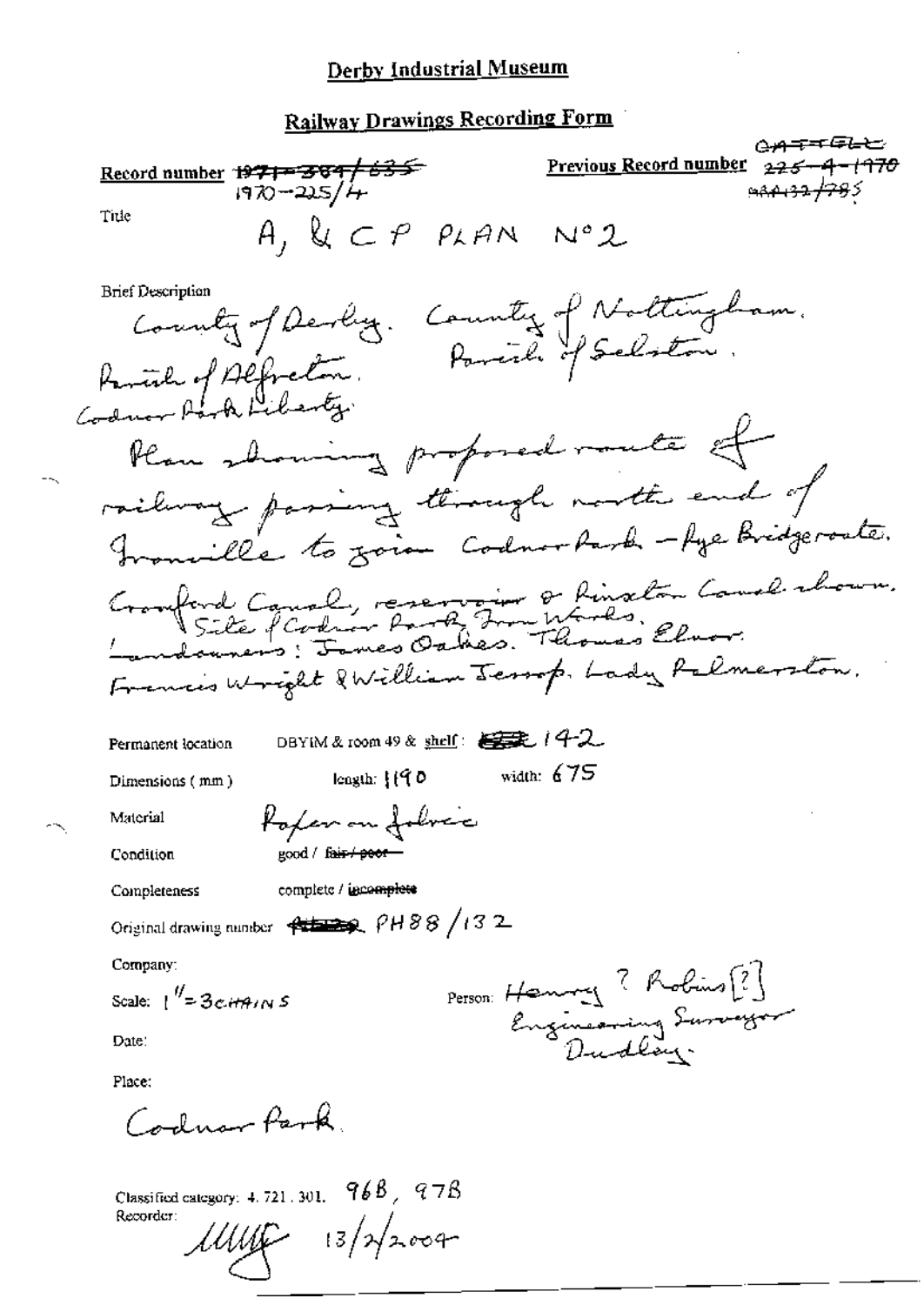Previous Record number MRP132/978 Record number 1971-384/230. 12 COUNTY OF DEABY Title

**Brief Description** 

Plan of route showing tracks, buildings bridges, roads, watercourses & landowners. Parish of Alfreton, Parish of Codnor Park County of Nottingham. Paralle of Selston. Landonners: Thomas Haden Oakes, John Martin SirWW Discier Earl Couper. Triangle function to Frenk/Clay Cross router. Rinschin Camel & millage of Francisle.

| Permanent location        | 33<br>DBYIM & room $\bullet$ & shelf: $560.1$ |                    |
|---------------------------|-----------------------------------------------|--------------------|
| Dimensions $(mn)$         | leagth: 3 10                                  | width: $5 - 3 - 5$ |
| Material                  |                                               |                    |
| Condition                 | good / <del>fair / poor</del>                 |                    |
| Completeness              | complete / incomplete                         |                    |
|                           | Original drawing number Sheet 8               |                    |
| Company: $M \rightarrow$  |                                               |                    |
| Scale: $1'' = 2c+44$ IN S |                                               | Person:            |
| Date: 1903                |                                               |                    |
| Place:                    |                                               |                    |
| 700                       |                                               | $54M - 1$          |
|                           |                                               |                    |

Classified category:  $4.721$  ,  $301$ ,  $96$   $8$  ,  $97$   $8$  ,  $11466 - 2|3|200$ Recorder:

 $54\pi$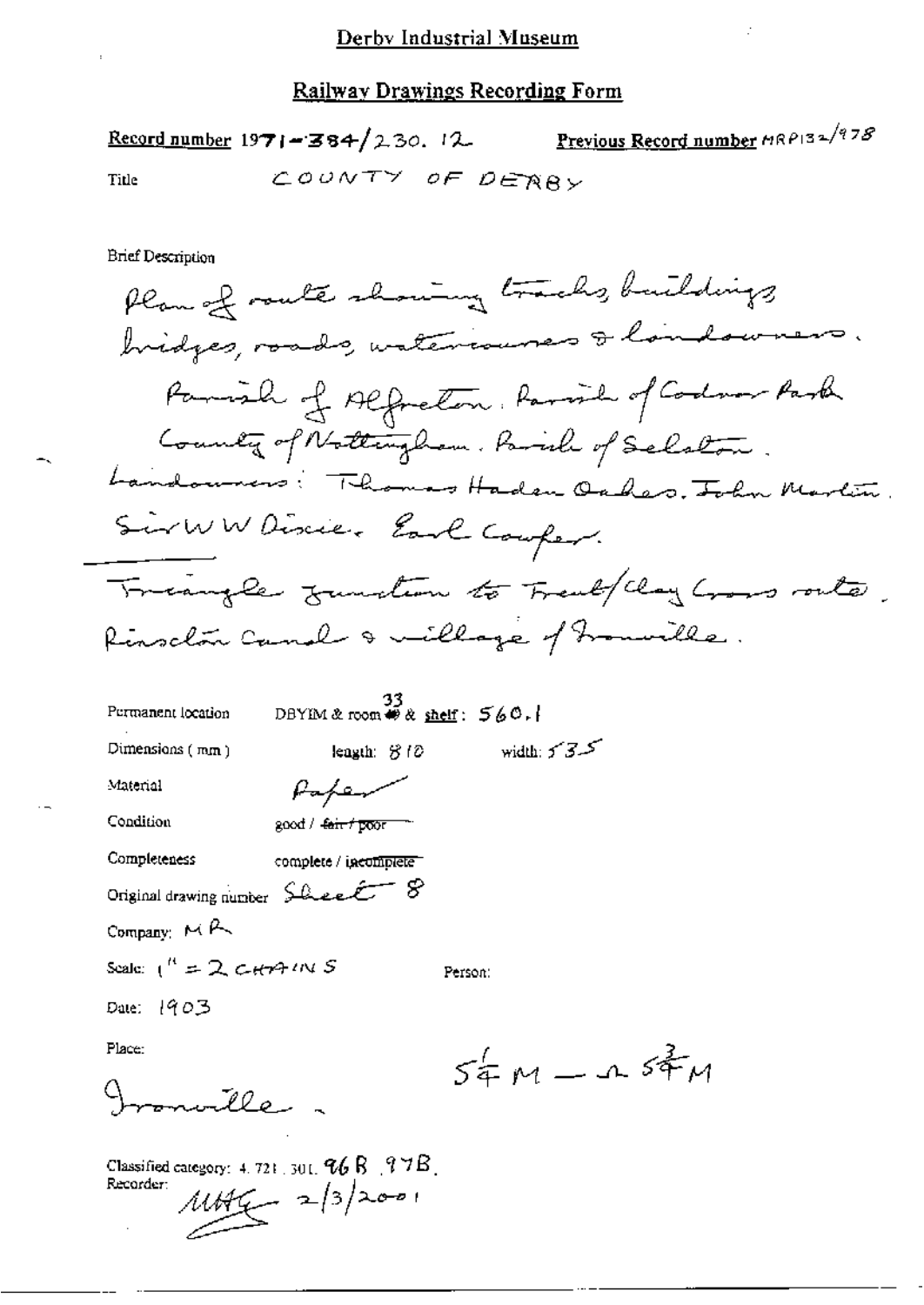## **Railway Drawings Recording Form**

Previous Record number MRP 132/305 Record number 1997-5/ $271.28$ M.R. PYE BRIDGE. STRENGTHENING OF BRIDGE NO29 - $CENTERMO$ Title

**Brief Description** 

Generalization, reduction of the  
\n*h* and *h* are 29.

\nGeneral location  
\nDEFINATE: The  
\nDimension of the  
\nMean of the  
\nMean of the  
\nMean of the  
\nMean of the  
\nMean of the  
\nStandard  
\nConformal drawing number  
\nComparing number  
\nComparing number  
\nComparing *HR*  
\nState: 
$$
1^n = 2eee+7
$$
  
\nRate:  $1^n = 2ee+7$   
\nRate:  $2e+4p-1904$   
\nPhase:  $e+721.301$   
\nPhase:  $e+721.301$   
\nCase:  $e+78.97$   
\nCase:  $441.61$   
\nArea in the  
\nRecorder:  $441.61$   
\nArea in the  
\nRecorder:  $441.61$   
\nArea in the  
\nRecorder:  $441.61$   
\nArea in the  
\nRecorder:  $441.61$   
\nArea in the  
\nRecorder:  $441.61$   
\nArea in the  
\nRecorder:  $441.61$   
\nArea in the  
\nRecall:  $4 \times 1.78$   
\nCase: 7  
\nCase: 7  
\nCase: 8  
\nArea in the  
\nCase: 1004  
\nArea in the  
\nCase: 1004  
\nArea in the  
\nCase: 1004  
\nArea in the  
\nCase: 1004  
\nArea in the  
\nCase: 1004  
\nArea in the  
\nCase: 1004  
\nArea in the  
\nCase: 1004  
\nArea in the  
\nCase: 1004  
\nArea in the  
\nCase: 1004  
\nArea in the  
\nCase: 1004  
\nArea in the  
\nCase: 1004  
\nArea in the  
\nCase: 1004  
\nArea in the  
\nCase: 1004  
\nArea in the  
\nCase: 1004  
\nArea in the  
\nCase: 1004  
\nArea in the  
\nCase: 1004  
\nArea in the  
\nCase: 1004  
\nArea in the  
\nCase: 1004  
\nArea in the  
\nCase: 1004  
\nArea in the  
\nCase: 1004  
\nArea

щ,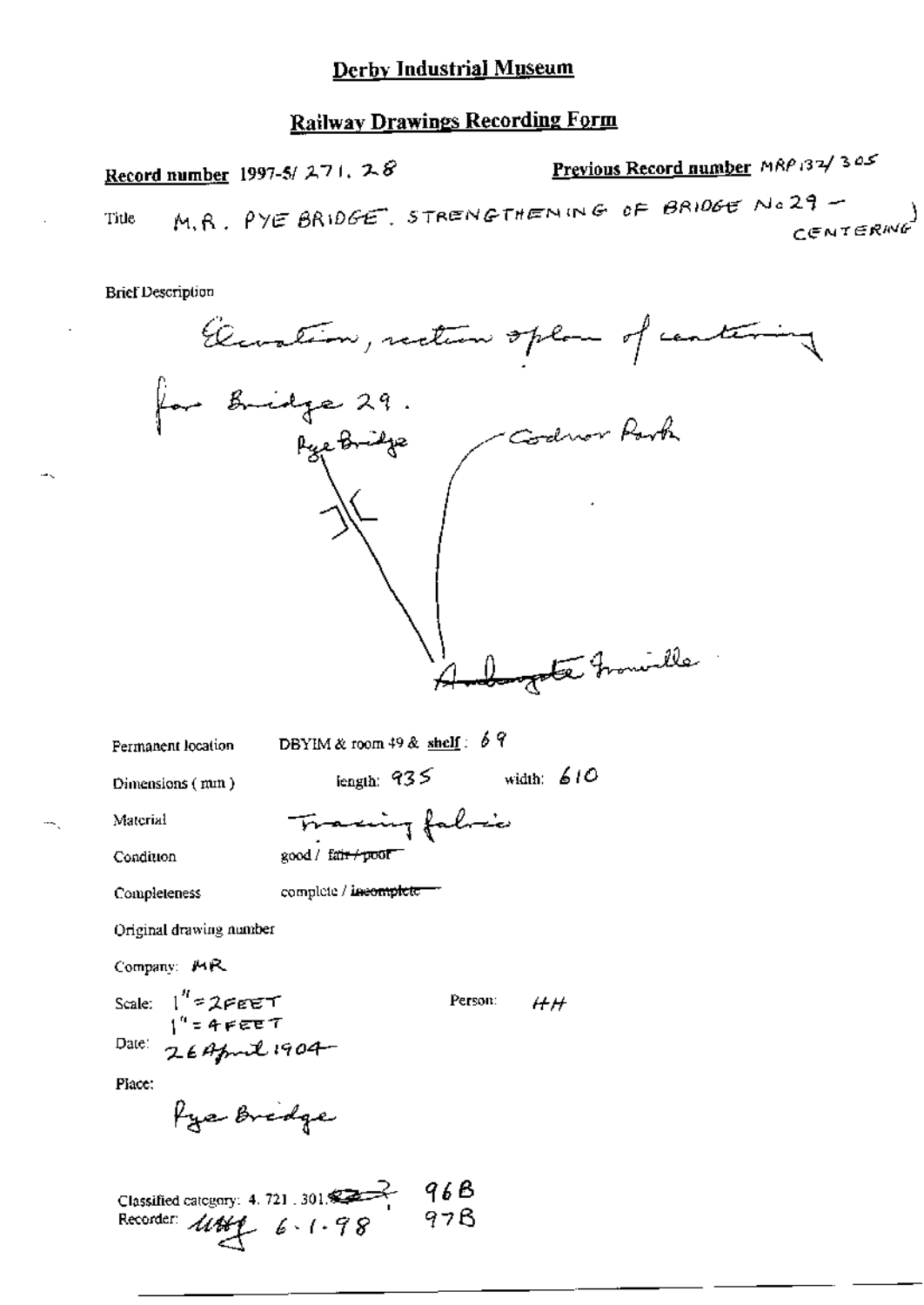Previous Record number HRP132/19 Record number  $1997-5/21$ . Ilkston and Heaver Water Board Title **Brief Description** Plan & elevation of 9 vites where unter mains pass underfour & MR tracks & structures. Westernians-red. Sites 1, 318325554. Calvent undercattle and<br>pamping reation - meerbook Sete 2. SK 330552. Rife under Crounford Council, Leasthow F Holloway to Whatstandwell road. Site 3. 58352518. Bullbridge. Under Gomford Court)<br>Site 4. Under MR<br>Site 5. SR378516. Life under road prosing under MR<br>Site 6. SR378516. Life under road prosing under MR (120)  $(968)$ 070 Permanent location DBYIM & room 49 & shelf : 54 length:  $1410$  width: 670 Dimensions (mm) Fracing fabric Material Condition \_good / <del>fuir / pour =</del> Completeness complete / inco<u>mplete</u> 9663 Original drawing number Company Phonton & Herman Witchbornd Scale: Marts ("=208.33" Person: G. HOOSON  $5.05$ ,  $\frac{1}{2}$ ,  $\frac{1}{2}$ ,  $\frac{1}{2}$ ,  $\frac{1}{2}$ ,  $\frac{1}{2}$ ,  $\frac{1}{2}$ ,  $\frac{1}{2}$ ,  $\frac{1}{2}$ ,  $\frac{1}{2}$ ,  $\frac{1}{2}$ ,  $\frac{1}{2}$ ,  $\frac{1}{2}$ ,  $\frac{1}{2}$ ,  $\frac{1}{2}$ ,  $\frac{1}{2}$ ,  $\frac{1}{2}$ ,  $\frac{1}{2}$ ,  $\frac{1}{2}$ ,  $\frac{1}{2}$ ,  $\frac{$ Date:  $6 \times 60$  if  $61$ Place:

Classified entegary: 4, 721, 301,  $\sigma\sigma$ ,  $96B$ ,  $/22$ ,  $/45C$ ,  $/89A$ . Recorder: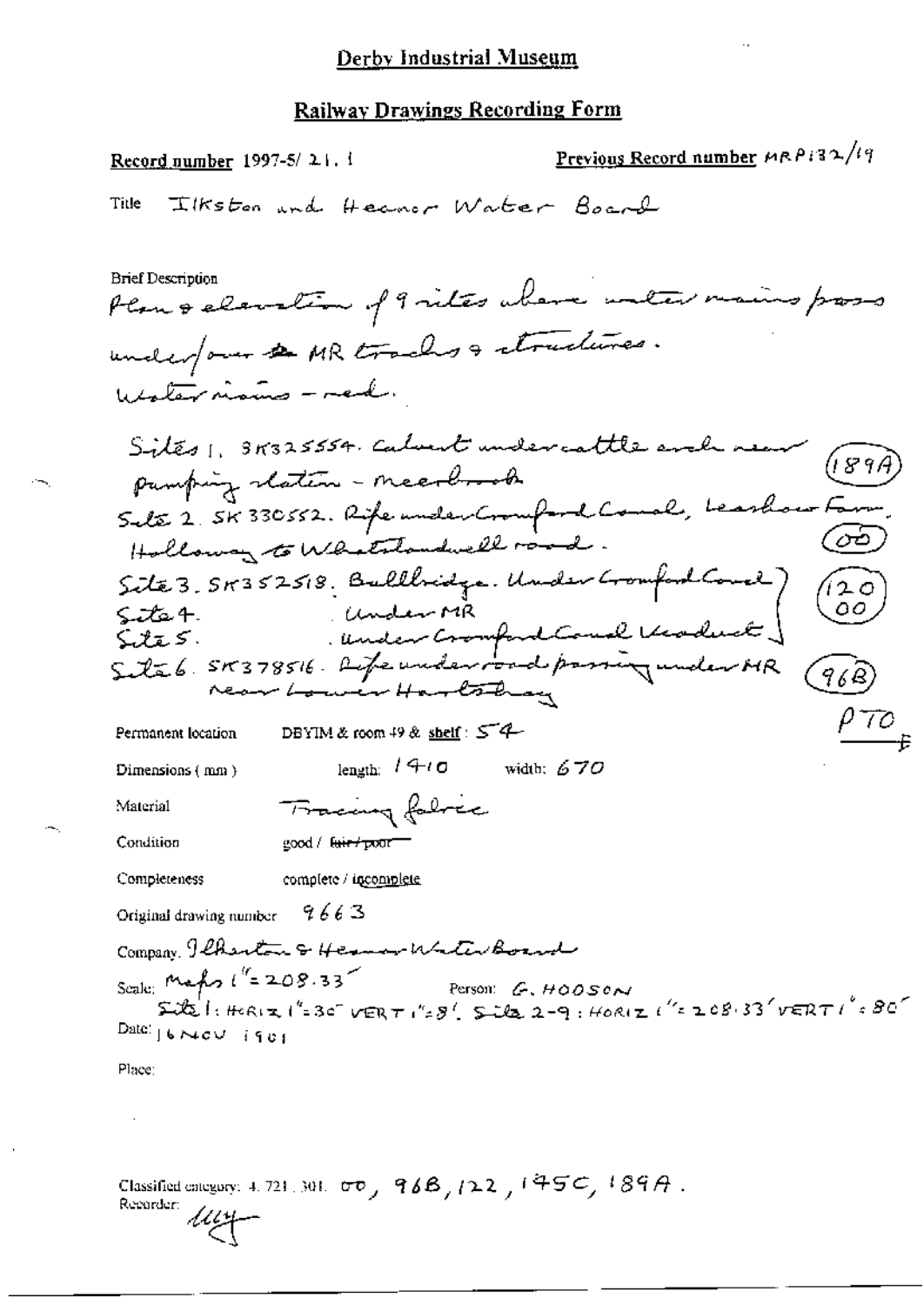## Railway Drawings Recording Form

Record number 1997-5/2  $\iota$ . 2

Previous Record number  $MRPI32/19$ 

Title

Ilkston and Heaver Water Board

**Brief Description** 

Blue copy print from 199-5/21. 1 Plan of 9-iles of unterprifes.

د م

| Permanent location      | DBYM & room $49$ & shelf: $5$ +      |
|-------------------------|--------------------------------------|
| Dimensions (mm)         | width: $650$<br>length: / $40^\circ$ |
| Material                |                                      |
| Condition               | Paper<br>good fair poor brittle      |
| Completeness            | complete / incomplete"               |
| Original drawing number |                                      |
| Company:                |                                      |
| Scale:                  | Person:                              |
| Date:                   |                                      |
| Place:                  |                                      |
|                         |                                      |
|                         |                                      |

Classified category: 4, 721, 301,  $\sigma \mathcal{D}$ ,  $96B$ ,  $12.2$ ,  $14.5C$ ,  $189A$ Recorder: *ULLY*